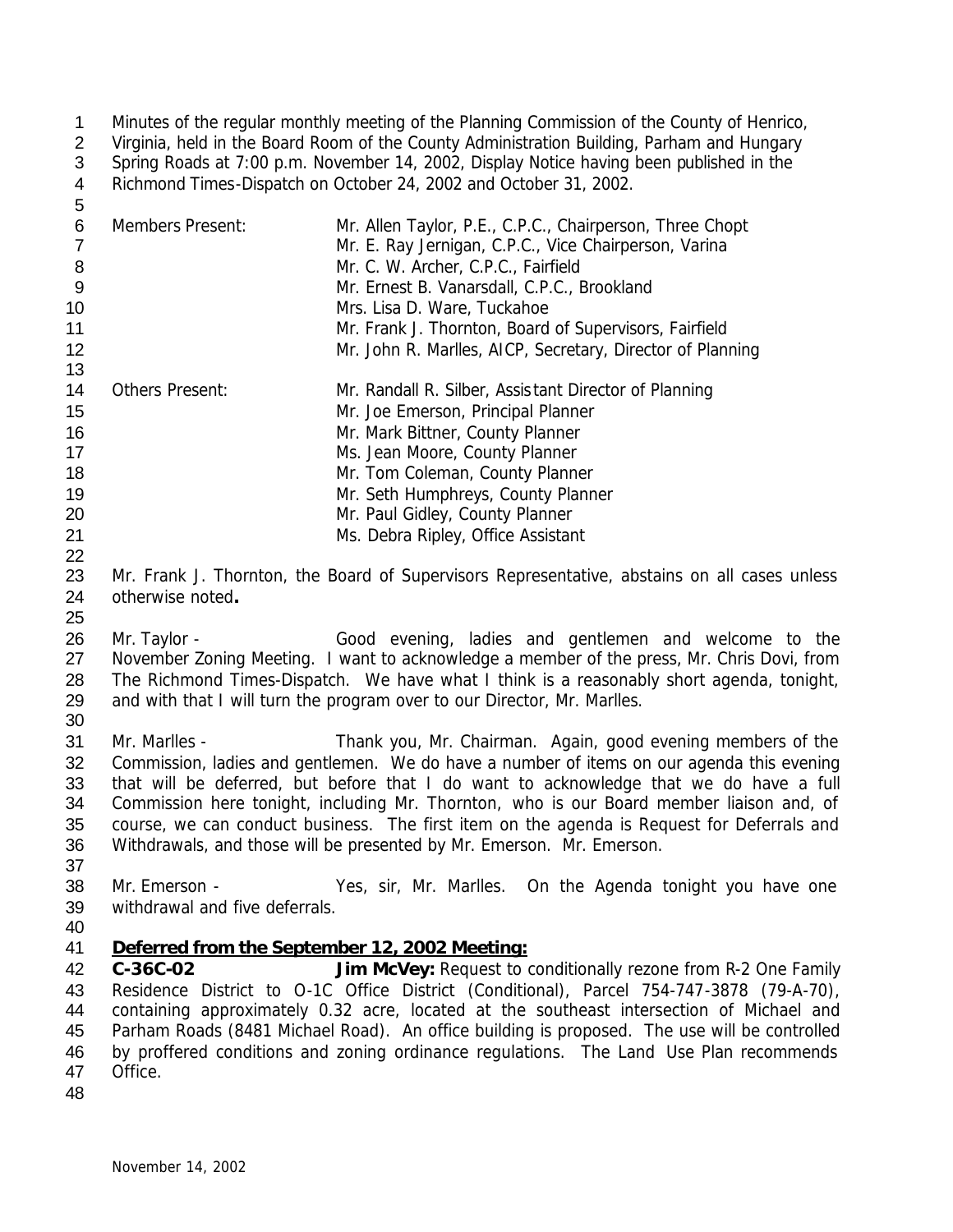Mr. Emerson - C-36-02 on Page 3 of your agenda, Jim McVey has been withdrawn by the applicant. Mr. Vanarsdall - Mr. Chairman, is there anyone here that came in behalf of that case? Jim McVey? Anyone here? They must have gotten the word, then. Mr. Taylor - I believe that they did. I think this was pretty well announced in advance. Was it not? Mr. Emerson - Yes, sir. They were notified. Mr. Vanarsdall - Don't you remember he said he would like for us to take action on 61 the  $14<sup>th</sup>$  of November, so he took the action and had it withdrawn. So, congratulations, Mr. Chairman. Mr. Taylor - Well, we will see what happens next. Mr. Emerson - The first item for deferral is on Page 1 of your Agenda. *Deferred from the May 9, 2002 Meeting:* **C-27C-02 RFA Management, LLC:** Request to amend proffered conditions accepted with rezoning case C-32C-89, on Parcel 740-750-0178, containing 12.415 acres, located at the northeast intersection of Ridgefield Parkway and Glen Eagles Drive, the northwest intersection of Ridgefield Parkway and Eagles View Drive, and the southeast intersection of Eagles View Drive and Glen Eagles Drive. The amendment would change the maximum density allowed from 7,850 square feet per acre to 8,975 square feet per acre. The existing zoning is B-2C, Business District (Conditional). The Land Use Plan recommends Commercial Concentration. 77 Mr. Emerson - The deferral is requested to January 9, 2003. Mr. Taylor - Is there anyone in the audience who is opposed to the deferral of Case C-27C-02? No opposition. Commission Ware. 82 Ms. Ware - **In that case, I move that Case C- In that case, I move that Case C-** 27C-02 be deferred to the January 9, 2003 meeting at the applicant's request. 85 Mr. Taylor - Second. 87 Mr. Taylor - Motion made by Ms. Ware and seconded by Mr. Vanarsdall to defer Case C-27C-02 to January 9, 2003 at the applicant's request. All in favor say aye. All 89 opposed say no. The motion passes. At the applicant's request, the Planning Commission deferred Case C-27C-02, RFA Management, LLC, to January 9, 2003. **C-66C-02 Gloria Freye for Stony Run Development Co. LLC:** Request to conditionally rezone from A-1 Agricultural District and R-3AC One Family Residence District (Conditional) to R-3C One Family Residence District (Conditional), Parcel 806-727-6208,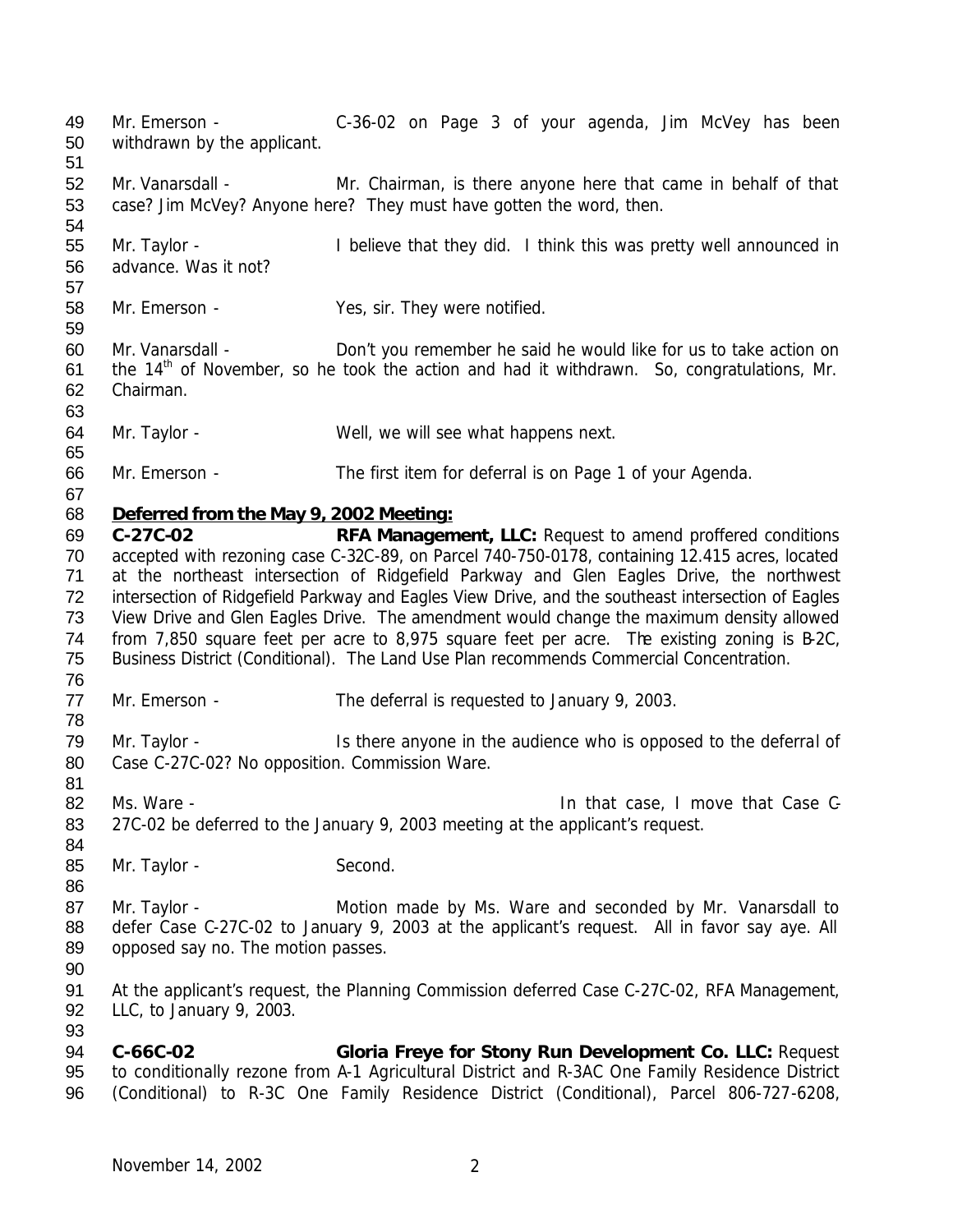containing 14.8 acres, located on the east line of Creighton Road approximately 160 feet north of Stone Dale Drive and at the northern terminus of Stoney Valley Drive and the southern terminus of Maplegrove Drive (3183 Creighton Road). A single-family subdivision is proposed. The R-3 District allows a minimum lot size of 11, 000 square feet. The Land Use Plan recommends Suburban Residential 1, 1.0 to 2.4 units net density per acre, and Environmental Protection Area. The site is also in the Airport Safety Overlay District.

- Mr. Emerson The deferral is requested to December 12, 2002.
- 106 Mr. Taylor Is there anyone in the audience who is opposed to the deferral of Case C-66C-02? No opposition.
- Mr. Jernigan Mr. Chairman, I make a motion to defer Zoning Case C-66C-02 to December 12, 2002, at the request of the applicant.
- 112 Mr. Vanarsdall Second.

114 Mr. Taylor - **Motion made by Mr. Jernigan and seconded by Mr. Vanarsdall to**  defer Case C-66C-02 to December 12 at the request of the applicant. All in favor say aye. All 116 opposed say no. The motion passes.

118 At the request of the applicant, the Planning Commission deferred Case C-66C-02, Gloria Freye for Stony Run Development Co. LLC, to December 12, 2002.

## *Deferred from the October 10, 2002 Meeting:*

 **C-23C-02 Richmond Federal Credit Union:** Request to conditionally rezone from O-1 Office District to O-2C Office District (Conditional), Parcel 783-762-9359 (43-2- 1-11 & 12), containing 0.8305 acre, located at the northwest intersection of Brook Road (U. S. Route 1) and New York Avenue (Biltmore Subdivision). A bank (credit union) branch of the Richmond Federal Credit Union is proposed. The use will be controlled by proffered conditions 127 and zoning ordinance regulations. The Land Use Plan recommends Office and Environmental Protection Area. 

Mr. Emerson - The deferral is requested to December 12, 2002.

132 Mr. Taylor - Is there anyone in the audience who is opposed to the deferral of Case C-23C-02? Mr. Archer, no opposition.

135 Mr. Archer - All right, Mr. Chairman. I move deferral of C-23C-02 to the December 12, 2002 meeting at the request of the applicant. 

138 Mr. Vanarsdall - Second.

140 Mr. Taylor - **Motion made by Mr. Archer and seconded by Mr. Vanarsdall to**  defer Case C-23C-02 to December 12 at the request of the applicant. All in favor say aye. All 142 opposed say no. The motion passes.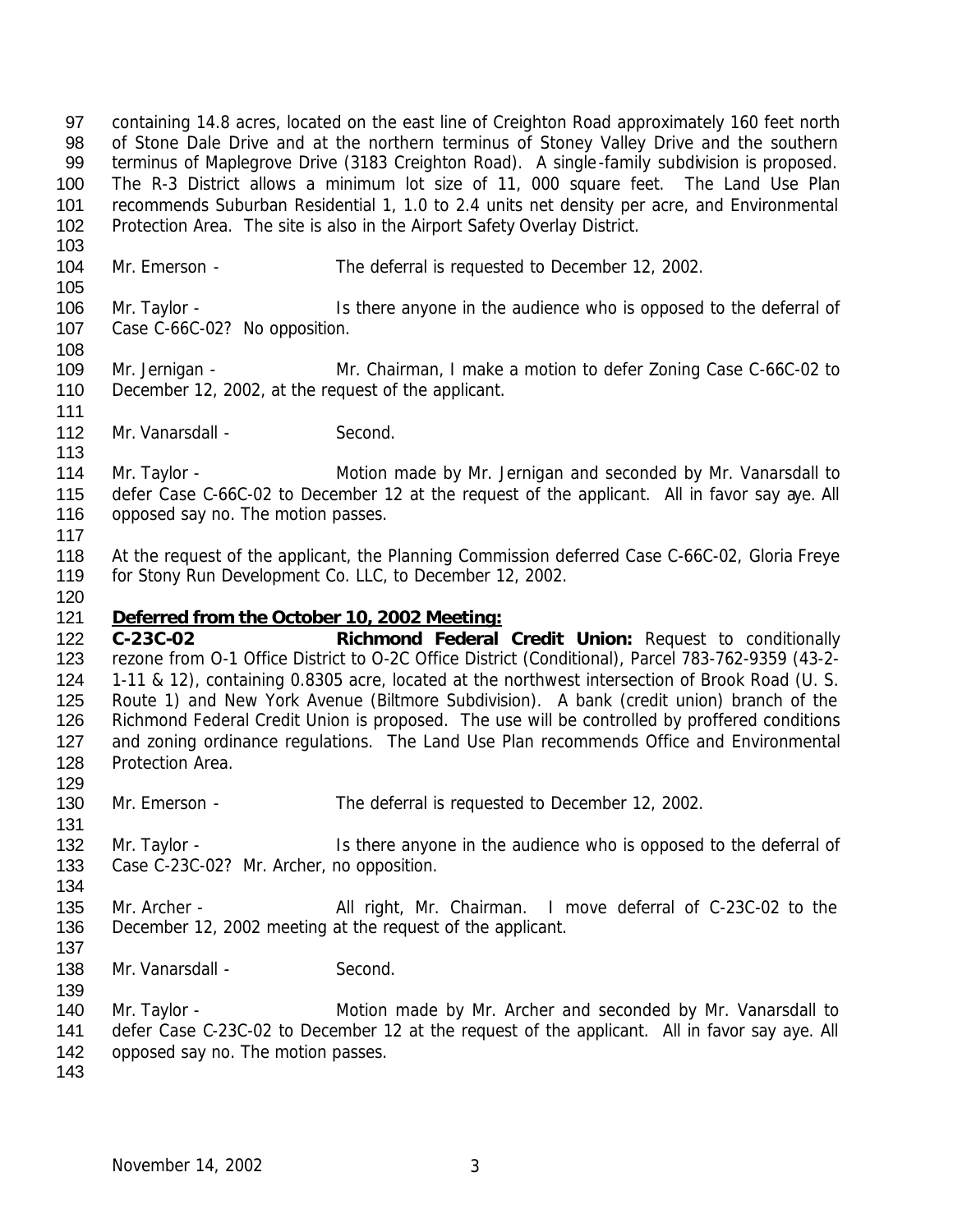At the request of the applicant, the Planning Commission deferred Case C-23C-02, Richmond Federal Credit Union, to its meeting on December 12, 2002.

- **C-70C-02 Gloria L. Freye for Harlan Enterprises:** Request to amend proffered conditions accepted with Rezoning Case C-95C-88, on Parcel 799-737-4491, containing 15.44 acres, located at the northeast intersection of E. Laburnum and Vawter Avenues. The amendment is a revision of the proffers from the original case, including buffer areas, building materials, lighting, permitted and prohibited uses, and access. The existing zoning is M-1C Light Industrial District (Conditional). The Land Use Plan recommends Light Industry. The site is also in the Airport Safety Overlay District.
- 

- Mr. Emerson The deferral is requested to December 12, 2002.
- 157 Mr. Taylor Is there anyone in the audience who is opposed to the deferral of Case C-70C-02 to December 12? No opposition. Mr. Archer.
- Mr. Archer Mr. Chairman, I move deferral of Case C-70C-02, to the December 161 12 meeting at the applicant's request.
- 163 Mr. Vanarsdall Second.
- 165 Mr. Taylor **Motion made by Mr. Archer and seconded by Mr. Vanarsdall.** All in favor say aye. All opposed say no. The motion passes.
- 
- At the request of the applicant, the Planning Commission deferred Case C-70C-02, Gloria L. Freye for Harlan Enterprises, to the December 12, 2002 meeting.
- 
- **C-61C-02 William H. Shewmake for North Atlantic Holdings, Inc.:** Request to amend proffered conditions accepted with Rezoning Case C-54C-89, on Parcel 761- 754-4773 (59-A-84A), containing approximately 2.52 acres, located on the south line of W. Broad Street (U. S. Route 250) approximately 600 feet northwest of E. Parham Road. The amendment is related to the landscape and natural buffers on the property. The existing zoning is B-3C Business District (Conditional). The Land Use Plan recommends Commercial Concentration.
- Mr. Emerson The deferral is requested to December 12, 2002.
- 181 Mr. Taylor Is there any one in the audience who is opposed to the deferral of Case C-61C-02, William H. Shewmake for North Atlantic Holdings, Inc. to December 12, 2002? No opposition. Therefore, I will move the deferral of Case C-61C-02, William H. Shewmake for North Atlantic Holdings, to December 12, 2002, at the applicant's request.
- 

- 186 Mr. Jernigan Second.
- 188 Mr. Taylor Motion made by Mr. Taylor and seconded by Mr. Jernigan to defer Case C-61C-02 to December 12, 2002. All in favor say aye. All opposed say no. The motion passes.
-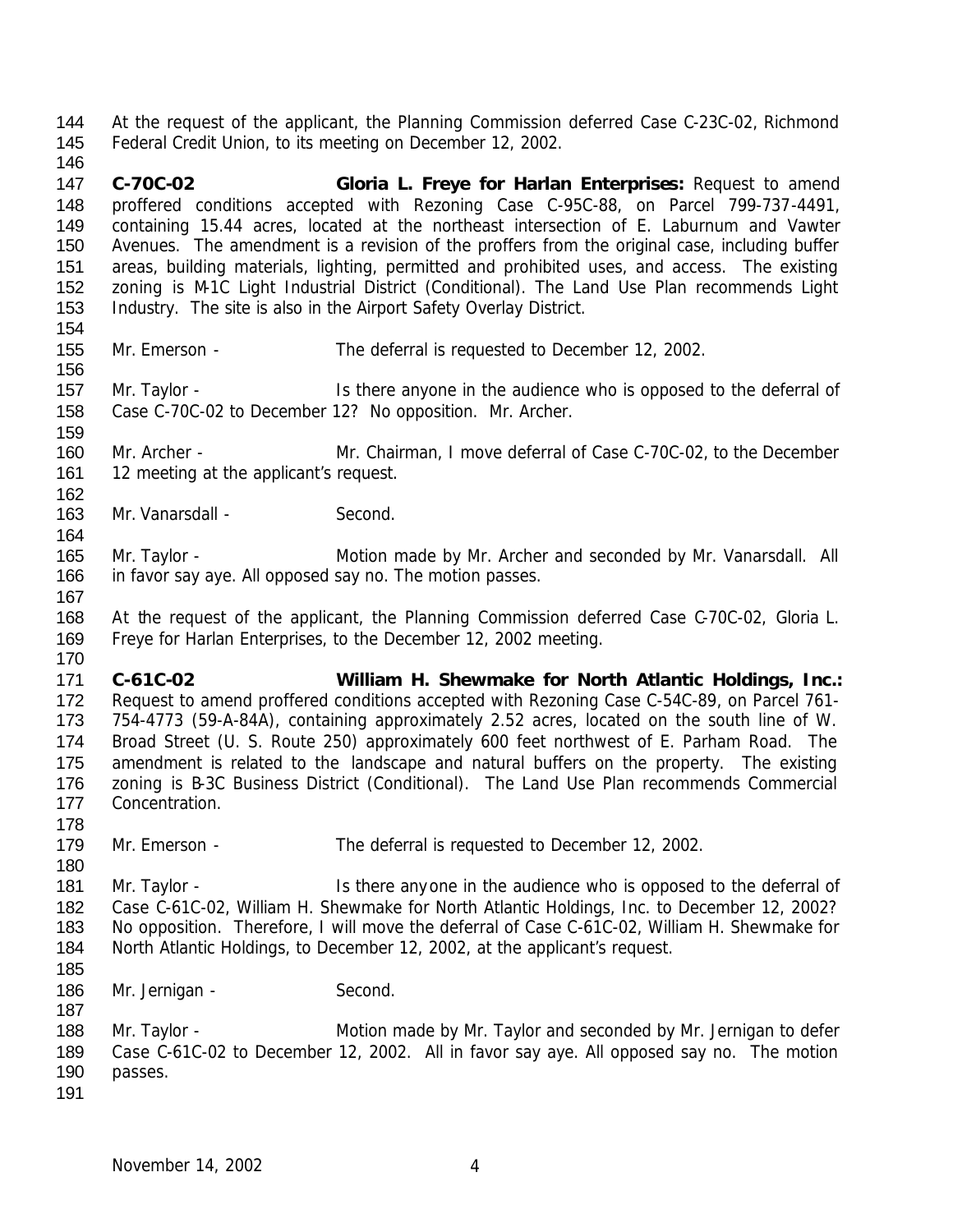At the applicant's request, the Planning Commission deferred Case C-61C-02, William H. Shewmake for North Atlantic Holdings, Inc. to December 12, 2002. Mr. Marlles - Mr. Chairman, the next item on the agenda is request for Expedited Items and, just for information for the audience, items that are on the Expedited Agenda are items for which staff is recommending approval of and the Planning Commissioner has no objection, and there is no known citizen opposition. If there is opposition to those cases, they can be removed from the Expedited Agenda. Mr. Emerson. 201 Mr. Emerson - Mr. Marlles, the first item on the Expedited Agenda is on Page 2 of the regular agenda, Case C-68C-02. **C-68C-02 James W. Theobald for GGC Associates, LLC:** Request to conditionally rezone from R-5 General Residence District to B-2C Business District (Conditional), Parcel 774-739-3999, containing 1.754 acres, located on the west line of Staples Mill Road (State Route 33) approximately 385 feet south of Suburban Avenue and 70 feet north of the northern terminus of Yorkshire Avenue. Retail uses are proposed. The use will be controlled by proffered conditions and zoning ordinance regulations. The Land Use Plan recommends Semi- Public. 212 Mr. Taylor - Is there anyone in the audience who is opposed to the hearing of Case C-68C-02 on the Expedited Agenda? No opposition. Mr. Vanarsdall – Mr. Chairman, I move that Case C-68C-02, James W. Theobald for GGC Associates, LLC, be recommended to the Board for approval. 218 Mr. Taylor - Second. Motion by Mr. Vanarsdall and seconded by Mr. Taylor to approve Case C-68C-02. All in favor say aye. All opposed say no. The motion passes. REASON: Acting on a motion by Mr. Vanarsdall, seconded by Mr. Taylor, the Planning Commission voted 5-0 (one abstention) to recommend that the Board of Supervisors **grant** the request because it conforms to the goals of Redevelopment Corridor Special Strategy Area (RC 3) of the Land Use Plan, it continues a similar pattern of zoning, and it is a parcel that would logically be developed as a whole with the adjacent property on either side. **C-69-02 Henry L. Wilton for Wilton Development Corp.:** Request to rezone from A-1 Agricultural District and RTHC Residential Townhouse District (Conditional) to C-1 Conservation District, part of Parcels 755-762-2908 and 755-761-5847, containing 11.18 acres, located approximately 100 feet north of Hungary Road and 800 feet east of Springfield Road. A conservation area is proposed. The Land Use Plan recommends Environmental Protection Area, Suburban Residential 2, 2.4 to 3.4 units net density per acre, Urban Residential, 3.4 to 6.8 units net density per acre, and Semi-Public. 235 Mr. Taylor - Is there anyone in the audience who is opposed to the approval of Case C-69-02 on the Expedited Agenda? No opposition. Mr. Vanarsdall - I move that Case C-69-02, Henry L. Wilton for Wilton Development Corp, be recommended to the Board of Supervisors for approval.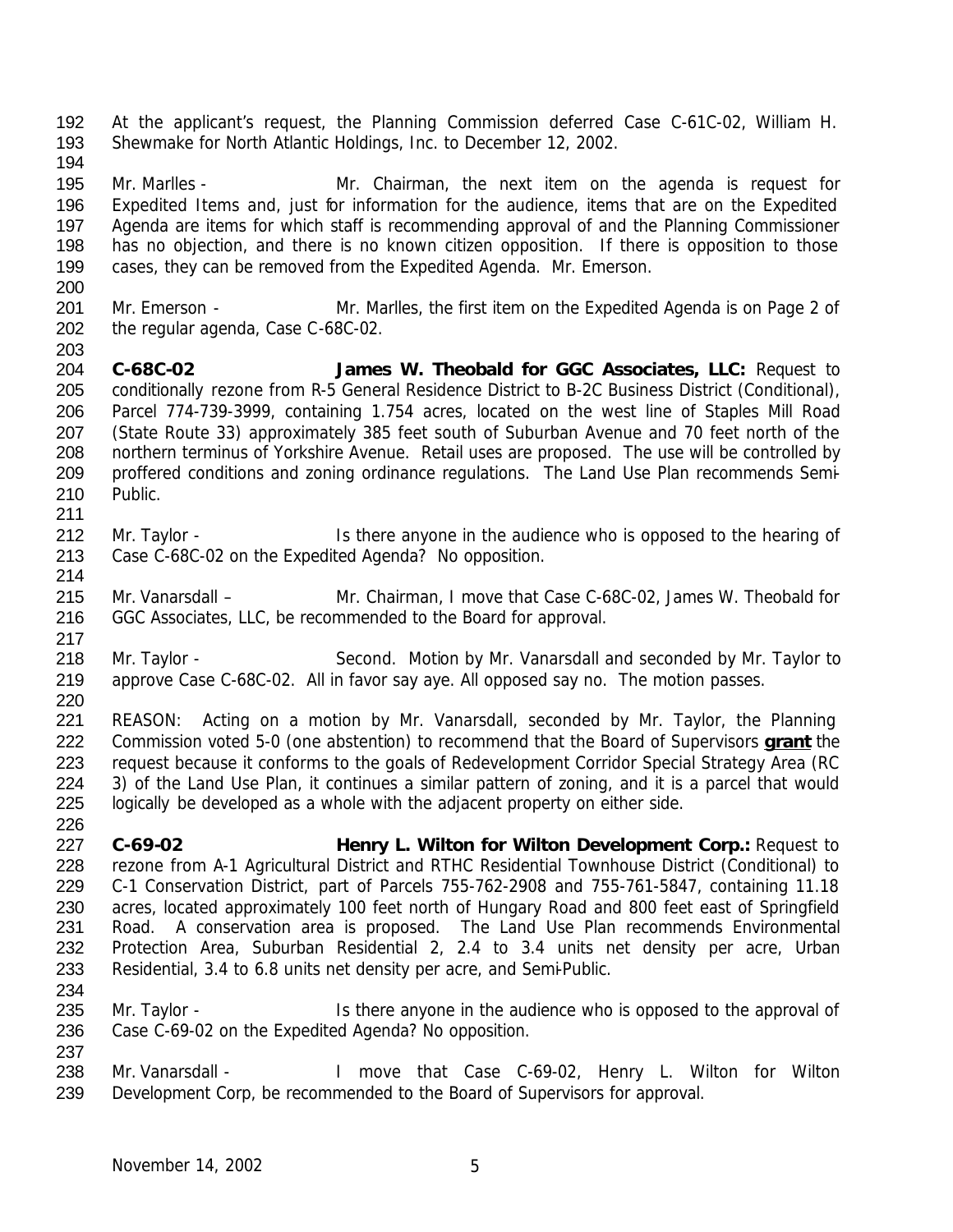241 Mr. Archer - Second.

 243 Mr. Taylor - Motion made by Mr. Vanarsdall and seconded by Mr. Archer. All in favor say aye. All opposed say no. The motion passes.

 REASON: Acting on a motion by Mr. Vanarsdall, seconded by Mr. Archer, the Planning Commission voted 5-0 (one abstention) to recommend that the Board of Supervisors **grant** the request because this action fulfills requirements of C-80C-00 and rezoning floodplain land to C-1 conforms with the objectives and intent of the County's Comprehensive Plan. 

- 251 Mr. Emerson Mr. Chairman, that completes the expedited items for tonight.
- Mr. Taylor Thank you very much, Mr. Emerson.
- *Deferred from the October 10, 2002 Meeting:*

 **C-57C-02 Koontz-Bryant, P.C. for J. Stefan Cametas:** Request to conditionally rezone from A-1 Agricultural District to R-2AC One Family Residence District (Conditional), Parcels 831-720-3959 (1790 Meadow Road), 831-720-0223, and 831-721-8011, containing approximately 39.6 acres, located on the north line of Meadow Road approximately 2,054 feet east of Hanover Road. An 83 lot single-family subdivision is proposed. The R-2A District allows a minimum lot size of 13,500 square feet. The Land Use Plan recommends Suburban Residential 1, 1.0 to 2.4 units net density per acre, and Environmental Protection Area. The site is also in the Airport Safety Overlay District.

- Mr. Marlles The staff report will be given by Mr. Mark Bittner.
- Mr. Taylor Is there anyone in the audience opposed to Case C-57C-02? There is opposition. Thank you. Please go ahead, Mr. Bittner.

270 Mr. Bittner - The Mr. Chairman, I wanted to point out that we just handed our new proffers to you. We just got those at the start of the meeting. I haven't had a chance to go through them in depth, but I am going to try to explain them as best I can in my presentation. 273 I want to point out that this application has been revised since you last saw it. It is now an R- 2AC case as opposed to the previous R-3C request. Additional acreage has been added and the density has been reduced to being more consistent with the recommendations of the 2010 Plan. The new proffers that I just mentioned a moment ago, if you will follow along with me, Proffer  $#1$  has been changed to state that "Dwelling shall be built with a crawl space." Proffer  $#4$  has been amended to state "No more than 25% of the dwellings shall be one-story structures." What that means is that at least 3/4s of the homes would be one and a half or two-stories. Proffer #11 has been amended to state that "Standard curb and gutter shall be used instead of 281 roll-face curbing." Proffer #17 has been amended to state that "There shall be some trees left in a buffer area along side any property that is now zoned A-1." Proffer #18 has been added to state that no less than 50% of the lots shall be at least 90 ft. wide at the building lot. The minimum standard for R-2A is 80 feet, so at least half of them will have to be 90 feet wide at 285 the building line. In  $\#19$ , two (2) street trees will be planted on each lot. Former Proffer  $\#20$  dealing with side walks has been removed from this latest set of proffers. Again, just to repeat, there would be no sidewalks included with these proffers. Proffer #21 has been added to state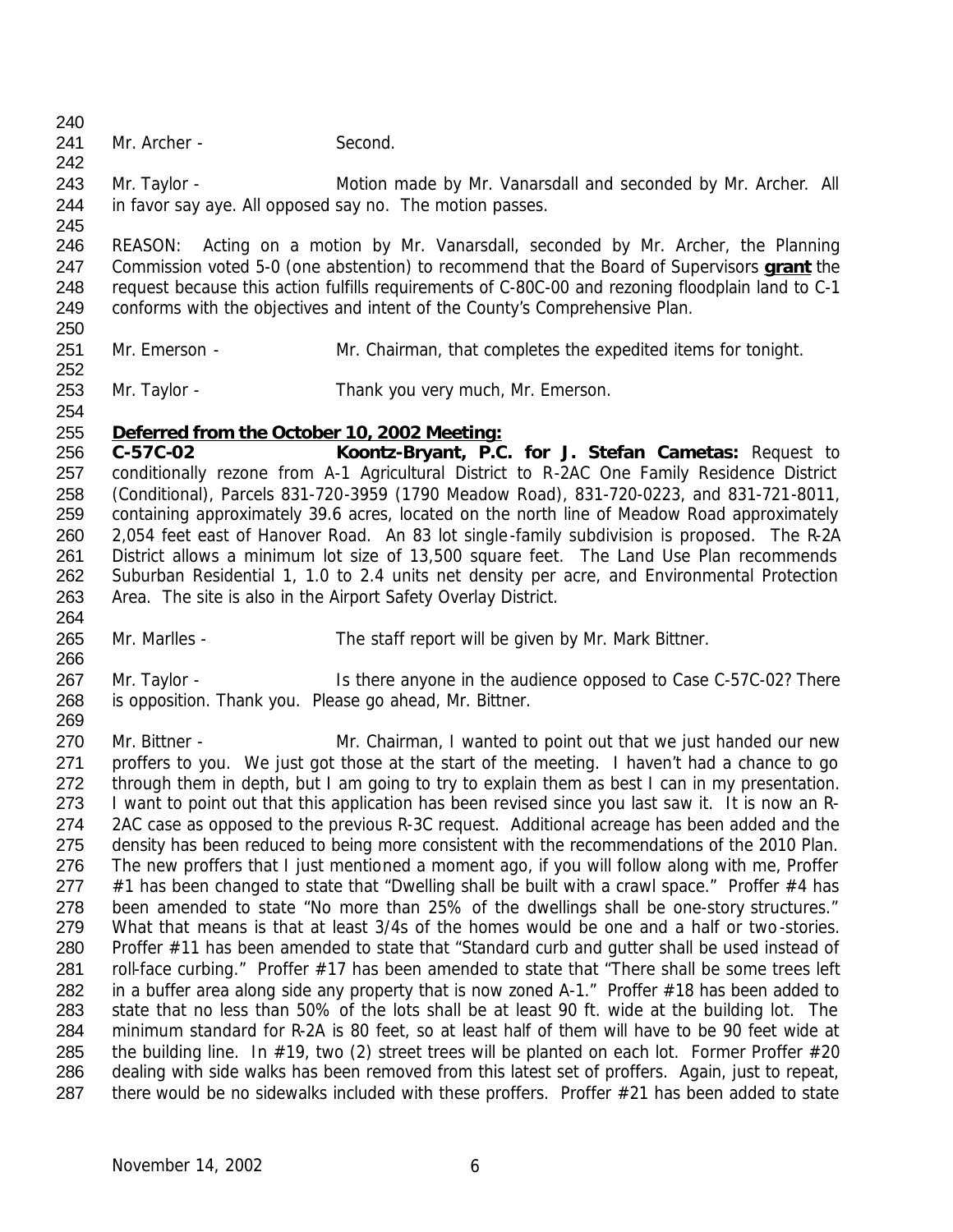"That a water line shall be built along Hanover Road from west of the site, extending down Hanover Road to the front of the property." The reason being is that the applicant feels that this may aid some of the property owners along Hanover Road that might be on well and septic 291 at the moment, and may want to collect to public water in the future. Now, even with these new proffers, staff still has some outstanding issues.

 One is that we would prefer to have all lots be at least 90 feet wide, and as stated, applicant has proffered half of them would be. Our preference would be for all of them to be that wide. Also, as I mentioned, sidewalks have been removed, and staff does continue to recommend 297 inclusion of sidewalks within this development. If the applicant could address these concerns, staff could recommend approval.

300 Mr. Taylor - Any questions on behalf of the Commission?

 Mr. Jernigan - Mr. Bittner, on the sheets that we were handed, No. 20, is, rather than 21. There is no #21 on our sheet. 

305 Mr. Bittner - Right. Former #20 dealt with sidewalks and has been changed.

Mr. Jernigan - I don't have any questions.

309 Mr. Taylor - Any other questions from the Commission?

 Mr. Archer - Mr. Chairman, do we have a list of defined trees that meet the definition of street trees?

314 Mr. Bittner - No, we don't, but generally what it is is that it is a tree that is either within the street right of way or near the street right of way that is designed to create sort of a streetscape or curb appeal, so that when a driver is going down the road, they would see some line of trees or shrubbery not too far off of the roadway and create kind of a nice sort of little symmetrical affect. 

| 320<br>321 | Mr. Archer -                   | So it doesn't speak to any particular type of trees?            |
|------------|--------------------------------|-----------------------------------------------------------------|
| 322<br>323 | Mr. Bittner -                  | Type, no. No type at all.                                       |
| 324<br>325 | Ms. Ware -                     | So the density will remain as it is in the staff report of 2.1? |
| 326<br>327 | Mr. Bittner -                  | Yes, 83 lots is what they have proffered, a maximum of 83.      |
| 328<br>329 | Mr. Jernigan -                 | And this falls under SR-1 in the Land Use Map from 1 to 2.4?    |
| 330<br>331 | Mr. Bittner -                  | Yes, it is within the SR-1 recommended range?                   |
| 332<br>333 | Mr. Jernigan -                 | Thank you.                                                      |
| 334<br>335 | Mr. Taylor -<br>the applicant? | Any other comments from the Commission? Shall we hear from      |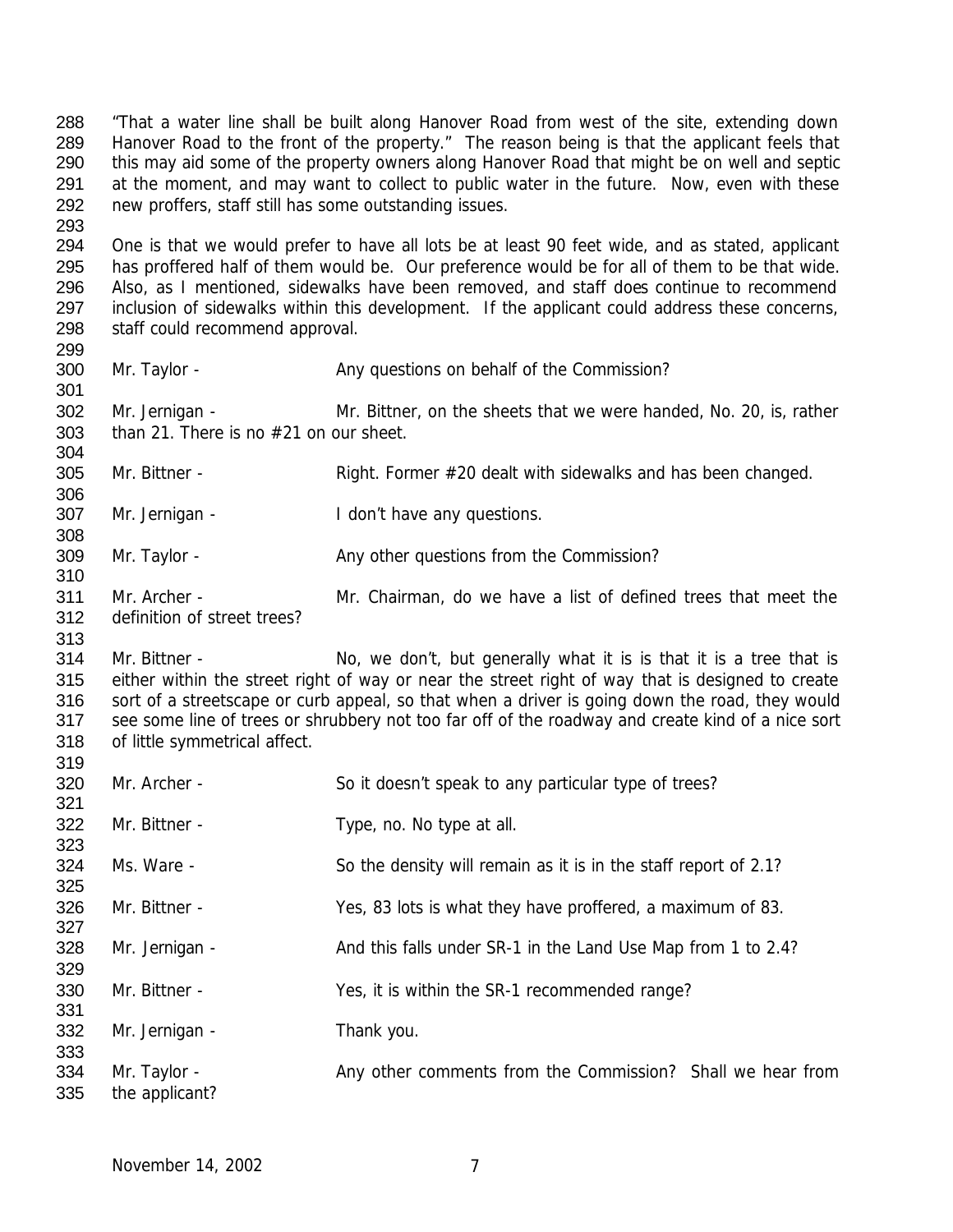Mr. Jernigan - Yes, sir. 

 Mr. Marlles - Mr. Chairman, I will go ahead and summarize the policy of the Commission when there is opposition to a case. Ladies and gentlemen, it is the policy of the Planning Commission when there is opposition to a case to grant a total of 10 minutes to the applicant to make his presentation. Now, a portion of that 10 minutes can be reserved for rebuttal, and the applicant may want to consider setting aside several minutes for rebuttal. That 10 minutes does not include answering questions from the Commission. The opponents to a case are also granted a total of 10 minutes to present their concerns regarding a case. Again, 346 that 10 minutes does not include time responding to questions from the Commission. Generally it is a good idea for the opponents to have a spokesperson or several spokes people to present their case, just to make the best use of time. You want to try to avoid repetition in stating your concerns, but, again, that 10 minutes does not include responding to time from the Commission, and the Commission does have the option of adding additional time if they feel it is warranted, but would the applicant like to reserve some time for rebuttal, sir? 

Mr. Greg Koontz - Yes, I would.

Mr. Marlles - Two minutes?

- Mr. Koontz That would be fine.
- Mr. Marlles OK. Thank you.

 Mr. Koontz - Mr. Chairman and members of the Commission, good evening. My name is Greg Koontz of Koontz- Bryant, and I represent the applicant, Mr. Cametas. Our request tonight is to rezone approximately 40 acres, 39.6 acres from A-1 to R-2A. We have worked very diligently with the neighbors, with staff and the Commissioner to try to work through the issues with this case. This subject parcel as stated in the staff report does meet the Comprehensive Plan that falls within the range for SR-1 as shown on the Comprehensive 367 Plan. The applicant had three meeting with the neighbors. They deferred the case the last time, so they could have an additional meeting with the Director of Utilities there, Todd Eure with Traffic, and Mr. Emerson and Mr. Bittner were also at that meeting. The applicant, in addition to meeting the Comprehensive Plan, has offered 20 additional proffers to try to provide assurance to the County and the adjacent and local neighbors that this will be a quality development for Henrico County. In addition, some of the things that have happened over the last 30 days, working this out with everybody, a third parcel was actually added in the front along Meadow Road. There were some issues at some of these meetings addressing how the front of this project would be constructed along Meadow Road. A third parcel was added to make a much better construction along Meadow Road. The number of lots was reduced. The acreage was actually increased and the number of lots was reduced. Width was actually proffered and as was stated before, 50% of the lots would be 90 feet. The average lot size, and this is based off the conceptual plan that is right there, the average lot size by scale on that is about 17,000 sq. ft. while the minimum for the R-2A is 13,500, so these lots should be 381 substantially larger square footage wise than what is required. One of the major items, and I know it was stated by staff, is that the sidewalks were taken out of the proffers. The reason they were taken out is the proffer for the water line extension was added. The applicant has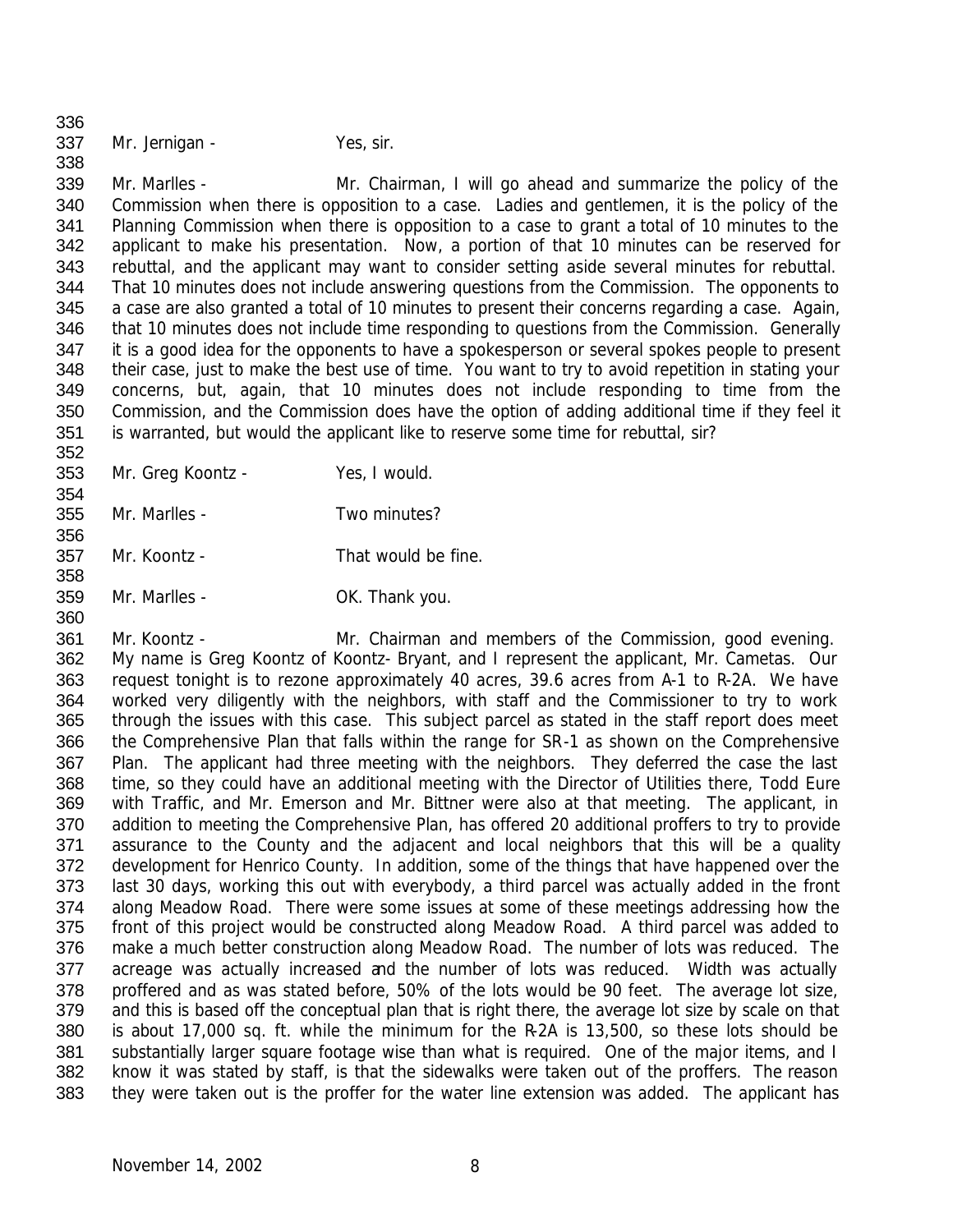proffered to extend the water line from Hanover Road, which is approximately 2,000 feet from the development instead of from Early Forest Circle, which is only about 1,300 feet, based on comments from the neighbors to try to provide additional residents with the ability to connect to this water line. And that is a fairly significant cost that the developer is going to have to fund, so, basically we switched that in an effort to try to help more of the neighbors in that 389 area. I will be more than glad to answer any questions that you have, and we respectfully request your support on this rezoning.

392 Mr. Taylor - Any questions or comments from the Commissioner? 

 Mr. Jernigan - Mr. Koontz, on the water line, really he had committed on that in some point ago. We didn't swap that off for the sidewalks. It was kind of more for putting the 396 standard curb and gutter. He had committed to put the water in a bng time ago, but I told him 397 I would rather have the standard curb and gutter rather than that rolled curb and gutter, because I just don't like it. It is just too rough on your car, and I think most people don't like it. Well, I know everything that is going on here, so I really don't have any questions. Do you all have any?

- Mr. Vanarsdall Well, I know that this has been changed from R-3 to R-2A. Is the Major Thoroughfare Transportation Section, Mr. Bittner, has that been changed to 1170 trips. It would be about the same, wouldn't it?
- Mr. Bittner We have not gotten an official revised traffic estimate. Normally, a single-family house generates 10 car trips a day, and I believe the initial estimate was over a thousand. They are proffering 83 lots, so you can roughly estimate 830 trips a day.
- 410 Mr. Vanarsdall CK. That is good. Thank you.
- 412 Mr. Taylor Any other questions from the Commissioners? Thank you, Mr. Koontz. I guess we will hear from the opposition.
- Mr. Jernigan Who would like to speak?
- Mr. Taylor Who would like to speak first? Is there any, do you have a sequence set up or would just like to come up? First off, may I ask a show of hands of how many people would like to comment. Two. Only two. All right, can we say five minutes each? 420 Well, which one of you two gentlemen would like to go first? The gentleman on my left. Please 421 come down sir, and if you would, identify yourself for the record, and we'd be happy to hear your comments.
- 424 Mr. Lonnie Royal I am not necessarily in opposition. I am new to this forum. Is 425 there an opportunity to speak for the project?
- 

427 Mr. Taylor - Yes, there will be some time left if you can work with Mr. Koontz

- and share the microphone.
- Mr. Vanarsdall We have that so rarely that we'd be glad for you to speak.
-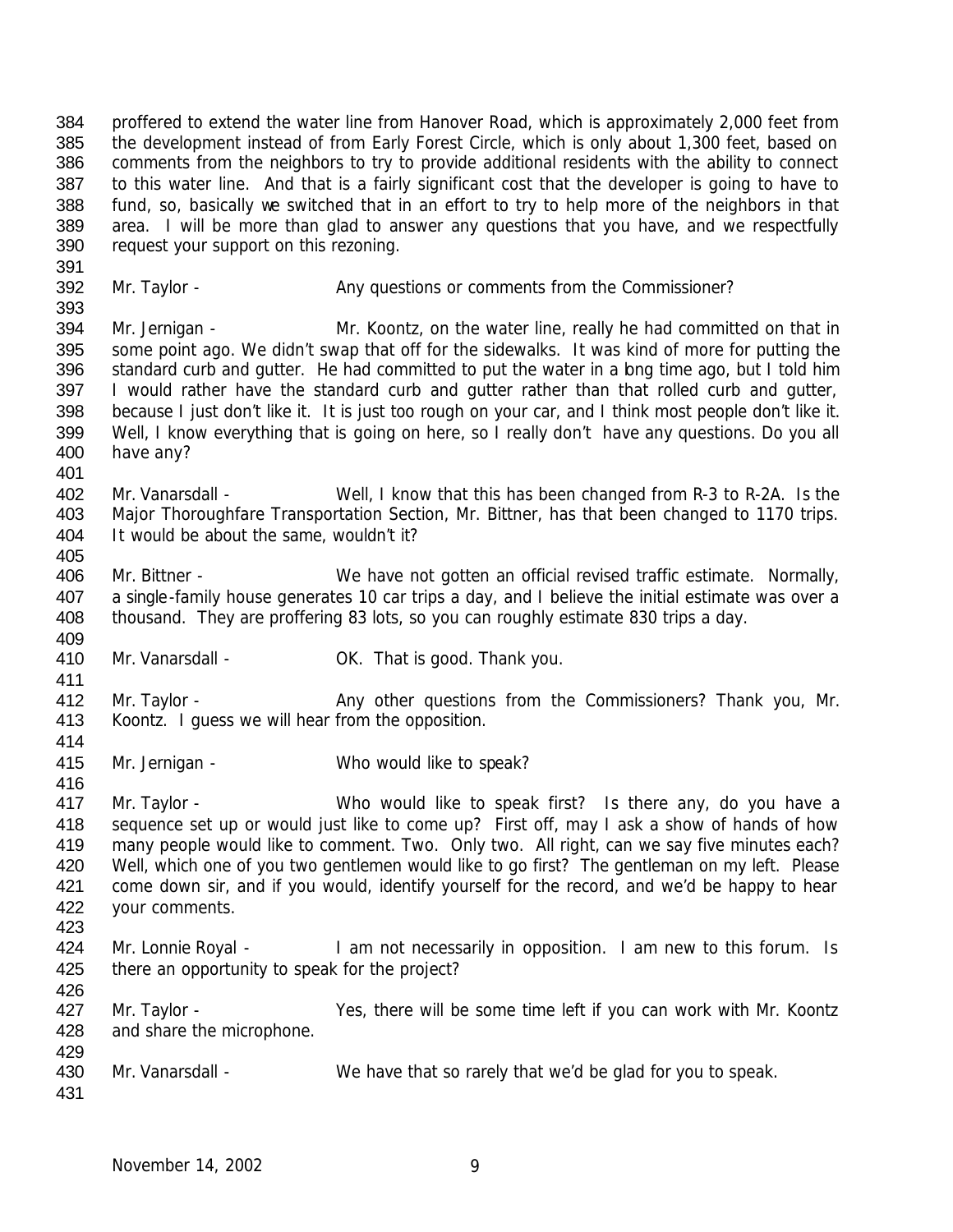432 Mr. Marlles - He probably should go first, because Mr. Koontz is going to be speaking in rebuttal but Mr. Koontz has plenty of time. I would suggest we take the supporters of the project first.

436 Mr. Taylor - **OK.** The Secretary has just reminded me that even though we've 437 asked you to come up sir, that it would probably be more appropriate for protocol purposes if 438 we spoke for the project first, and then we speak for the opposition. So, if we might sir, there is no charge in penalty or time, and we have seven minutes remaining the Director has told me. So, sir, if you would please come up to the podium and identify yourself for the record, we 441 would enjoy hearing your comments in support of the project. And as you are coming down, I would just ask that you give your name for the record.

444 Mr. Will - Thank you, ladies and gentlemen. My name is Lonnie Will and I 445 happen to be an adjacent property owner to this property. As I face what is on the screen up 446 here, my property adjoins it to the left side of the longer dotted line. We have met extensively, 447 I am going to say Mr. Fon, and I cannot pronounce his last name either, and he has been very forward with us, and under what has happened in the past with this, there was a developer that came before the County several years ago to develop this land, and they tried rezoning to about 450 124 houses. The Planning Commission denied that. The developer went back and met with the community. The community at that point said that we felt like we could work in the range of an 85 to 95 housing area. You all have recommended 88 homes, and at that time the community 453 basically said that they would accept that. That was without the proffers that we have been given here by Mr. Cametas. Based on the information that he had provided us with the lots and stating that it is a maximum of 83 lots to be constructed there, and he has also taken into consideration the houses of the property owners prior to that from Hanover Road to that, by adding the water line. It does appear that it is beneficial for the adjacent lots, or the lots along Meadow Road from Hanover, to have this project go forward. Granted I am only speaking for myself, and I know that I've got neighbors that are in opposition, but I would like that to be taken into consideration. Thank you.

 Mr. Taylor - Thank you, Mr. Will. Are there any questions for Mr. Will on the part of the Commission? Thank you very much, sir. Ma'am, if you would, please come up and also provide us with your name.

 Ms. Betty Hall - I am Betty Hall and I am here to represent my mother, Annie Mae Williams, who actually is the third parcel that was in conjunction with this. I don't know where to start. At the very beginning, we were very opposed to this. I would like to reiterate what Mr. Will just said as far as the workings that Stefan has done and trying to help out everybody 470 that has been concerned and answering all the questions that we have had and everything, and realizing also that he is making a lot of sacrifices on his part to amend the things that we are asking for. I wouldn't, I am here to benefit my mother, and if I didn't think he was going to be 473 putting in a realistic and a good site, I wouldn't be going for her to do hers either.

 Mr. Jernigan - Ms. Hall, your mother owns the property on the other side, on the right hand side?

 478 Ms. Hall - Mine is actually the one that would be in the little middle section, 479 the last acreage that was purchased or would be purchased. We were concerned where the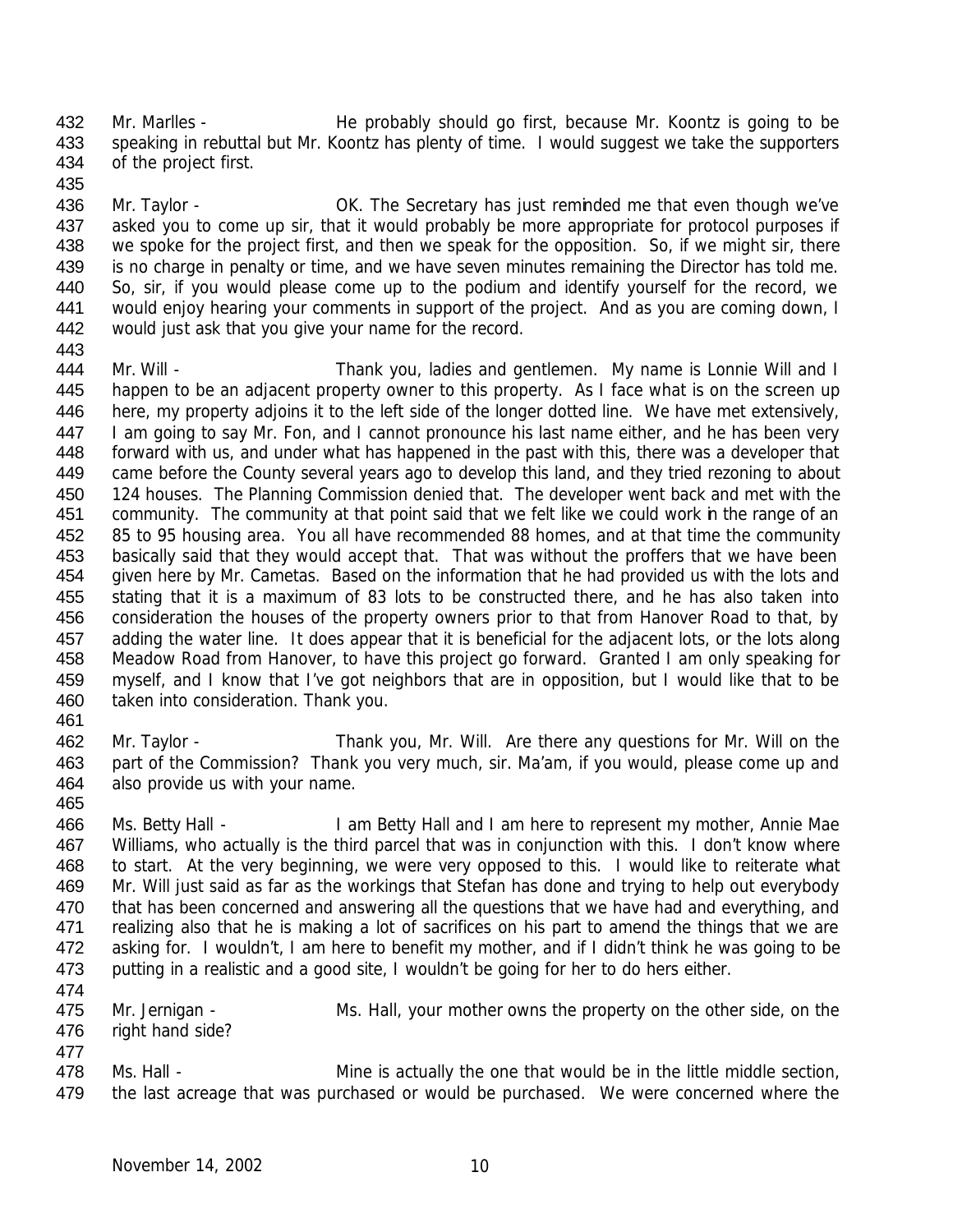road came in, because we were afraid we'd have to go this way (referring to rendering), and then come back out and go back in again, because she is right in the middle of the whole thing. It is not showing here on this map though. It is right in the middle, and that was one of our 483 concerns that the road would go, that he would widen the road here (referring to rendering), 484 and then my mother's house is right there, so it would come back out and then the land was here, and it would go back in. And Stefan has worked with us and everything to do it so that he can purchase that land or whatever he needs to do so that the road is going to continue on. 

488 Mr. Jernigan - All right. Thank you.

 Mr. Taylor - Thank you, Ms. Hall. I believe that is all the hands we saw for support, but we will ask one more time if there are any more people in the audience who would 492 like to speak in support of the project. I see none, so we will go ahead to those who are opposed to the project and we will start with the gentleman who came up and is now here. Sir, if you would, approach the podium and give us your name and begin.

 Mr. Allen Thomas - Good evening. My name is Allen Thomas and my wife and I live at 1982 Meadow Road. I am speaking on behalf of 100 residents of Meadow Road and Hanover Road who would be affected by the proposed rezoning and development. I am also speaking on behalf of North Airport Drive Civic Association of which I am a board member. Meadow Road is semi-rural in nature with existing developments typically being single -family dwellings on lots of an acre or more. Some of the lots are as large as 20 acres. We feel that the proposed type of development is inconsistent with the character of the area and would depreciate the quality of life for the existing residents. The proposed rezoning is inconsistent with the zoning of the surrounding properties, which is A-1. We are not opposed to development. We are not opposed to all development, but we wish it would be in keeping with the nature of the area, that is each house on an acre or more. During the 20 years that my wife and I have lived there, there have been several new houses built and these are all in keeping with the area, and, in fact, they have enhanced the area. Our principal objection to this development is that it will change the way of life for people around there because it is a different kind of life style. It is a different kind of property development. We have other objections, the next one being that residents have widely reported that the sewage pumping station is incapable of handling, at times, of handling the present volume of flow. And that additional loading on this is inappropriate in those circumstances at this time. We also note that Meadow Road is narrow, and there are at times traffic problems on Meadow Road, especially at that first corner there, which is adjacent to the lower southeast corner of the development lot. And that is exactly the place at which some of the traffic will be exiting this proposed development. The theoretical calculations of the Traffic Engineer may show that the additional traffic is tolerable, but we, the residents of the area, know that it will only make the present situation worse. The County's own report stated and I quote, "Staff feels the applicants may want to consider delaying the development of this project until improvements on Meadow Road are made." The majority of the extra traffic will exit Meadow Road into Hanover Road. This road also is narrow and has existing traffic problems, at both its northern and southern ends. These problems have only been made worse by the addition of more vehicles at peak times. The developer has made only token efforts to meet with the residents. Yes, there have been three meetings. I did not learn of the first meeting until I attended the second meeting. I learned of the second meeting only 30 minutes before it was due to take place, and then only because a neighbor called me. That neighbor only learned of it because someone else called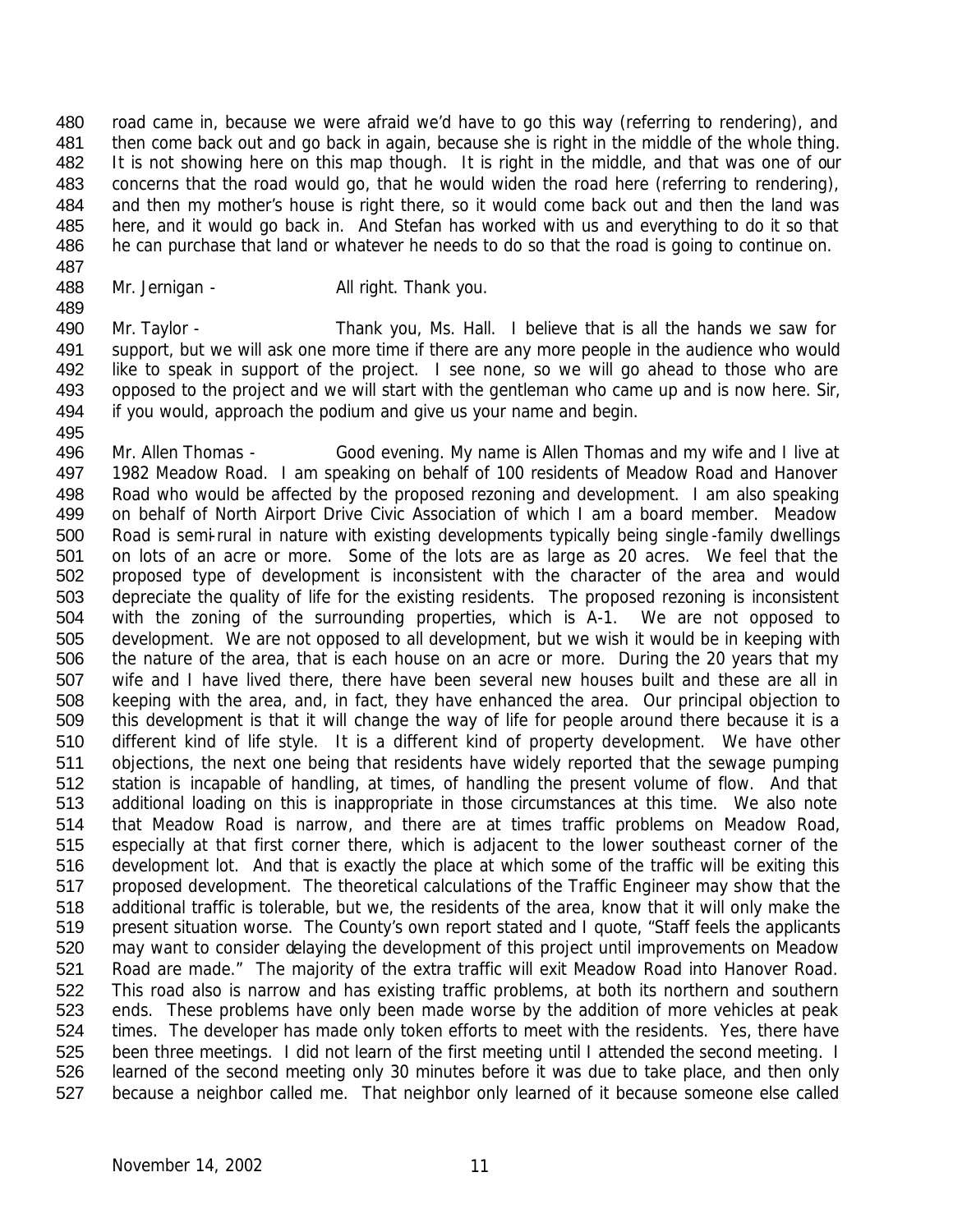her. I did not know of the third meeting until six days after it took place, this, despite the fact that my property is within 1,200 feet of that proposed development. I am not alone in this. There are a number of other people in fairly close proximity who knew nothing about the meetings and had no chance to be there. There are a number of people who are opposed to this development, who have decided to demonstrate that opposition by being here in person tonight. And if I may, I would like to ask those who are opposed to this to briefly stand, please. Thank you.

536 Mr. Taylor - Thank you very much.

538 Mr. Thomas - Some of the residents of Meadow Road were born there. Some, like my wife and I, chose to live there. We enjoy it because of the quiet, rural nature, the large lots, which give privacy and safety for children playing. This proposed development will become completely different in character and would permanently change for the poorer the area in which we live, and we strongly oppose it. Therefore, we ask that this proposed rezoning be denied. We further ask that if you are not capable or not willing to deny this rezoning that you accept it conditionally based on density not exceeding one house per acre, so that the development, if it takes place, will be at least in accordance with the character and nature of the existing Meadow Road. Thank you very much for the opportunity to speak to you tonight.

- Mr. Taylor Thank you very much, Mr. Thomas. Are there any questions for Mr. Thomas?
- Mr. Thomas I would like, if I may, to present you with a petition signed by 100 people in that area in opposition to this proposal.
- Mr. Taylor Thank you. You can give that to Mr. Archer.
- Mr. Archer Thank you.
- Mr. Jernigan I have a couple of questions. The 100 people that are on this petition, do they all live on Meadow Road?

 562 Mr. Thomas - No. Some of them are on Hanover and some of them on Kimbrook. Kimbrook is a small lane, which extends across, you can see it on the map here (referring to rendering) which extends across towards this development site. Mr. Jernigan - Of the people that are on this petition, how many live on Meadow Road? Mr. Thomas - Meadow? 571 Mr. Jernigan - Approximately. 

573 Mr. Thomas - Approximately 40. I am speaking from memory now.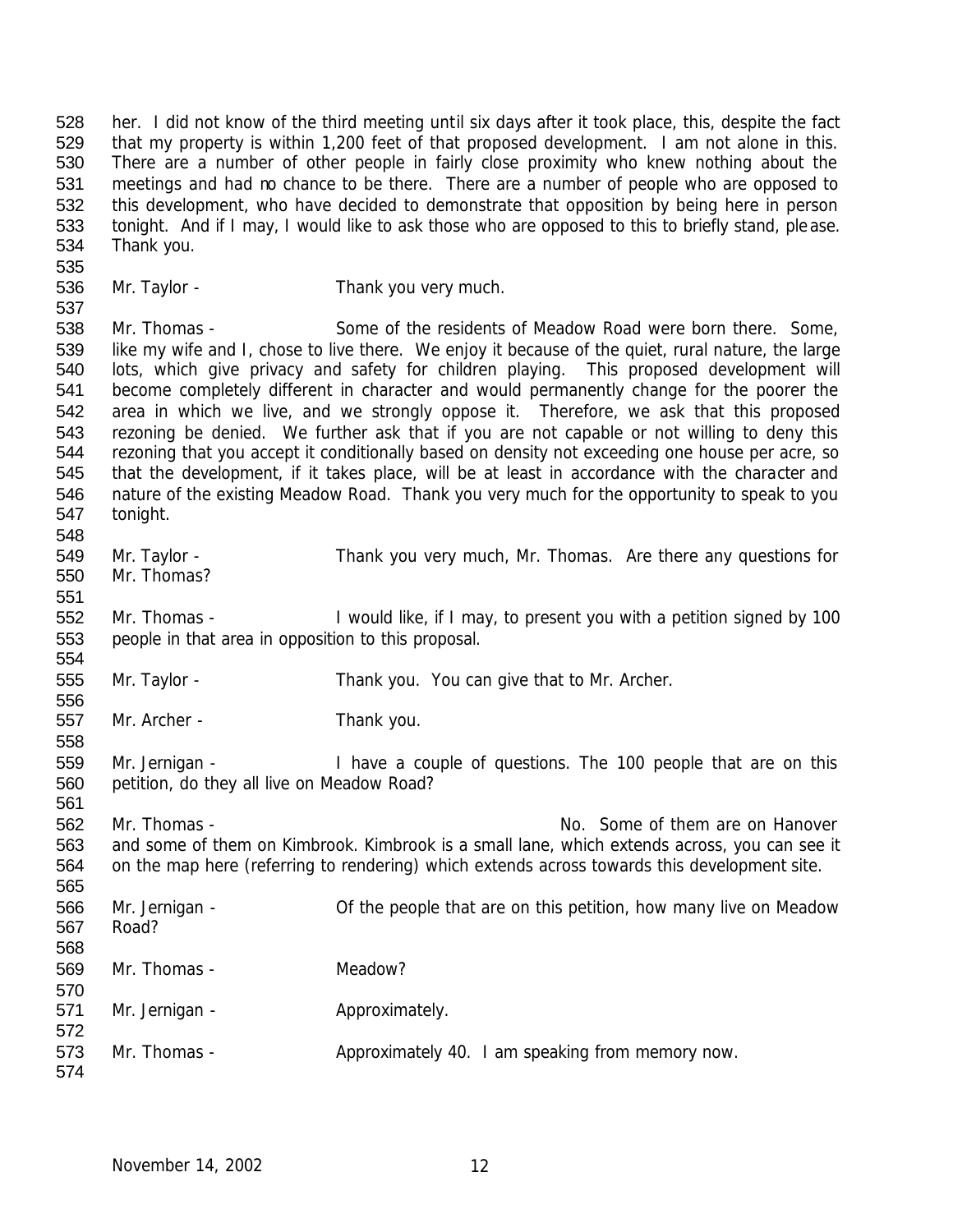Mr. Jernigan - OK. We are not going to hold you to it. Now, when you speak of a change in the way of life, explain that to me. 

 Mr. Thomas - It is almost country. It is a strange thing, because it is so close relatively to Highland Springs and Sandston, yet it is almost country. We have deer, we have turkey, we have other wild things, which come wandering out on the property. It is quiet, except for construction which is currently going on at Chartwood, but we can't do anything about that now. But it is quiet. It is peaceful. The lots are large. It is a very stable population, very little change in people. Like I say, there are people here this evening who were born on Meadow Road. 

586 Mr. Jernigan - In relation to the property, where is your home, your lot? 

 Mr. Thomas - If you follow Meadow Road to the east, it is just underneath the word – just south of the word "plan" on this drawing here (referring to rendering).

 Mr. Jernigan - OK. Now, unfortunately, I did not make this third meeting myself. I knew about it, but I had another meeting scheduled for that same night and I had to be there, and Stefan had scheduled this meeting before he called me, thinking that I was possibly free, but I wasn't, so I went to my other meeting first and then I came by the American Legion Hall and the meeting had broken up at that point. I did see Stefan and got to catch him as he was leaving. Did you know that Mr. Patrini was there from Public Utilities and explained about the pumping station that they are upgrading, and they are spending millions of dollars on upgrading that pumping station, and he assured everybody that was at that meeting that there is not going to be a problem.

601 Mr. Thomas - Good. Good. Good.

 Mr. Jernigan - Let me ask you, how many people in the audience received notification of the meeting? None of you people in the back got a letter? But you all did? That is all I had for you. Thank you. 

 Mr. Taylor - Thank you, Mr. Thomas. Now, sir, if you would please approach the podium, I believe you are the only other one that wants to speak in opposition. Have any of the attendees decided they would like to speak? It is still just two? OK, sir, if you would, please, state your name and address and Mr. Marlles will let us know the status of the clock.

- Mr. Marlles There are four minutes remaining.
- 

 Mr. Bill Leake - My name is Bill Leake and I live on Kimbrook Lane. Mr. Thomas basically covered everything that I wanted to say tonight. I had a nice little speech planned out here, but he basically covered it except for two things. The meetings that took place, I was never allowed at any of them, and I live within 200 ft. of this property. I live on Kimbrook Lane, the second lot over, which is about 200 feet away and I never received the first notice of any meeting. I agree with everything he said. I am definitely opposed to all of it and the second thing is the roads. He brought up Meadow Road and he also brought up Hanover Road, but he didn't say anything about Nine Mile Road. Nine Mile Road is a two-lane road, also. I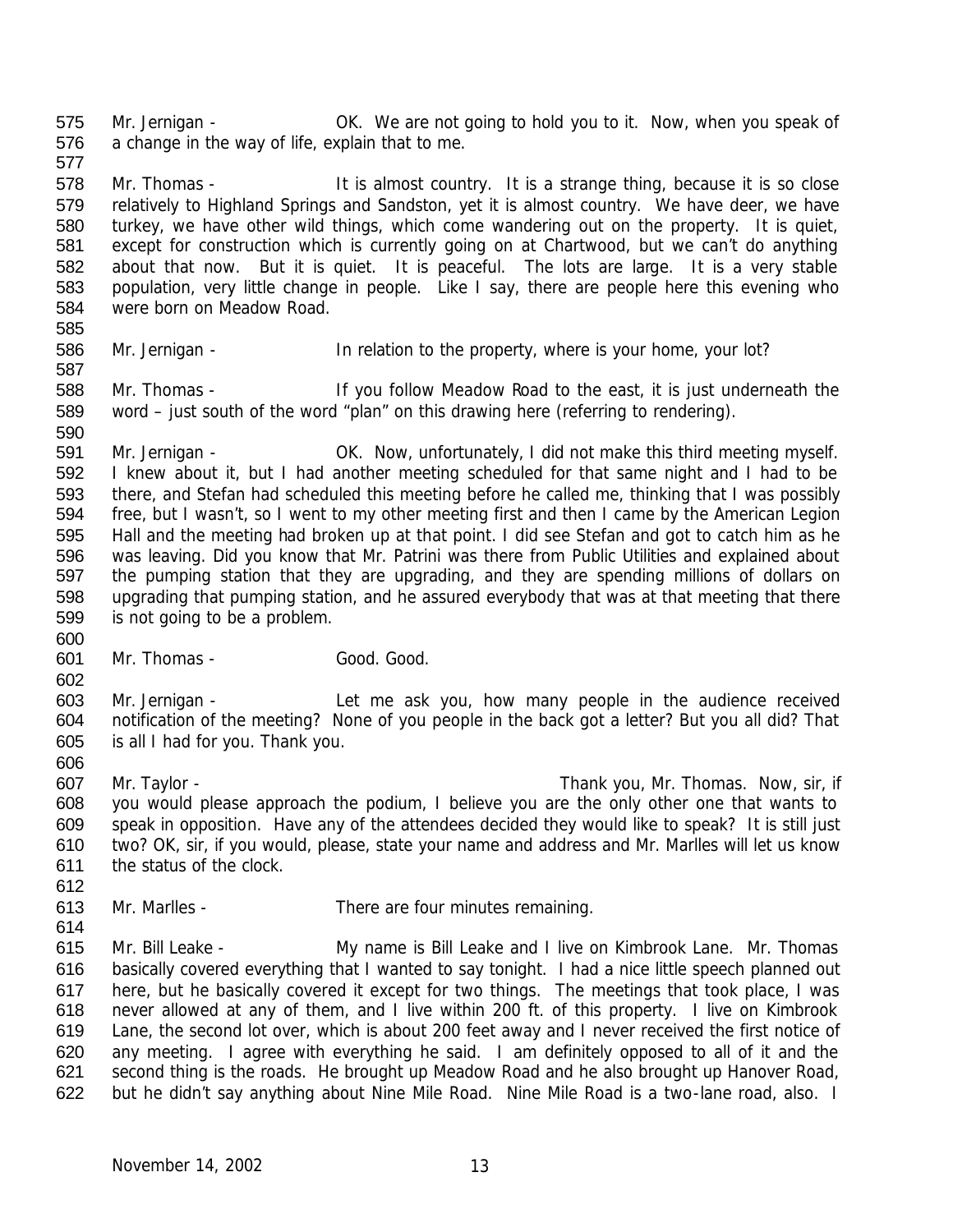don't see how we can add the additional traffic from this subdivision onto Meadow and then on to Nine Mile. I do have some pictures of Hanover and Nine Mile, if you all are not familiar with the road, but there are several places on there that the road has been widened for future use, but all of it has not been widened yet, and it needs to be done so. So I would strongly feel that the subdivision could be delayed until the road could be brought up to where it could handle the traffic from the new development. That is all I really have to add. 

 Mr. Jernigan - Mr. Leake, I can see possibly why you didn't get it because you really don't abut anywhere around it. You are not abutting to this property, but you are off of Kimbrook Lane. 

 Mr. Leake - I am a neighbor. I live 200 feet away from it, but I do not touch the property. No. I do not.

637 Mr. Jernigan - OK.

 Mr. Vanarsdall - Was there a sign on the property that said rezoning was coming up?

Mr. Leake - I have not seen the sign, no, sir.

- 644 Mr. Vanarsdall Thank you.
- Mr. Jernigan Thank you, Mr. Leake. Would somebody else like to speak? Ma'am, if you would, come up.

649 Mr. Taylor - If you come down, ma'am, to the podium and just provide your name for the record, we sure would appreciate it.

Mr. Marlles - Mr. Chairman, there are two and a half minutes remaining.

- 654 Mr. Taylor Ma'am, if you would, state your name. Mr. Marlles has said that we have two and a half minutes remaining.
- Ms. Ann Maiden My name is Ann Maiden and I live on Hanover Road. My property backs up within a couple hundred feet of it, too. This is completely wrong for this area. There has to be something left for nature. It took us 10 years to get our property, to save for it. We bought because it was agricultural, because it was rural, but we were close in. But this whole side of the road, it is just not right to develop every inch of land out there and stick a house on every piece of land. We were not notified that this was going on and our property is within 200 feet of it, too. You only tell the people right there on Meadow? That is just not right. There are surrounding property all around there. There are deer that feed in my backyard. They won't be there any more once you stick 80 houses back there. I am just totally opposed to it. Thank you.
- Mr. Jernigan Ms. Maiden, hold on please. You are on Hanover Road? Ms. Maiden - Yes.
	- November 14, 2002 14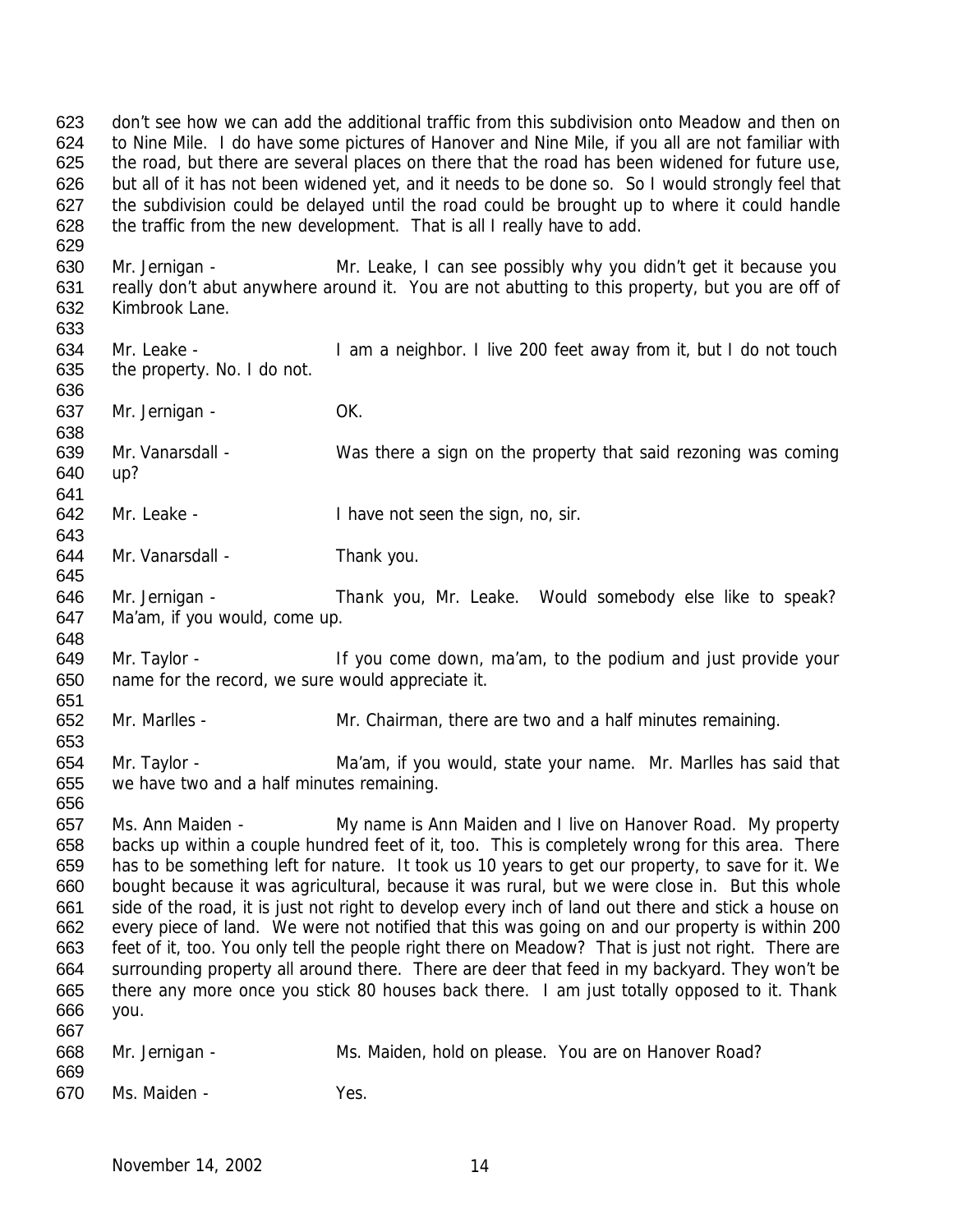672 Mr. Jernigan - OK. How long have you been there? Ms. Maiden - Twenty years. Nineteen years, excuse me. 676 Mr. Jernigan - How many houses would you say have been built in this area since you have been there? 679 Ms. Maiden - Not on our side of the road. Nothing on Hanover on our side of the road. They have been the same houses. We have horses. We have goats. We have chickens. We are agricultural, and you want to put 80 houses in the middle of this. And it is not right. 684 Mr. Jernigan - OK. Thank you. Mr. Taylor - Thank you, Ms. Maiden. Mr. Marlles - Mr. Chairman, there is still a minute and sixteen seconds left if anybody else would like to speak. Mr. Taylor - All right. We have a minute and 16 seconds that our Director has declared to be available if anyone else would care to speak. Is there anybody who would care to speak? Mr. Jernigan - By a show of hands, how many people were at the first meeting? Nobody? You were there, weren't you, Mr. Thomas? Who was there at the second meeting? Did you all get notification, and you are right up on… Mr. Thomas - I have no notification from either the County or the developer. Mr. Taylor - Looking at that, it seems to me that the people to the left went to the first meeting, and the people to the right went to the second meeting. Is there anybody that went to both meetings? Oh, there was first and second and third? OK. I am sorry. I misunderstood that. Mr. Thomas - Sir, I believe the people here are the ones from property contiguous with the development site. I think I am correct in saying that you are required to notify them. 710 Mr. Jernigan - The County notified them, too. Mr. Marlles - Ladies and gentlemen, maybe that is worth a little bit of an explanation. Under the State Code and also the County Code, as part of the rezoning process, the County is required to notify all adjacent property owners, including property owners across the street from the property. One of the things that we do do though is in addition to that, we are not required to do this, but we also post those blue signs on the property that you see to 717 try to alert the larger community that there is a rezoning going on. Over and above that, the applicant, not in all cases, but we do encourage the applicants to hold community meetings,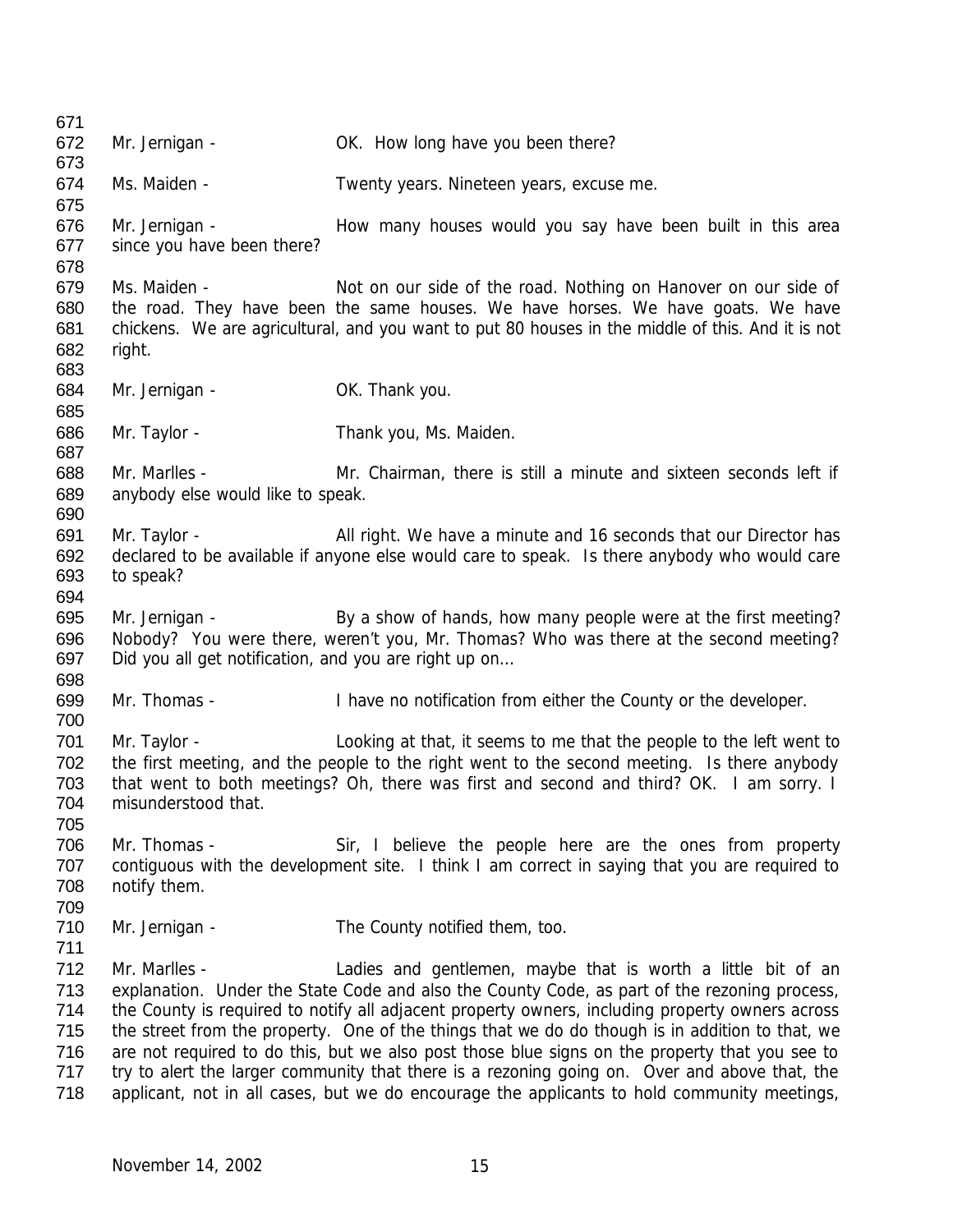neighborhood meetings to discuss these plans. There is not a requirement as to who they notify. Generally we do try to provide them with the names of people that have called in response to seeing the blue sign, but I hope that clarifies it a little bit anyway. But, if you do see these blue signs on properties within your neighborhood or around your community, you can call the telephone number. That is the Planning Office telephone number and speak to the planner, who can give you information on it and let you know if there is a community meeting. But, again, just for your information.

727 Mr. Jernigan - By a show of hands again, how many of you folks out there have 1+ acres on there? On Meadow Road. OK. Thank you. I guess we can get Mr. Koontz back. 

730 Mr. Taylor - Mr. Koontz, you have, according to our distinguished Secretary, three minutes and 50 seconds.

 Mr. Koontz - OK. I will take a couple of minutes just to respond to a couple of these; the first would be the notification. I would like to just say that we notified everybody that touched the property on all sides. After the first meeting, based on the input of people that attended, they asked if we would notify everybody on Meadow Road, between Meadow Road and Hanover Drive, which we did. We notified every adjacent on both sides of Meadow Road between the subject parcel over to Hanover, and then we also went and requested a copy of the list after the first meeting from County staff and made sure our list contained all of the names on it that their list contained for the third letter that went out. So, I feel like we really tried to be diligent in notifying people. There is a limit as to how far you can go, and that is the purpose of the sign in front. So, I felt like we did do our job as far as notification. 

- As far as the issues on differences in character, we respectfully disagree with that because we 745 feel like it meets with the Comprehensive Plan. The Comprehensive Plan was, has been adopted by the County. There was public comment involved with the adoption of that. This falls well within their Comprehensive Plan. There are existing subdivisions with higher densities that actually touch this, Chartwood Subdivision is a R-3A Subdivision, and it has a much higher density than the one we are proposing. Across the street there is actually a mobile home park across the street which has a much higher density, and there is additional land zoned R-3 close to Chartwood. So we feel like it is within the character and it is bigger and better than what is actually out there, and it meets within what the County and the public, based on the adoption of the Comprehensive Plan, felt like would be good, quality development for this area. So, as far as the difference in character, we feel like we have met that.
- The traffic issues, basically Meadow Road is going to be a major collector. The improvement of Meadow Road is not in the County's foreseeable future plan at this time, and based on comments at the last meeting we had, it was stated that this road would basically be improved through development until there were some smaller segments left, like what has happened all over the County, and then those would possibly be filled in by the County, but the development would be the primary vehicle for the improvement of Meadow Road. The east end of Meadow Road, based on that meeting, I think Todd had said had over 2,000 vehicles per day at the east end of Meadow Road currently at their last traffic count, and the west end, close to this property was down in the thousand range, a little over a thousand currently. So, I feel like from a traffic standpoint, what we have tried to do with adding that third parcel on the front will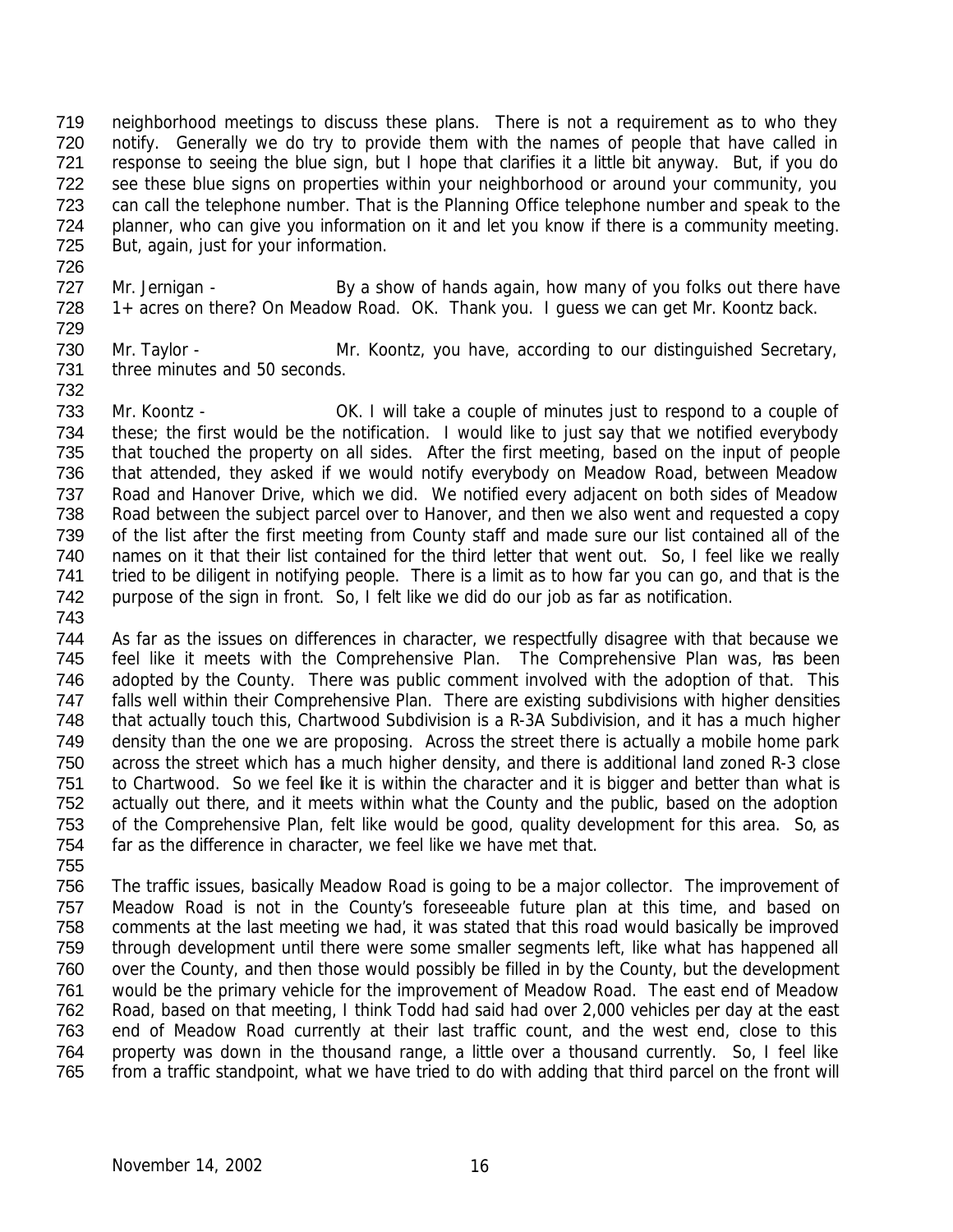provide a better strip in there that will be widened to the full width based off the County's overall transportation plan, and start the improvements on Meadow Road. 

 As far as utility issues, Mr. Petrini was at that meeting and the pump station that was discussed 770 is under a major improvement program right now. They are actually adding a big stewing basin in there and upgrading the whole pump station. He brought a map of the area and it showed that this was well within the area that could be handled by that pump station, and also, this whole area, I know it has been an issue at every meeting that we have been to with everybody, 774 are the utilities, water and sewer, and the only way those get extended is through quality 775 development. That is the only way these utilities will be extended to some of these other 776 parcels is through quality development. And I just would like to reiterate...

- 
- 778 Mr. Marlles Mr. Koontz, you are going to have to wrap it up.

780 Mr. Koontz - This is a quality development. I mean we've offered as far as brick fronts, paved drives, garages, and lot sizes that are substantially larger than the minimum. Thank you. 

- 784 Mr. Taylor Thank you, Mr. Koontz.
- Mr. Jernigan Well, like I said, I apologized earlier for not being at the third meeting, but I was at the first meeting, and when Mr. Cametas discussed with the neighbors on Meadow Road about bringing water down, and at that time, it seemed to be the general consensus in the room that not everybody was against the subdivision per se, but when they thought they could get water it seemed to make everybody a little bit happier, and Mr. Cametas was worried at that time. He said I will do this, as long as I can get the easements for bringing 792 water through, and I believe that Mr. Watson, I heard him tell Mr. Cametas, he said, "If you come down here and do this subdivision, I will guarantee you myself, I will get you the 794 easements." Is that correct? OK.
- Mr. Watson With 10 or 12 people on the right-hand sides permission, because 797 the gas line is on the left and there is no way you can it down there.
- 

 Mr. Jernigan - Well, Marion, I knew you'd give it 100% of what you could. That 800 is what I wanted to make sure of. At that time, it didn't seem to be that it was that much 801 opposition as what we have tonight, but I want to make a statement, and then I want to ask you all a couple of questions before I tell you what happened. A few years ago I went to a town hall meeting that Jim Donati had that was right up at the Dabb's House in the old building 804 up there, and they probably had about 130 or 140 people there that night. I don't know if any of you attended, and they had people come up to the podium and they wanted to know, "What do you want for the Varina District?" And lo and behold, over half, and I want to say 60%, I 807 can't be too far off, everybody, some people mentioned they wanted nice homes. Some people mentioned they wanted a park, but 60% of the people up there said, "We want restaurants." 809 And I mean now, after all of those people came through, that is what they said. So, I am surprised that the next morning in the newspaper, the front page didn't say, "Varina District 811 Starving To Death." But it didn't. It was back to normal. But my point is, and I knew after 812 that, because I discussed it with Jim, is in order to have the things that everybody in Varina wants, people out here want restaurants. I am sure you people want restaurants. But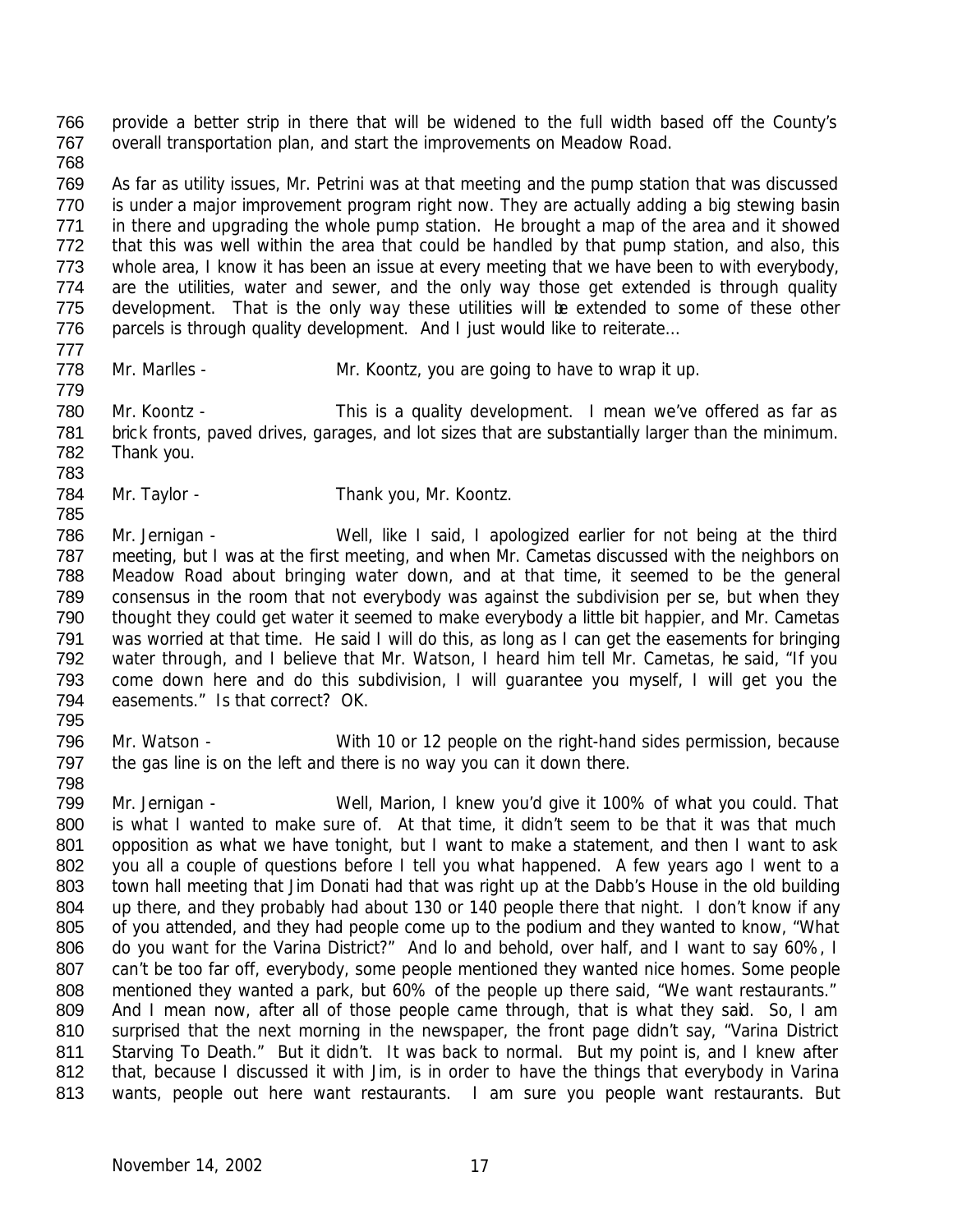814 restaurants come because of density, and in order to have density in income, you have to have 815 homes. Now, you know, we are walking a narrow line here because we are trying to get things 816 out here for the people in Varina that they have in the west end, but yet nobody wants to give 817 up a little bit of land for homes. Now, it puts me in a precarious position because everybody 818 wants it, but nobody wants it close to them. Now, when I met with Mr. Cametas, and I had a 819 couple of meetings with him prior and on what we were going to do in this subdivision, and I 820 told him at that point, "If you are going to build a subdivision in here, we want it first class." 821 And he wanted to know what I wanted him to do and I told him, and he stepped up to the 822 plate on every issue. You've got nice homes, garages on 75% of them. It is going to be a nice 823 community if it is built. But at this point I feel we have too much opposition, and I am not 824 saying that we can't work this out. At the last meeting, I know, for a fact, it was only 7 of the 825 neighbors there. Now I don't know what happened. I feel that the developer has sent out the 826 notices. Now, why you all didn't get them I don't know, but I tell you what I want you to do, 827 and I told you this earlier, Stefan. I think this is at a point that I can't make a decision on this 828 tonight. What I want to do is, I want to have one more meeting with everybody, because this 829 man is willing to run water down Meadow Road to the residents there, and that is what people 830 wanted. They wanted water. In a situation we have right now with a three-year drought, we 831 don't know what is going to happen next year. The man is willing to run an extra thousand feet 832 to accommodate the people on Meadow Road. Now, we've got a petition here with 100 names 833 on it. I am going to have to look over it. I have one adjoining land owner here who takes the 834 biggest impact. The people that adjoin any property that is developed, they are the ones that 835 suffer the impact. They are OK. I had a call from a Mrs. Moran, who is, I think, is close to Mr. 836 Leake up on Kimbrook. She is OK with it and she wanted me to know before I came to this 837 meeting that she supports it. Now, the piece of property on the following side, next to the EPA 838 line, is the person that owns that in here tonight? How do you feel on this ma'am? Are you yea 839 or nay? 840

- 841 Unidentified Speaker To be honest with you, I don't want a development, but Stefan 842 has gone through great extensive – he has worked with everybody to get them what they want, 843 and he has actually done something for the land owners who have A-1 and have horses, and 844 are concerned, and he satisfied me. So, as long as it is a nice development, as it sounds like it 845 is going to be. I don't have any opposition.
- 846

854

859

847 Mr. Jernigan - Now folks, we've got the three people that are impacted the most 848 on this sitting in the audience and they are OK with it. But, I said that I am going to ask you to 849 make a deferral on this and we are going to have one more meeting, and December 12 there is 850 going to be a final decision. There is not going to be any deferral after that, and I am going to 851 make a final decision on that point. So, Mr. Koontz, would you entertain a deferral, please? 852

- 853 Mr. Koontz Yes, we will go ahead and request a deferral.
- 855 Mr. Jernigan Mr. Chairman, I make a motion that we defer Case C-57-02 to the 856 December 12 agenda, at the applicant's request. 857
- 858 Mr. Vanarsdall I second it.
- 860 Mr. Taylor Motion made by Mr. Jernigan and seconded by Mr. Vanarsdall to 861 defer Case C-57C-02 to December 12 at the applicant's request.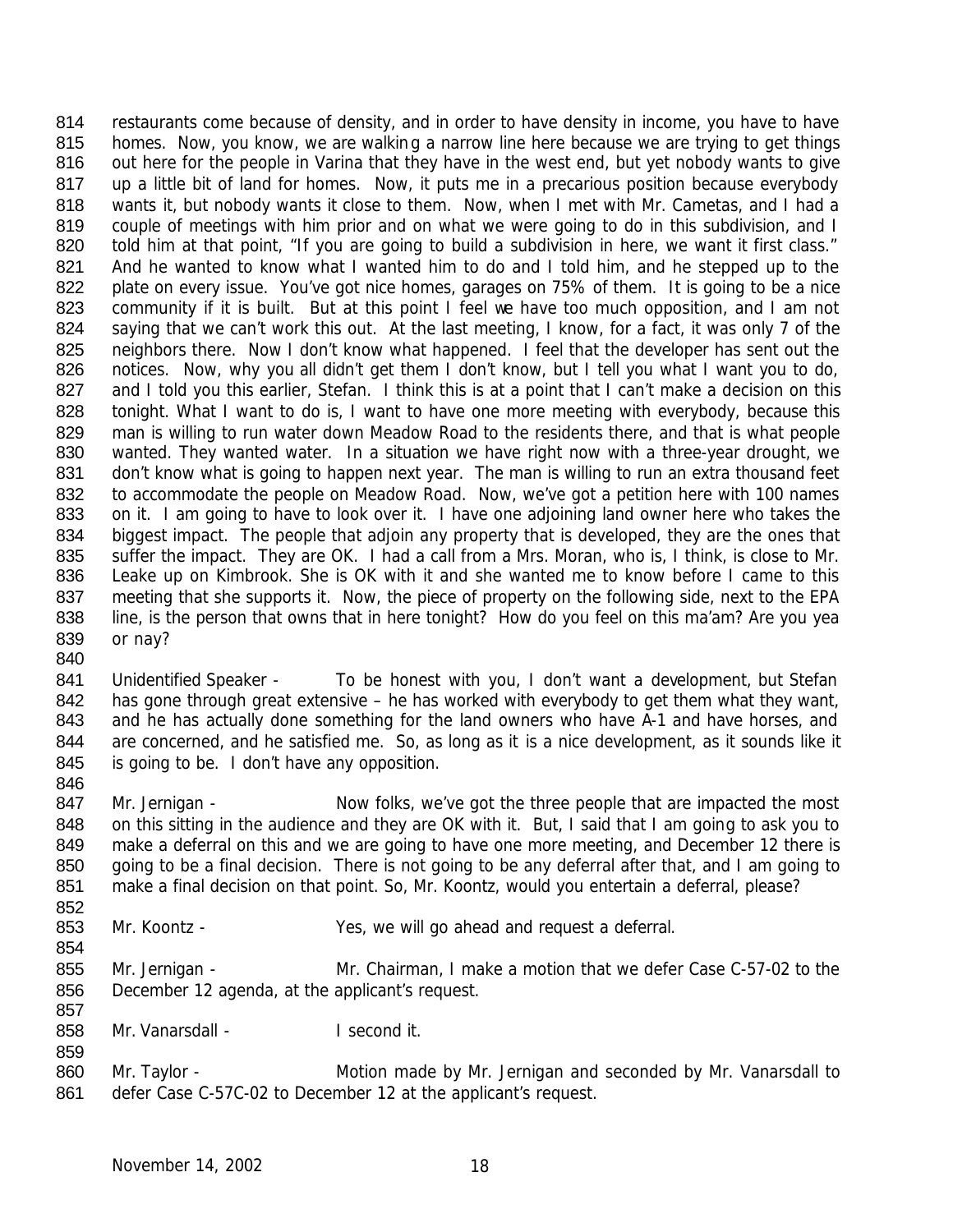| 862                      |                                                     |                                                                                                                                                                                                                                                                       |
|--------------------------|-----------------------------------------------------|-----------------------------------------------------------------------------------------------------------------------------------------------------------------------------------------------------------------------------------------------------------------------|
| 863                      | Mr. Marlles -                                       | Mr. Chairman, could I ask and question and clarify it. Is that for                                                                                                                                                                                                    |
| 864<br>865               | decision only, Mr. Jernigan?                        |                                                                                                                                                                                                                                                                       |
| 866<br>867               | Mr. Jernigan -                                      | Yes. We are going to clear it up at this meeting now.                                                                                                                                                                                                                 |
| 868<br>869               | Mr. Taylor -                                        | All in favor say aye. All opposed say no. The motion passes.                                                                                                                                                                                                          |
| 870<br>871<br>872        |                                                     | At the applicant's request, the Planning Commission deferred Case C-57C-02, Koontz-Bryant,<br>P.C. for J. Stefan Cametas, to its meeting on December 12, 2002.                                                                                                        |
| 873<br>874<br>875<br>876 | Mr. Jernigan -                                      | Now, I want everybody to know there is going to be a meeting.<br>Now, if you do not get a notification - if they haven't set a date yet because they just found out<br>about it, but if you don't get a notification, I want you to call me and I willyes, Mr. Leake? |
| 877<br>878<br>879        | Mr. Leake -<br>couldn't get a hold of them in time. | Is everybody on the petition going to get a notice on this?<br>Because a lot of people on the petition that probably would have come to this meeting but we                                                                                                           |
| 880<br>881               | Mr. Jernigan -                                      | Greg, would you like to                                                                                                                                                                                                                                               |
| 882                      |                                                     |                                                                                                                                                                                                                                                                       |
| 883                      | Ms. Ware -                                          | Mr. Jernigan, what about the people here signing a list for Mr.                                                                                                                                                                                                       |
| 884                      |                                                     | Koontz, and so he will have their names and addresses, and can send them a notice.                                                                                                                                                                                    |
| 885                      |                                                     |                                                                                                                                                                                                                                                                       |
| 886                      | Mr. Jernigan -                                      | Let's do that. Let everybody that is                                                                                                                                                                                                                                  |
| 887                      |                                                     | here now sign up, and like I said, I a am a little uncomfortable with it, but I don't know why,                                                                                                                                                                       |
| 888                      |                                                     | and I know they sent the letters out, because I checked with them on it, and I don't think they                                                                                                                                                                       |
| 889                      |                                                     | are lying to me. I want to know, I don't know why everybody didn't get the notice, but I don't                                                                                                                                                                        |
| 890<br>891               |                                                     | want anything said after this decision is made that nobody had a fair chance to say their piece,<br>so there definitely will be a meeting, so let everybody know and they will send out the letters.                                                                  |
| 892                      |                                                     | But I want you all to sign up, so we know everybody right here now is going to know about it.                                                                                                                                                                         |
| 893                      |                                                     |                                                                                                                                                                                                                                                                       |
| 894                      | Mr. Marlles -                                       | Mr. Koontz, perhaps after your conclusion of this case, you can go                                                                                                                                                                                                    |
| 895                      |                                                     | out into the lobby and take the names of the citizens that did not receive notification prevbusly.                                                                                                                                                                    |
| 896                      |                                                     |                                                                                                                                                                                                                                                                       |
| 897                      | Mr. Koontz -                                        | Yes, sir. We will and we will check with County staff to make sure                                                                                                                                                                                                    |
| 898                      |                                                     | they don't have any additional names to add to the list. Thank you.                                                                                                                                                                                                   |
| 899                      |                                                     |                                                                                                                                                                                                                                                                       |
| 900                      | Mr. Taylor -                                        | Thank you, Mr. Koontz. I believe that brings us to the next case.                                                                                                                                                                                                     |
| 901                      |                                                     |                                                                                                                                                                                                                                                                       |
| 902                      | Deferred from the October 10, 2002 Meeting:         |                                                                                                                                                                                                                                                                       |
| 903                      | C-60C-02                                            | Robert M. Atack for Hunton Estates Development, Inc.:                                                                                                                                                                                                                 |
| 904<br>905               |                                                     | Request to conditionally rezone from A-1 Agricultural District to R-3C One Family Residence<br>District (Conditional), Parcels 763-772-8743 (21-A-16, 3936 Mountain Road) and 764-772-3888                                                                            |
| 906                      |                                                     | (21-A-4), containing approximately 19.2 acres, located on the north line of Mountain Road                                                                                                                                                                             |
| 907                      |                                                     |                                                                                                                                                                                                                                                                       |
|                          |                                                     |                                                                                                                                                                                                                                                                       |
| 908                      |                                                     | approximately 160 feet east of Old Mountain Road. Single-family residential subdivision is<br>proposed. The applicant has proffered a density of no more than sixty (60) units. The Land Use                                                                          |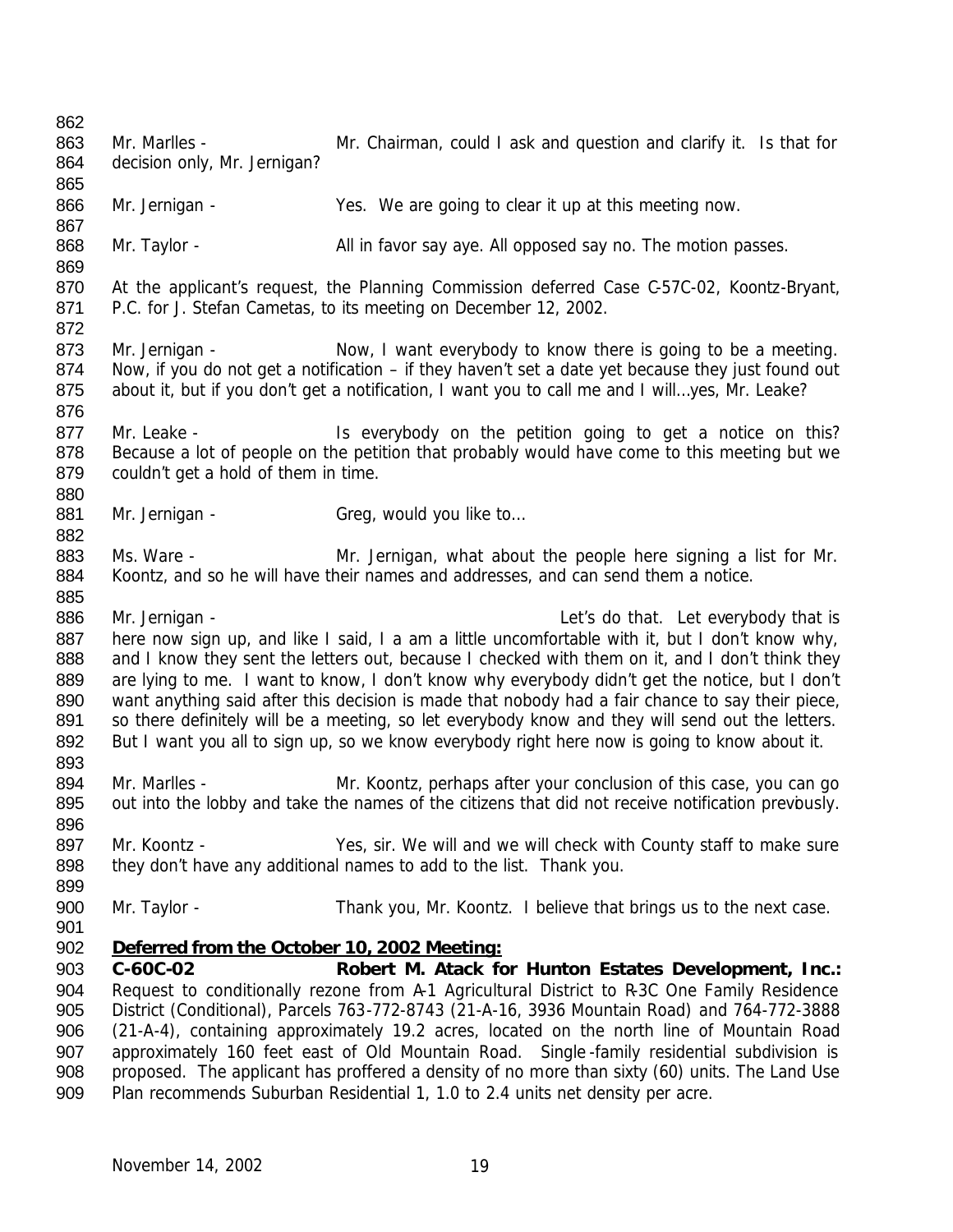Mr. Marlles - Ladies and gentlemen, if you would move out into the foyer to 912 have your discussion so we can continue our hearing. The staff report will be given by Mr. Bittner. Mr. Taylor - Is there anybody in the audience who is opposed to Case C-60C-916 02, Robert M. Atack for Hunton Estates Development, Inc.? There is opposition, Mr. Marlles. We will go ahead and ask Mr. Bittner to present the case. Mr. Bittner - Thank you, Mr. Chairman. This area is designated SR-1 on the 2010 Land Use Plan. That recommends 1 to 2.4 net units per acre. The surrounding subdivisions in the area have densities of two units per acre or less. The proposed lot sizes and density with this subdivision would exceed those found in the area. Staff feels the applicant 923 should consider limiting the density of this site to two units per acre to correspond with 924 surrounding development. The applicant could also consider R-2 or R-2A zoning instead of the requested R-3. To further improve the quality of this subdivision, the applicant should also consider including quality measures such as – 930 - Side or rear-loading garages **- Sodded and irrigated front yards** 932 - Sidewalks; and **- Standard curb and gutter instead of roll-face curbing**  The proposed use could be appropriate considering its similarity to the surrounding area, and the current proffers do provide some positive items. However, there are outstanding issues the 937 applicant should consider addressing, including density and quality. If the applicant were to address these issues, staff could fully recommend approval of this application. With that, I would be happy to answer any questions you may have. 942 Mr. Taylor - Any questions from the Commission to Mr. Bittner? No questions from the Commission. Thank you, Mr. Bittner. I believe now we should hear from the applicant. Mr. Atack. 946 Mr. Atack - Mr. Chairman and members of the Planning Commission, my name is Bob Atack. I am the applicant before you this evening and I appreciate Mr. Bittner's 948 comments, and I appreciate the efforts that the staff has shown as well as Mr. Vanarsdall, who suggested that we have a meeting with the residents in the community, which we did. Since 950 we last met with the staff, we have added, I believe, and I hope that we e-mailed you, Mr. Bittner, a copy of our draft of the covenants. What Mr. Bittner and the staff report said regarding additional abilities to assure quality, what we have added is an exhibit, and we just got this e-mail to Mr. Bittner today, but it was a proffered condition, and that is a copy of our Declaration, Restrictions and Covenants. This is a 29-page exhibit and it addresses primarily and almost specifically every issue that the staff has as far as their additional attempts to improve quality. I will allude to the actual staff report. For instance, the staff report refers to the prohibition of satellite dishes larger than 18 inches in diameter. That is specifically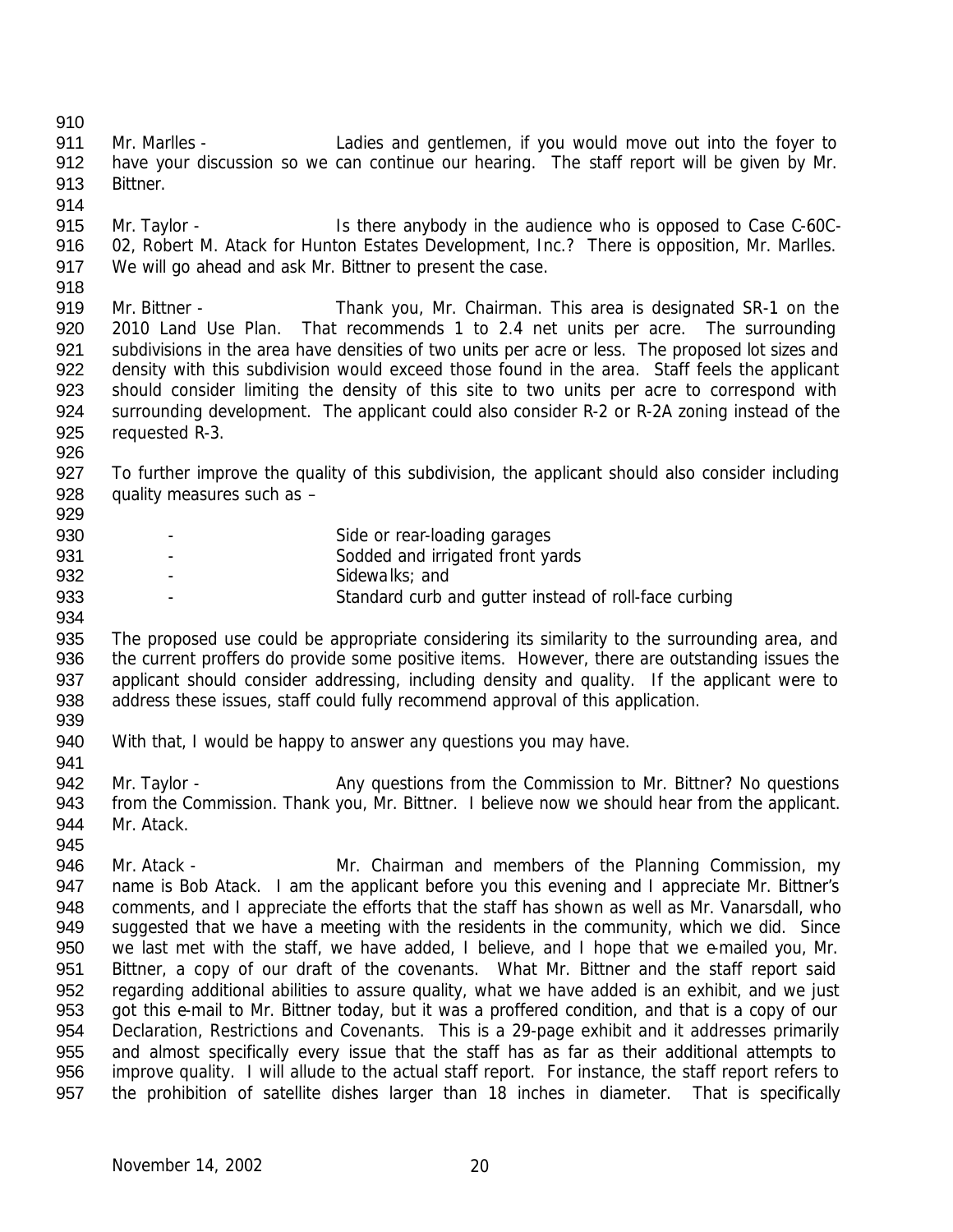mentioned and prohibited. It mentions no above-ground pools, and in the covenants no pools will be allowed without specific requirements and approvals of the architectural committee. It also mentions in the staff report that any pools should not be any closer to the rear building line of the dwelling of the site building line on a corner lot. That is specifically addressed as well, affirming that request by the staff. There is also a request addressing no street parking for recreational vehicles or boats. That is specifically addressed as well. We believe that these items are often times better addressed in the covenants of the development than in proffered conditions, but we did proffer that we would have these covenants. This is a draft that is 966 attached. We do have addressed a number of other items with regard to curb and gutter, and I understand it was an issue in the case before this. What is commonly referred to as roll-faced 968 curb and gutter is a 24-inch section of curb and gutter. Our firm devebps what is called a rolled-top curb and gutter. It is a 36-inch section. The problem that I think Mr. Jernigan referred to as far as cars bottoming out when you cross roll-faced curb and gutter is a definite problem. We have seen people put asphalt in their curb. We have seen people put 2 x 4's in 972 the curb to try to soften this out. We believe the solution is the new design for curb and gutter, which is referred to as roll-top. It is a 36-inch section. So, you are getting an additional 12 inches. So, you are getting a much flatter appeal.

 With regard to density, the SR-1 qualification requires one unit to 2.4 units per acre. Our original zoning case proffered 60 units. We have reduced that density to 45. That gives a 978 density of 2.3 units per acre. Quality is something that we pride ourselves on, particularly in 979 this area. We believe our proposed development will exceed the economic value of the homes in the area, while maintaining the life style that the community already enjoys. These homes will start at a price range of today's dollars of \$250,000 to \$300,000. We believe that this will be an asset to the community. As well, we also proffered – something very important that Mr. Bittner referred to – R-2 and R-2A zoning and in R-2A zoning the minimum frontage is an 80- foot wide lot. We are proffering a minimum of an 85-foot wide lot. So, the minimum zoning proffer that we are recommending exceeds that of R-2A.

- 987 I will be glad to answer any questions.
- 

- 989 Mr. Taylor Are there any questions for Mr. Atack?
- Mr. Vanarsdall Mr. Atack, that meeting we had yesterday morning.
- 993 Mr. Atack Yes, sir.

 Mr. Vanarsdall - For the benefit of the other Commissioners, we have had three meetings. We have had two meetings with Mr. Atack and Mr. Parker, and we also had a community meeting, and I have talked to Mr. Atack by phone. In those meetings, Mr. Bittner and Mr. Emerson have been with us and have worked on this. Now my question to you is, in the meeting yesterday morning, I believe it was Mr. Emerson who suggested that we put these items that Mr. Bittner had suggested in a covenant, and I was under the impression, maybe I misread you, that you and Mr. Parker were going to see if you could do that, and I was notified this afternoon by Mr. Bittner that you put in about four and made no mention of the others. For example, brick material for stoops was most important. Side or rear loading garages. So I am 1004 not saying you have to do anything, and you know that, but what we have now is just a...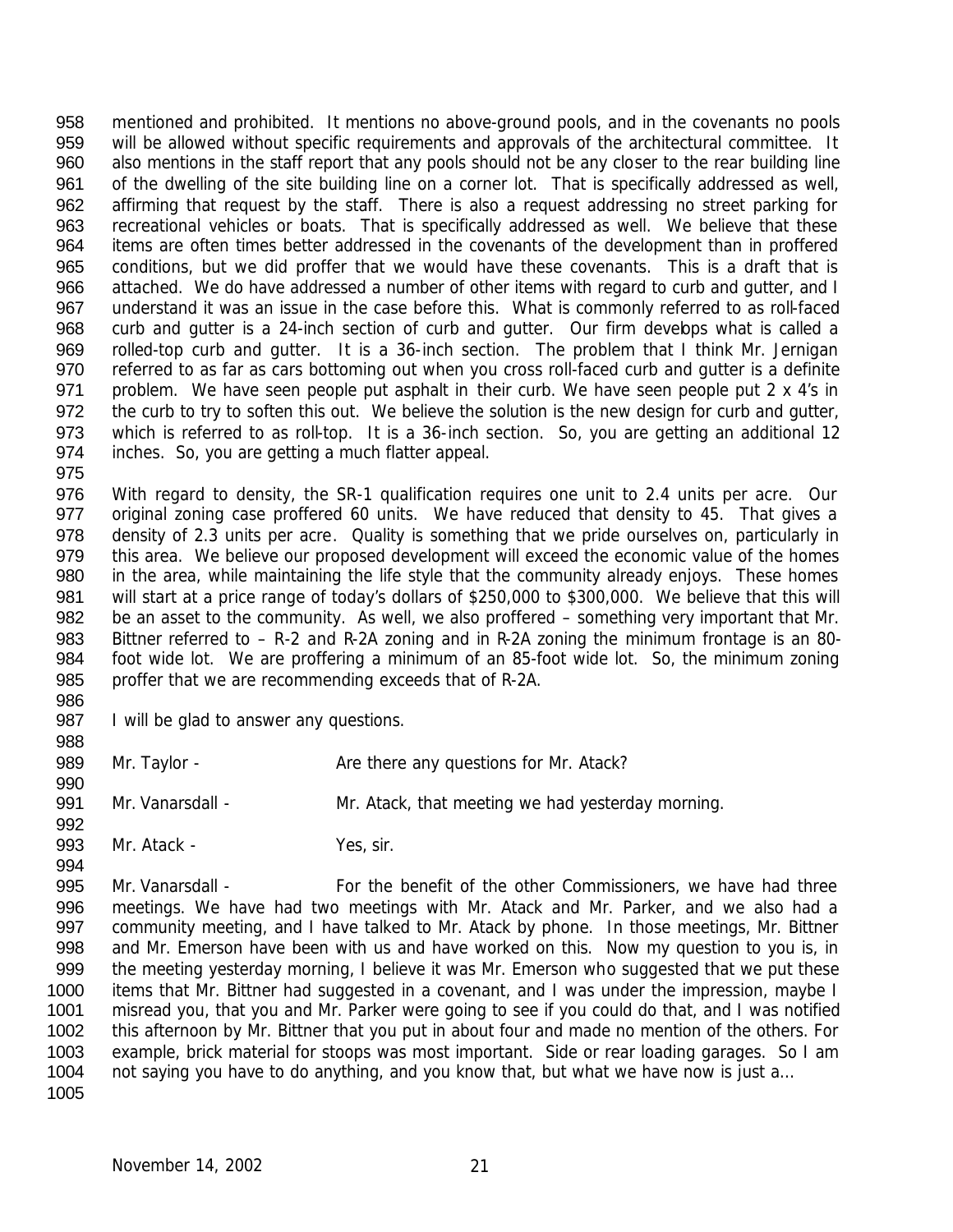Mr. Atack - Excuse me, Mr. Vanarsdall. If I may interrupt you for just a point 1007 of correction, sir. In the covenants that we have provided to Mr. Bitter, and I apologize, because he has really literally had them only for only a few hours. It states in here "that no home may be approved unless two sets of architectural plans are submitted to us and approved." So, such things as sod irrigation, front entry garages, and it even refers to paint colors, must be approved. So, we actually have a vehicle to address those very issues. So we 1012 have not ignored that, sir. 1014 Mr. Vanarsdall - Is that the way you see it, Mr. Bittner? 1016 Mr. Bittner - I don't necessarily agree. Mr. Atack - Excuse me. It is not a question of agreeing. It states it right here. I will be glad to show it to you specifically, Mr. Bittner. Ms. Ware - I have a question, I guess, for Mr. Bittner to speak to it first, and then I can ask Mr. Atack. Mr. Bittner, is it true that covenants are not enforceable by the County of Henrico? Mr. Bittner - Yes, the County does not enforce covenants. 1027 Ms. Ware - So, therefore, if these assurances are presented within covenants, 1028 then we have no jurisdiction over them actually enforcing them. Mr. Bittner - We have no jurisdiction over enforcing them. However, at this 1031 stage, we do have some overview in that we can try and get those into the covenants, and they are adopted later by the neighborhood. Does that answer your question? 1034 Ms. Ware - But they are not legally binding? Mr. Bittner - They are not legally binding; however, a lot of these items which do deal with the quality and the details of the homes, sometimes we actually prefer them to be in covenants, because down the road they can be an enforcement problem, and it is really not something the County is well equipped to deal with. As I said, we are just trying to see if we can get some quality measures put in place now that will be carried on in the future by the home owners association. Mr. Marlles - Let me clarify one point. They are legally binding. It is a matter that the County doesn't enforce covenants. A homeowner's association or some other private entity could seek legal action to enforce the covenants, but it is not the County who enforces it. 1047 Ms. Ware - Carrier Communication Communication Muslim Muslim Communication Muslim Muslim Muslim Muslim Mu Mr. Bittner - The County does not change covenants, no. 1051 Ms. Ware - No, but I mean an independent authority could change covenants. 1053 Mr. Bittner - Yes, they can.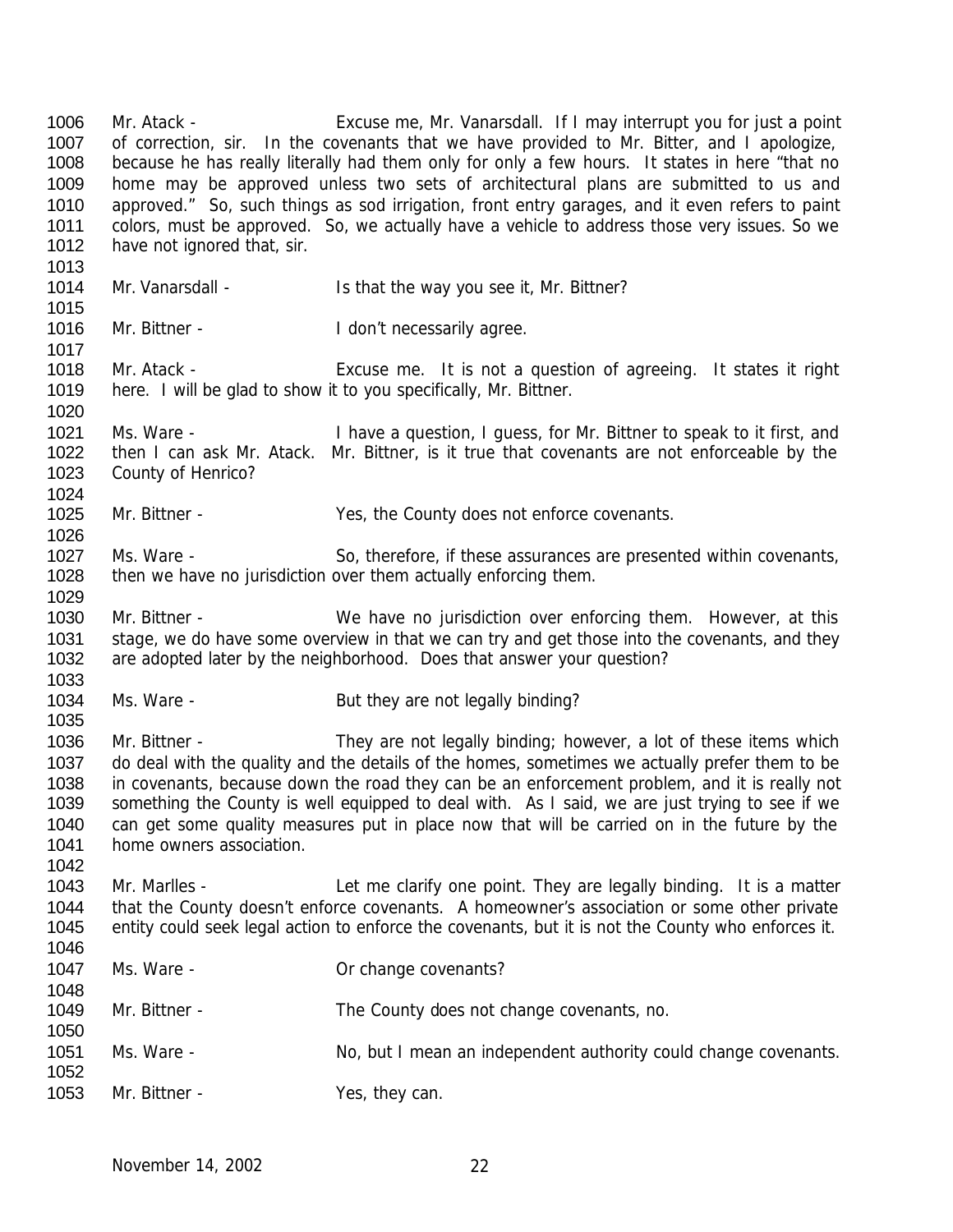Mr. Vanarsdall - Thank you, Mr. Bittner. I don't have any more questions, Mr. Chairman. 1058 Mr. Taylor - Mr. Atack, sir, are you finished? Mr. Atack - I would just make a point of clarification. Ma'am, that is a good 1061 point, and I think it is one we all wrestle with as to whether an item should be a covenant or an 1062 actual zoning proffer. The enforceability is somewhat the issue, and I think Mr. Bittner was alluding to, and our covenants require 75% of the property owner's vote to change any of the covenants, so in and though they don't have the strength of a zoning proffer which actually requires a rezoning, it does have a pretty good amount of strength, and also we are very accepted to converting these issues to zoning proffers, as well. So, it is not something that we have cast in stone. The only comment I might make again is with regarding to architectural control on Page 18, Article 7. Architectural Control. It has two pages of requirements with regard to the approval process of any homes and colors, designs, siding and such that would be built in the community. Mr. Vanarsdall - Well, I do have another question. I am still in the dark about, it is on Page 3 of the report, and I don't know if you have it with you or not. 1075 Mr. Atack - Yes, sir. 1077 Mr. Vanarsdall - Mr. Bittner has pointed out all of those things. 1079 Mr. Atack - Yes, sir. 1081 Mr. Vanarsdall - To further improve the quality of this subdivision. He just suggests, that is all we have done. But you didn't pick up but four of those items. That is what I am trying to find out. You didn't pick up but four of them, did you? In other words, you didn't have all of those items. When you e-mailed, when Mr. Parker e-mailed Mr. Bittner, you did not have all of those in there, or the covenant as we talked about early yesterday morning. It's OK and that is up to you. But you didn't have them all in there. 1088 Mr. Atack - No, sir. Mr. Vanarsdall, maybe if I may, I do have this list here in front of me, and if I could walk through them, I will. Brick materials, any stoops provided at front entry of homes; side entry and rear entry garages instead of front entry loading garages. 1091 Those are two issues. Mr. Vanarsdall - Wait a minute. Which ones were in there? Mr. Atack - I am on Page 3, sir, the first two items. Both of those items are specifically addressed in the architectural control and approval process. Neither of that can be done without the architectural approval of the house, that is in the covenants. And that same thing applies, and specifically referred to in these covenants with regard to landscaping as well as this next issue, sodding, irrigated front yards. We also refer to landscaping, sodding and irrigation. We specifically prohibit satellite dishes. We specifically require that no pools can be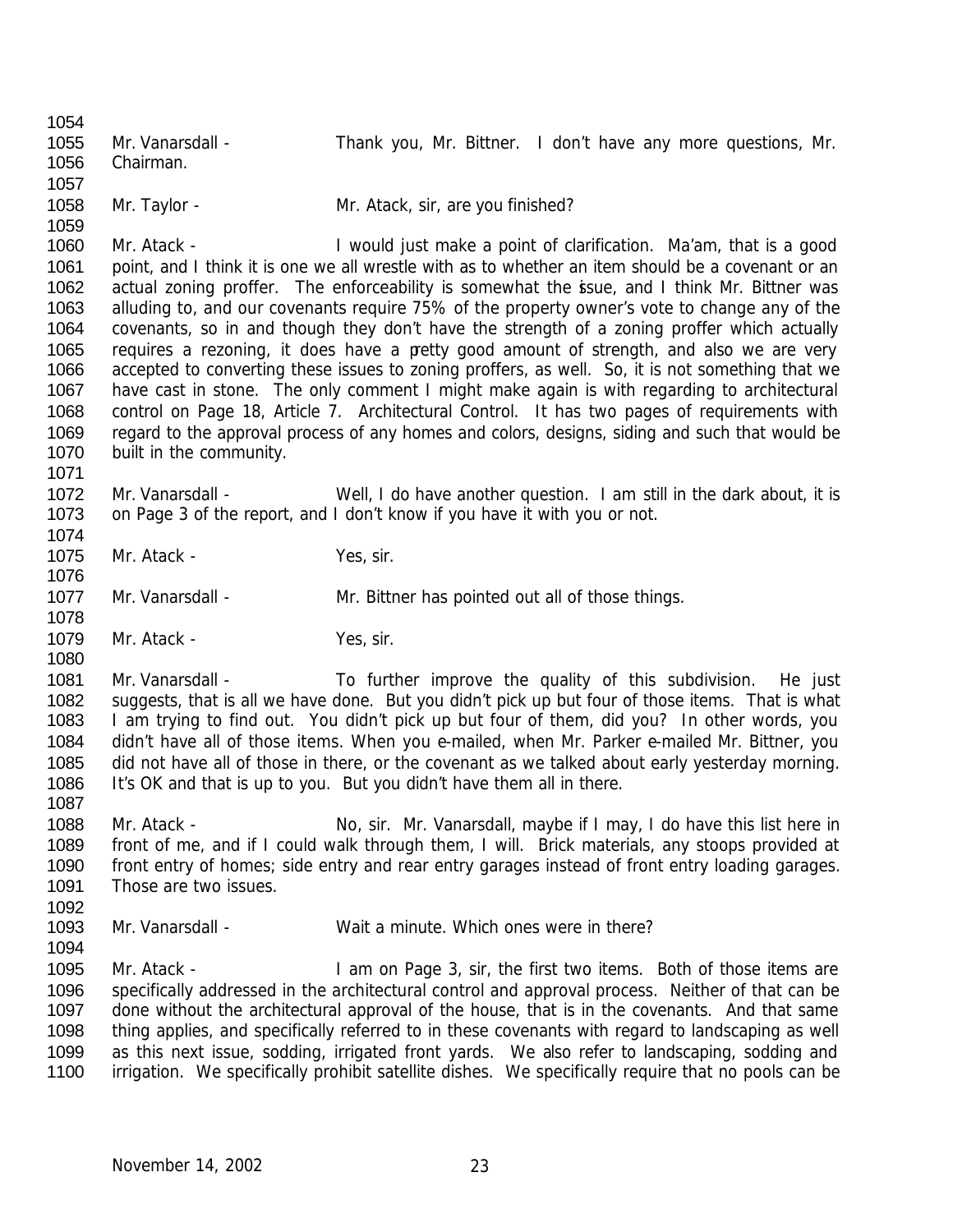built without approval, and any pool that is approved must be within the guidelines of the side 1102 building line, which is the next issue. 

The sidewalks on the street, sir, we have not addressed. That is correct.

Mr. Vanarsdall - You didn't have sidewalks in the plans anyway, did you?

1108 Mr. Atack - No, sir. We did not. With regard to no street parking of recreational vehicles, that is specifically addressed in these covenants, and, again, I have to take fault in that we just got these to the County today. We discussed it yesterday morning. It is a 29-page item. The last three items are all addressing fencing, 42-inch high chain link. All of those are also in the architectural. No fence can be allowed on this property without the approval of the architectural approval. And we are developing over 1,000 lots currently in this district. We have never allowed a chain-link fence. Now, as I said, I will be glad to, if you'd like me to Mr. Vanarsdall, to readdress these as proffered conditions, if that is the preference of the 1116 Planning Commission.

- 1118 Mr. Vanarsdall OK. Thank you.
- 1120 Mr. Atack - Thank you, sir.
- 1122 Mr. Taylor - Are there any other questions for Mr. Atack? Thank you, sir. Is there any one else speaking in support of the project? Just Mr. Atack. All right, we will go ahead and we'll ask those who are in opposition if we could see their hands again. There are 10 minutes available and there are six people that want to speak. How would you like to arrange the time? Have you discussed that, or should each nominally take, say a minute or two. Do you think we can do that? All right. Who would like to be first with this speaking in opposition? OK, sir. Why don't we just start on this side, and we will do one, two, three, and we'll see what kind of time it is and we'll do four, five and six over here. So, sir, if you would step to the podium, yes. The gentleman in the blue coat, and if you would come down please 1131 and identify yourself for the record, we would be happy to hear your comments. Please give 1132 your name for the record.
- 

- Mr. Cooper My name is David Cooper and I live at 4112 Michael Court, which is the neighborhood off of Old Mountain Road.
- 1137 Mr. Taylor Thank you, Mr. Cooper.
- Mr. Cooper Thank you. Our neighborhood, myself and my wife, live in that house. We are opposed to the density problem plus other concerns in that area. At the meeting we had, we spoke about this and at that time he said he was going to lower the density. Even with that lower density on 19.2 acres, we are talking about making Mountain Road look like Springfield Road, and from the plans he showed us, it looked exactly like the developments on Springfield Road, which is inconsistent with what Mountain Road now looks 1145 like. That is our major concern, plus where he is talking about the entrance onto Mountain Road, the added traffic for us to get out of the neighborhood now at different times of the day is difficult. It causes traffic, of course. If you look at the road the way it curves like that, 1148 where he is proposing his entrance into the neighborhood is also in the curve, and I myself and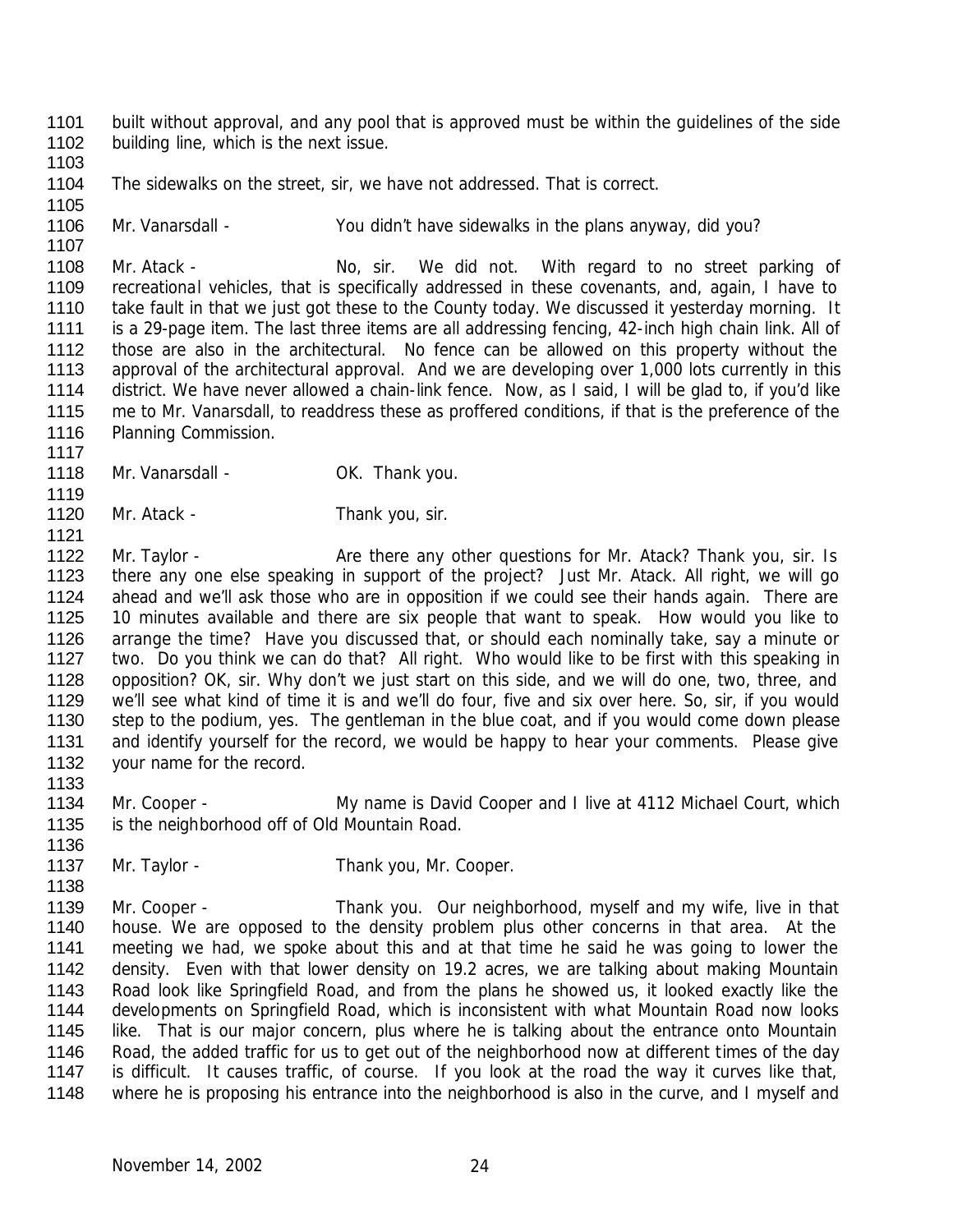other neighbors have been in near accident conditions over there with people coming up. I know there is a speed limit, but it is not enforced in that area, and it is dangerous, to say the least, in that area, just to come and cause traffic and the added people in that area is not going to help us out at all next door. I appreciate the opportunity to speak to this Commission. 

1154 Mr. Vanarsdall - The curve there is what is making this difficult, isn't it Mr. Cooper?

 Mr. Cooper - Yes. It is a rural area. Mountain Road is a lot different than 1157 Springfied and what he is proposing is going to make it look like Springfield Road, and it is 1158 going to add that much more people over there. 

- 1160 Mr. Vanarsdall If you were heading west and had a right-turn lane, that would help, too, wouldn't it?
- Mr. Cooper I think it would actually add to more confusion over there. If you don't drive that every day, it is a confusion area and it is a dangerous area.
- Mr. Vanarsdall The Traffic Department recommends that. What kind of density would you like to see over there?
- 1169 Mr. Cooper I would like to see R-1 zoning, one house per acre, I think is what R-1 is. It would be more consistent in that area, and right now it is, with whatever you are 1171 proposing, that many houses, it is going to change the whole look of that area. Like I said, it is going to look like Springfield Road to me. I didn't move over there to be on Springfield. Thank you.
- Mr. Taylor Thank you, Mr. Cooper. Mr. Secretary advised me we have eight 1176 a half minutes, so we are doing pretty good for time. About a minute and a half a piece. Sir, I 1177 think you were No. 2, and if you would step forward to the podium and provide a name, you can speak, and if you would, try to keep it to one a half minutes, we'll have time for everybody.
- Mr. Sykes Thank you. My name is James Sykes and I live at 4180 Old Springfield Road, which is right off of Old Mountain Road, and I am zoned Agriculture. OK. I am in opposition to this zoning being changed, period, to anything other than what it is right now, which is Agriculture, I do believe. I attended a meeting with Mr. Atack, and I asked Mr. Atack how many houses could he build with the current zoning. He told me he could build one per acre. I suggested that he do that. He told me that if he did that, well we wouldn't have the quality. He could build 900 square foot houses, but he won't, because it is a matter of 1187 money. My biggest concern is the curve on Mountain Road where they would like to bring an entrance. My contention is that I think staff says that is 10 trips per household per day. That is 1189 an additional 450 chances of having an accident right there. I have lived in Glen Allen for a little over 20 years and I've lived at my current address since 1987, and I have seen this area 1191 grow very, very rapidly, and I think it is time now to maybe slow the density level down 1192 somewhat. That is all I have to say.
- 1194 Mr. Vanarsdall So your concern is no change at all.
- 

1196 Mr. Sykes - Yes, sir.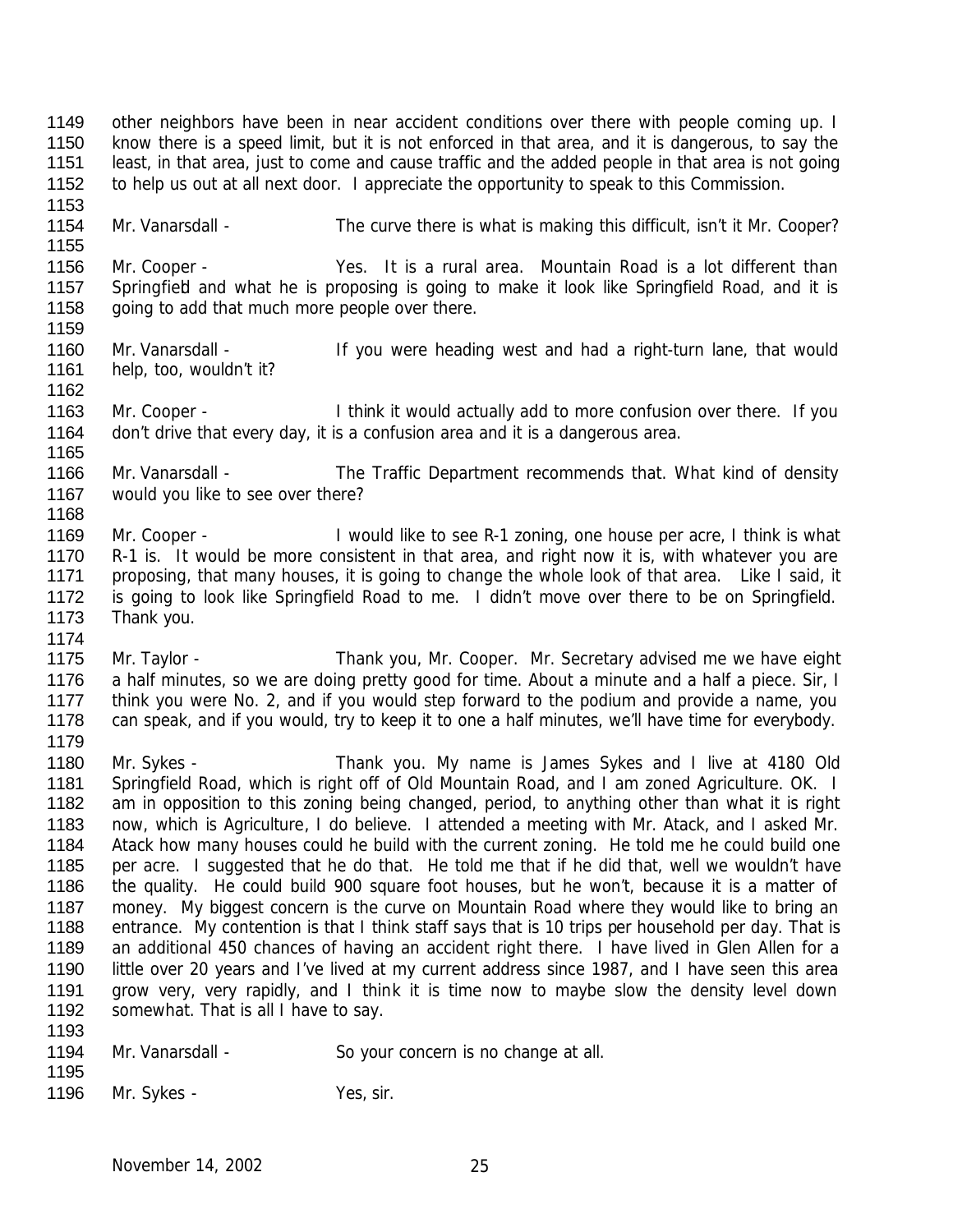- 
- 1198 Mr. Vanarsdall Thank you.

 Mr. Taylor - Thank you, Mr. Sykes. Now if we would continue with the 1201 program, please, if the gentleman in the rear row would like to speak. No. Fine. Then we have 1202 perhaps three more speakers on the right side, and if we could have one person start to speak, we will start the clock. Do we still have three on the right side of the audience that wants to speak? One. We have two. So, typically, you have three or four minutes. Please proceed. And if you would, when you get up to the podium, sir, if you would provide your name for the record. 

 Mr. Wayne Styles - Mr. Chairman, my name is Wayne Styles. I live on Springfield Court, which is in the Springfield section adjacent to the proposed development. First, I would 1210 like to say that I am not against development. I am very much for responsible development. I 1211 have two issues with the development as proposed. First is the density. During the community meeting that we had, perhaps I misinterpreted what was going around the room, but there was discussion with Mr. Atack, Mr. Glover, and others of changing the zoning to an R-2 or R-2A, and 1214 I see that is not happening. I would much prefer to see the zoning changed and because, as I view it, the volatility of the proffers. What Mr. Atack had proffered is certainly in the R-2 class, with the exception of the frontage, and he wanted to keep it lower because of the configuration 1217 of the plan. As you can see here, to give him a little flexibility on the frontages of the lots and I 1218 have no problem with that. But I would prefer to go with a higher zoning classification other than what he is requesting. Tonight on your proposed agenda, there were, at my count, three items listed requesting change or amended proffers. Now, that is something that I have never seen a sign on the side of the road saying that we are having a meeting on the changed 1222 proffers. That is something that gets away from the people that can be done, and maybe the adjacent landowners will be notified, but it is not a sign out there on the side of the road telling us that it is going to be changed, whereas the zoning…

1226 Mr. Marlles - Just for correction, the change in proffers has to go through the 1227 same process as a rezoning, including putting the sign out and notifying the adjacent property owners, so we do that, just for clarification.

1230 Mr. Styles - I am kind of new in this, and I've never seen it, and I am glad to 1231 hear that, because it is something that, like I said, I saw tonight on the agenda that there were 1232 three proposed amendments, requesting amendments. The other issue I have is the proposed access onto Mountain Road, the proximity of it to Old Mountain Road, the fact that it is in the middle of the curve. The speed is, I believe, 40 on that section of the road. I think some people think maybe it is minimum speed. I come in in the afternoons and I am making a left turn onto Mountain, and it is nothing unusual to have someone sliding down the road behind me, and I've got my fingers crossed that they are going to be able to stop in time. Putting this entrance down the road, another one, approximately 200 feet away from Old Mountain I think is going to be a combination for potential disaster. I don't know what Mr. Atack can do with it. 1240 I mean, his property being what it is, but that is something for the County to have to wrestle with is what they can do with it without endangering those of us who already live there. 

1243 Mr. Vanarsdall - OK. Thank you, Mr. Styles.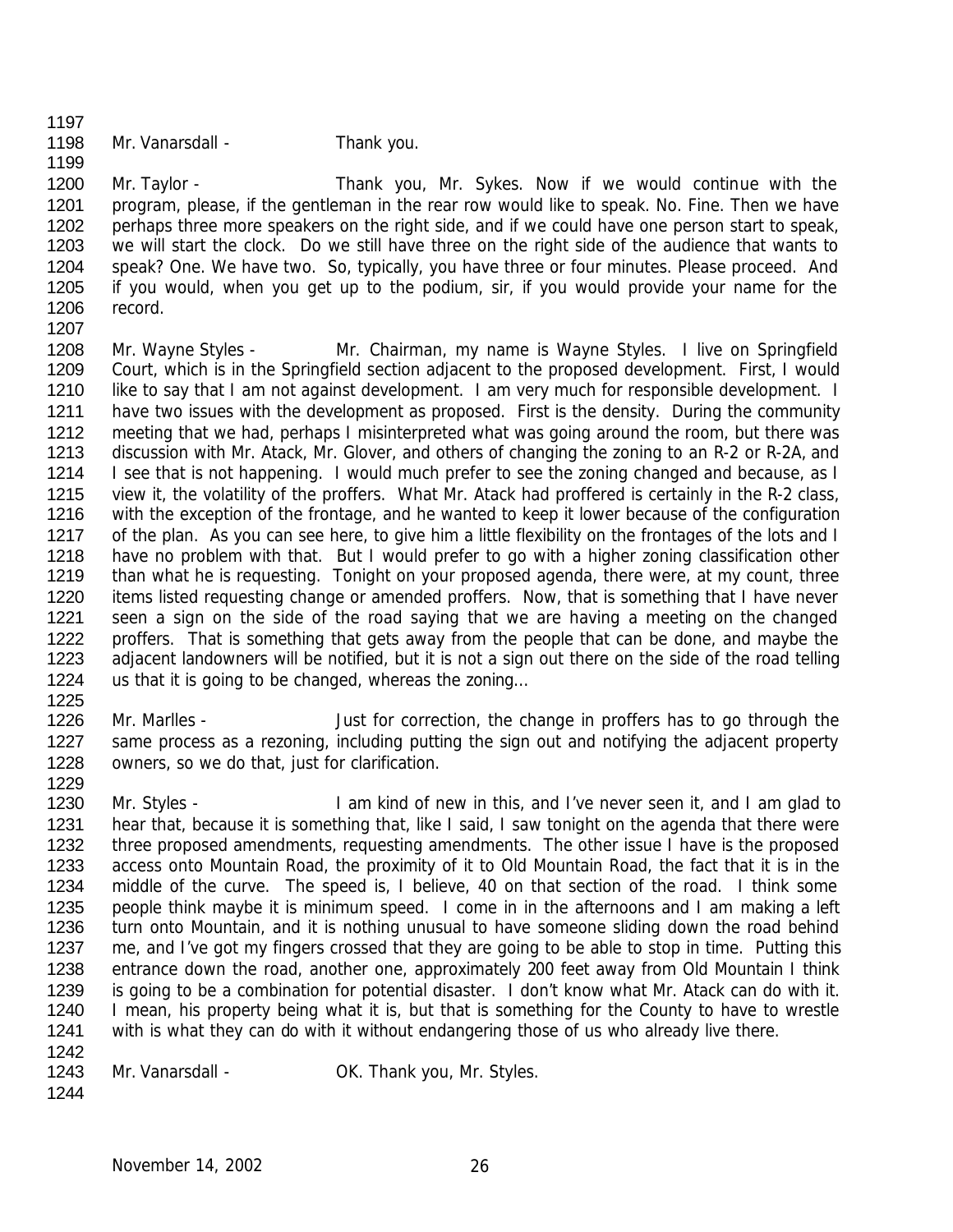| 1245<br>1246 | Mr. Taylor -     | Any questions for Mr. Styles? Thank you, Mr. Styles.                                                                                                           |
|--------------|------------------|----------------------------------------------------------------------------------------------------------------------------------------------------------------|
| 1247         | Mr. Vanarsdall - | Your No. 1 is just density, and traffic.                                                                                                                       |
| 1248<br>1249 | Mr. Styles -     | No. 1 is density and No. 2 is traffic.                                                                                                                         |
| 1250<br>1251 | Mr. Vanarsdall - | Don't you think that was the theme at the community meeting?                                                                                                   |
| 1252<br>1253 | Mr. Styles -     | Yes, sir.                                                                                                                                                      |
| 1254<br>1255 | Mr. Vanarsdall - | Thank you.                                                                                                                                                     |
| 1256<br>1257 |                  |                                                                                                                                                                |
| 1258         | Mr. Taylor -     | Thank you, Mr. Styles. Now our Secretary advises me we have<br>three minutes left, sir, and I believe you are the last speaker. Is there anyone else who would |
| 1259         |                  | like to speak after this gentleman? Sir, if you would please, provide your name for the record.                                                                |

 Mr. Locke A. Taylor - Yes, sir. My name is Locke A. Taylor. I live in the property 1262 approximately across the street. That is my driveway that enters into Mountain Road. Again, I 1263 am concerned with density, partially, I guess, because my family moved to the Lakeside area in 1948, and my mother still lives in the same house, which she has lived in for 52 years, and what was once a two-lane road is now a six-lane highway. I have already sacrificed part of my land to Mountain Road. My property originally extended down Old Mountain Road, not new Mountain Road, so part of my land was condemned and taken by the State, and I have another acre of land across the street from me which once adjoined my property. If we, those of us and not just the Glen Allen area, but I think the Richmond area, I think we think of Mountain Road as kind of the jewel of Glen Allen. We have a lot of historic things there that those of us 1271 in the community are very, very proud of, and unless we control the density and the number of houses going in, this will be lost forever. So, I guess one thing I would like to impress with you gentlemen is whatever your decision, those of us who live there and not just us, but you as well, it is what we will live with the rest of our lives. If 19 houses go in there, one per acre, I 1275 agree with others. I think that conforms more to what we currently have. Unfortunately, if 1276 these large parcels of land continue to be bought up and developed and even smaller ones, six 1277 and eight acre pieces of property. I bought one next door to me, adjoining me to protect myself against five or six more houses, and if I had Donald Trump's money, I would own that piece of land across the street, and like all farmers, you don't want to own the world, but you 1280 just want to own what adjoins you. I really do feel like traffic entering the road, at that place in 1281 the curve, since I have lived where I currently live, there has already been one fatality within several hundred yards of where the new proposed road is, and I can promise you when I come 1283 out of my driveway in the morning or enter it at night, I have to look both ways several times, because as traffic comes around that curve it, I know that it is an issue but the speed limit of 40 miles an hour is not being observed, and if cars coming from Route 33 toward the subdivision, if the first one who stops with his blinker on because of oncoming traffic, and cars 1287 start to back up there, I don't it will matter of it. I think it is a matter of when we have serious accidents there. 

1290 Mr. Vanarsdall - Dr. Taylor, have you seen a lot of accidents in there since you have lived there?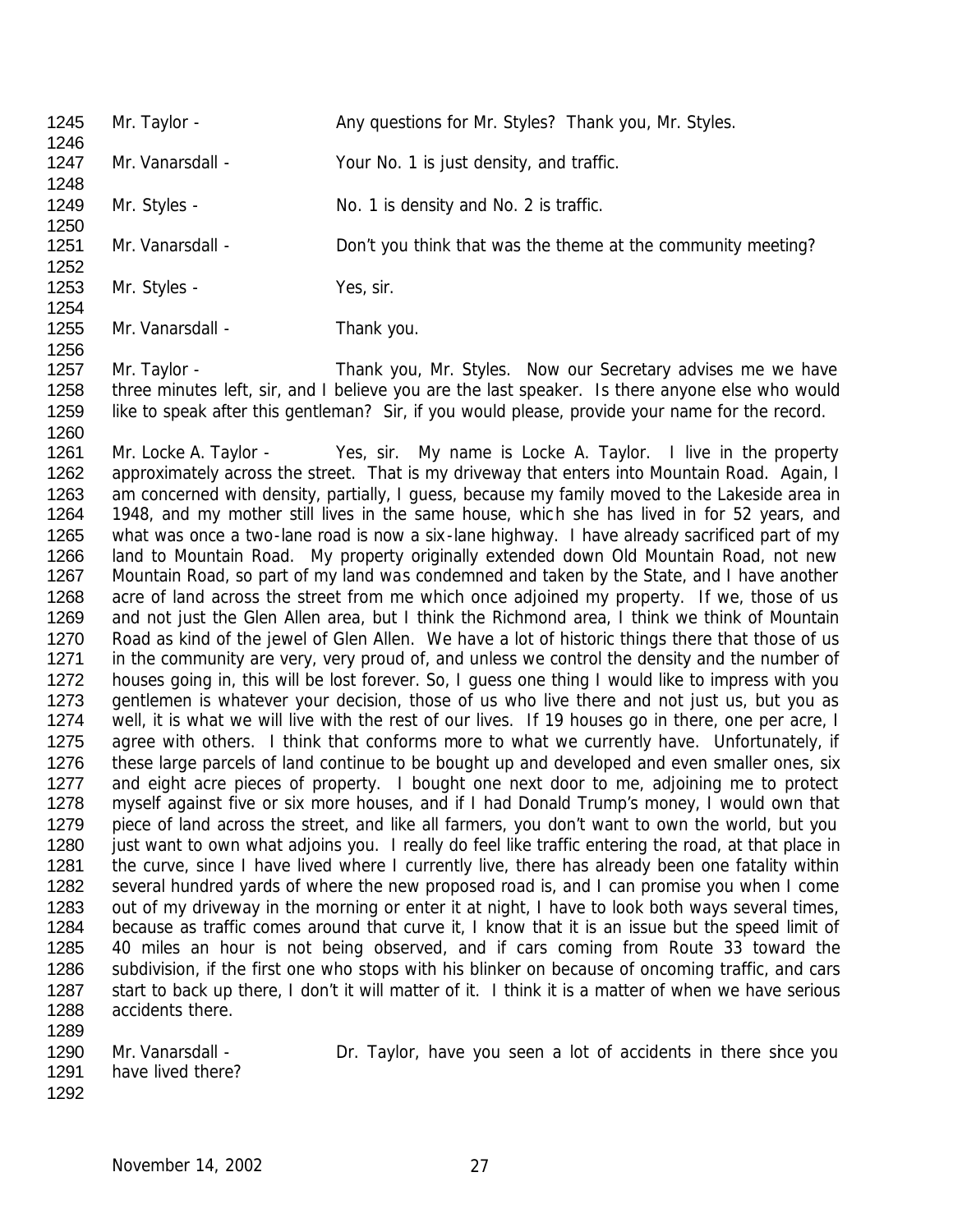1296 Mr. Vanarsdall - They do. Dr. Taylor - Yes, sir. I have pulled countless, I don't know how many I have pulled out of there. I have a tractor and a truck with four wheel drive, so I guess you do 1300 remember that there has been a fatality there in the very recent past. 1302 Mr. Vanarsdall - Yes, I remember that. Dr. Taylor - Yes, sir. I just feel like the fewer houses, I know that is what most of us who live there in the neighborhood would most like to see, and, of course, we would like quality homes, but to us I think quality means larger lots. At least, it does to me personally. 1308 Mr. Taylor - Thank you, Mr. Taylor. Any other questions for Mr. Taylor. Mr. Vanarsdall - Do you have any problems with two houses on an acre, two lots on an acre? Two units an acre? That is what is next door. 1313 Dr. Taylor - I would, but you know. Well, next door to me, immediately next 1314 door there is... 1316 Mr. Vanarsdall - Not to you but across the street. 

Dr. Taylor - Yes, I have, especially when we have inclement weather. They

slide off the road right into my ditch.

- 1318 Dr. Taylor I don't know how many acres...most of the land across the street from me is on multiple acres, the houses facing me on Old Mountain Road.
- Mr. Taylor Mr. Taylor, I have one question relative to the traffic entrance onto Mountain Road, because of the geometry of this lot. What would you propose or can you propose or theorize what would be a better entrance to increase safety on this site?
- 1325 Dr. Taylor The only thing that I can see, which I hope never happens, would be widening of the road, similar to what they've done to Hilliard Road, where you are going to 1327 have de-acceleration lanes and when you start putting in de-acceleration lanes, that just means that Mountain Road gets wider and wider, and this road, which has its charm, which goes back to pre-Civil War times, will be like, I don't know if you people are old enough…I know you are old enough, but whether or not you recall places like Solomon's Store, which, you know, that used to be an area on Route 1, but these places after a while just become gobbled up, because the pavement gets wider an wider and I just would like to see Mountain Road keep the charm 1333 that I feel that it currently has.
- 

1335 Mr. Vanarsdall - I don't know this for a fact, but I don't think it is anything on the front burner to ever widen it. I think we would keep it, because it is historical. 

1338 Dr. Taylor - I would agree, but I wouldn't have dreamed in my childhood that my mother's house would end up on a postage-stamp lot either, but I have seen it happen, you know. It has been over 52 years, but still, 52 years from now I hope my property is still in my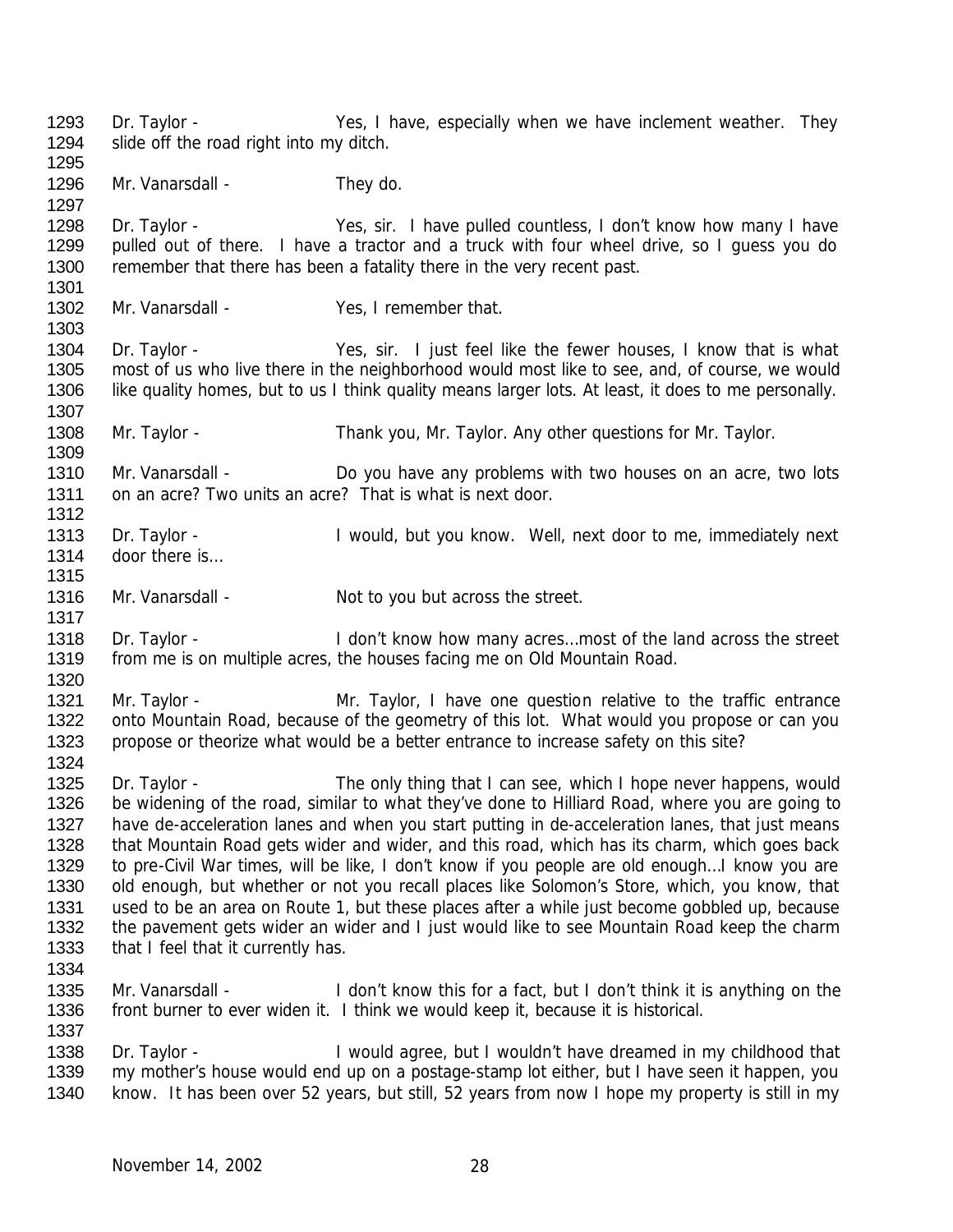1341 family, and I don't want to see them pushed back and I don't want another Parham Road or 295 coming down through Glen Allen. 1342<br>1343

| 1344<br>1345                                                                                                 | Mr. Vanarsdall -                          | I don't blame you.                                                                                                                                                                                                                                                                                                                                                                                                                                                                                                                                                                                                                                                                                                                                                                                                                                                                                                                                                                                                                                                                                                                                                        |
|--------------------------------------------------------------------------------------------------------------|-------------------------------------------|---------------------------------------------------------------------------------------------------------------------------------------------------------------------------------------------------------------------------------------------------------------------------------------------------------------------------------------------------------------------------------------------------------------------------------------------------------------------------------------------------------------------------------------------------------------------------------------------------------------------------------------------------------------------------------------------------------------------------------------------------------------------------------------------------------------------------------------------------------------------------------------------------------------------------------------------------------------------------------------------------------------------------------------------------------------------------------------------------------------------------------------------------------------------------|
| 1346<br>1347<br>1348                                                                                         | Mr. Taylor -<br>believe he said 35 or 40. | The speed limit in front of the subject property currently is, I                                                                                                                                                                                                                                                                                                                                                                                                                                                                                                                                                                                                                                                                                                                                                                                                                                                                                                                                                                                                                                                                                                          |
| 1349<br>1350                                                                                                 | Dr. Taylor -                              | My property?                                                                                                                                                                                                                                                                                                                                                                                                                                                                                                                                                                                                                                                                                                                                                                                                                                                                                                                                                                                                                                                                                                                                                              |
| 1351<br>1352                                                                                                 | Mr. Taylor -                              | Or right in the front of this projected property, right in that curve.                                                                                                                                                                                                                                                                                                                                                                                                                                                                                                                                                                                                                                                                                                                                                                                                                                                                                                                                                                                                                                                                                                    |
| 1353<br>1354                                                                                                 | Dr. Taylor -                              | Yes, sir. Are you speaking of my property?                                                                                                                                                                                                                                                                                                                                                                                                                                                                                                                                                                                                                                                                                                                                                                                                                                                                                                                                                                                                                                                                                                                                |
| 1355                                                                                                         | Mr. Taylor -                              | No. What is the speed limit right there?                                                                                                                                                                                                                                                                                                                                                                                                                                                                                                                                                                                                                                                                                                                                                                                                                                                                                                                                                                                                                                                                                                                                  |
| 1356<br>1357                                                                                                 | Dr. Taylor -                              | It is supposedly 40 miles an hour.                                                                                                                                                                                                                                                                                                                                                                                                                                                                                                                                                                                                                                                                                                                                                                                                                                                                                                                                                                                                                                                                                                                                        |
| 1358<br>1359<br>1360                                                                                         | Mr. Taylor -                              | How fast does traffic normally move along there?                                                                                                                                                                                                                                                                                                                                                                                                                                                                                                                                                                                                                                                                                                                                                                                                                                                                                                                                                                                                                                                                                                                          |
| 1361<br>1362<br>1363<br>1364<br>1365<br>1366                                                                 | Dr. Taylor -<br>(referring to rendering). | Every bit of 50 miles an hour and oftentimes, currently with the<br>construction, I don't know where the construction is taking place, but there are tandem dump<br>trucks that come around that curve at dangerous speeds, and I don't know if you visualize what<br>driveway is mine, but I am in the curve just before you get to Old Mountain Road, the long, the<br>first driveway after the D in the word Mountain Road. That long gray strip, that is my driveway                                                                                                                                                                                                                                                                                                                                                                                                                                                                                                                                                                                                                                                                                                  |
| 1367<br>1368                                                                                                 | Mr. Vanarsdall -                          | Thank you, Dr. Taylor.                                                                                                                                                                                                                                                                                                                                                                                                                                                                                                                                                                                                                                                                                                                                                                                                                                                                                                                                                                                                                                                                                                                                                    |
| 1369<br>1370<br>1371                                                                                         | Mr. Taylor -                              | Thank you very much.                                                                                                                                                                                                                                                                                                                                                                                                                                                                                                                                                                                                                                                                                                                                                                                                                                                                                                                                                                                                                                                                                                                                                      |
| 1372<br>1373                                                                                                 | Mr. Vanarsdall -                          | Anybody else? You want to speak, don't you, in the back?                                                                                                                                                                                                                                                                                                                                                                                                                                                                                                                                                                                                                                                                                                                                                                                                                                                                                                                                                                                                                                                                                                                  |
| 1374<br>1375<br>1376<br>1377<br>1378<br>1379<br>1380<br>1381<br>1382<br>1383<br>1384<br>1385<br>1386<br>1387 | Mr. Hudnall Davis -<br>Mr. Vanarsdall -   | Good evening. My name is Hudnall Davis and I have spoken to<br>you before in the past. I have to tell you we are all kind of caught flatfooted tonight about the<br>10-minute rule, and I don't think Mr. Atack has got all of his plans the way he wants them to<br>be, and I think there is a lot of infrastructure around that area that really needs to be<br>addressed before we go adding any more potential problems to that area. The neighborhood<br>adjacent to part of this development hasn't even been finished yet, and there is a bottle neck at<br>the school that needs to be addressed. There is a little widening of the road at the end of<br>Mountain Road that should be addressed before we even consider moving forward with<br>something like that. I think if we maybe even deferred a ruling on this tonight for another<br>month or so and gave us a chance to come up here and talk eloquently in our 10-minute span,<br>and Mr. Atack maybe could get, you know, e-mails out to everybody that needs to be seen and<br>the changes made the way he wants them to, we would all benefit from it.<br>And what would be the reason, Mr. Davis? |
| 1388                                                                                                         |                                           |                                                                                                                                                                                                                                                                                                                                                                                                                                                                                                                                                                                                                                                                                                                                                                                                                                                                                                                                                                                                                                                                                                                                                                           |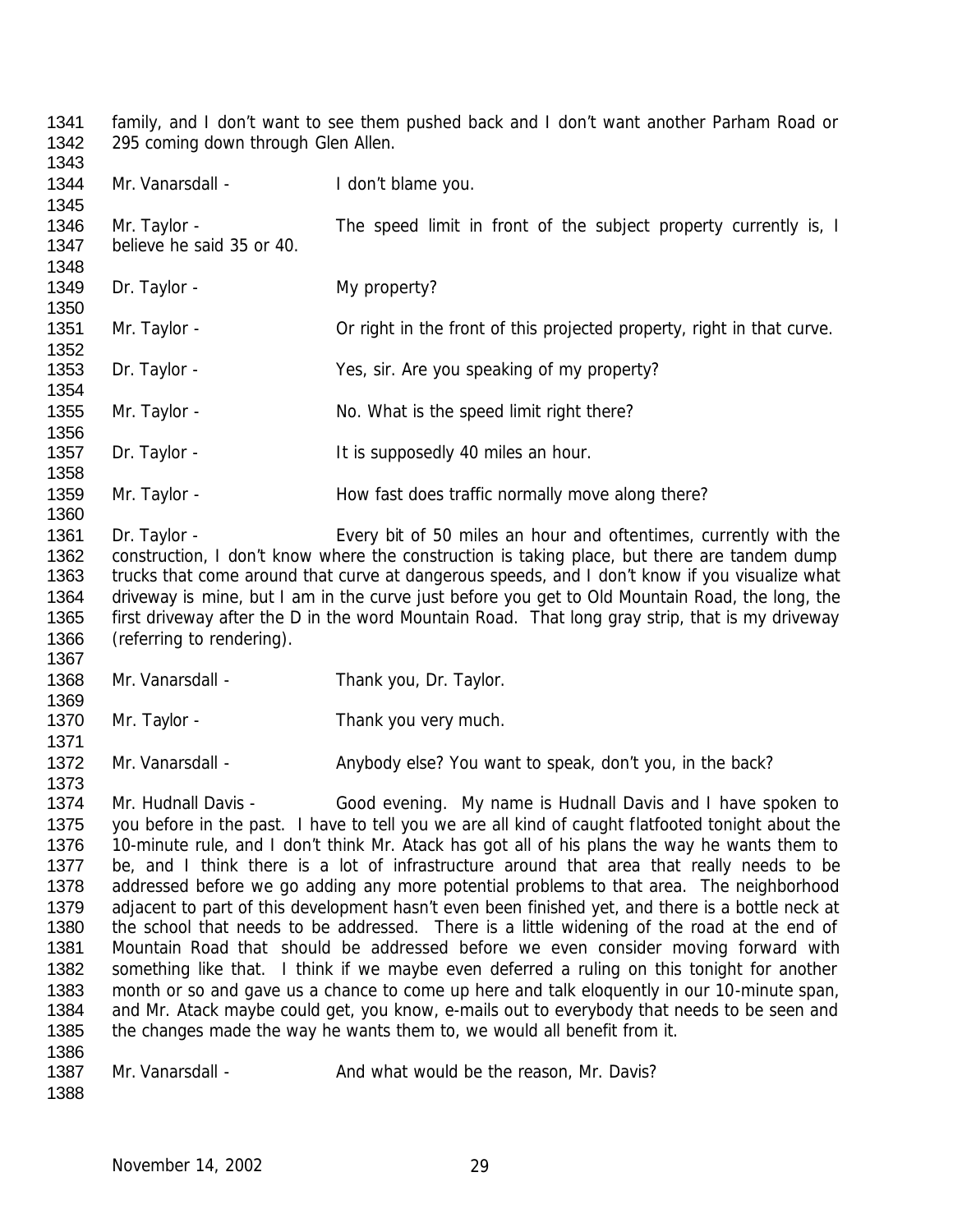1389 Mr. Davis - I just – we've had numerous contact with Mr. Bittner and his office, and we have been to several meetings, and tonight is the first time I ever heard of the 10-minute rule, where we are only given a few minutes to speak about all the opposition that we have. I think everybody has kind of said the main points, but I think there are a lot of other 1393 things that might be touched on if we had a little more time to sit down and map out a strategy on it.

1396 Mr. Vanarsdall - So you don't have any one problem?

 1398 Mr. Davis - I just think there are a lot of things that if we sat down and looked at them under a microscope, you would understand that what you are trying to do is 1400 going to tear away from the nature of the neighborhood and upset a lot of people. I think that 1401 property could easily handle. I think that property could easily handle a cul-de-sac rather than an exit there. I know one of the issues was emergency services being able to enter that 1403 property. Why couldn't we just put that as a cul-de-sac right there at Mountain Road. They have a fire station within one minute and easy access which overrules any emergency services complaint. There would be no exit on to Mountain Road. I tell you what you are going to create. You are going to create a short cut for people who are leaving the elementary school in the mornings and evenings, and you are going to see that neighborhood used as a bypass, because that intersection currently does not have any kind of a light. The school buses back up 1409 there when they are trying to leave in the morning. Fifty percent of the parents take their kids 1410 to school there, so you have this caravan every morning and evening of... 

1412 Mr. Vanarsdall – I don't follow what you mean, take a short cut. Where would you come out?

 Mr. Davis - Well, if you look at the exit from the school, they are going to go right into the new neighborhood, which adjoins his development, and they are going to take and make a little loop around that corner that has become a bottleneck currently. I think really what the County needs to do is put some sort of a temporary light that would allow the school buses to get out and allow the parents to get out at the high traffic situation that is created at the school convening and recessing. It could save a lot of headache, but you are going to create a shortcut for people leaving the elementary school. It is going to create a real problem for the neighborhood. 

1424 Mr. Vanarsdall - OK. Thank you. 

1426 Mr. Taylor - Thank you, sir. Any other questions? Thank you very much. OK. We are out of time. Mr. Atack, would you like to sum up? 

1429 Mr. Atack - Yes, sir. Thank you. I am not sure Mr. Davis. Where do you reside? I may have missed that address?

1432 Mr. Davis - Carl Con Springfield Court.

1434 Mr. Atack - Springfield Court. It is an interesting property here. Mr. Taylor's mother has lived in Lakeside since 1948. My mother moved into Lakeside in 1936. I have lived in this area for 30 years. I realize I am the developer, so I am sort of the enemy, even though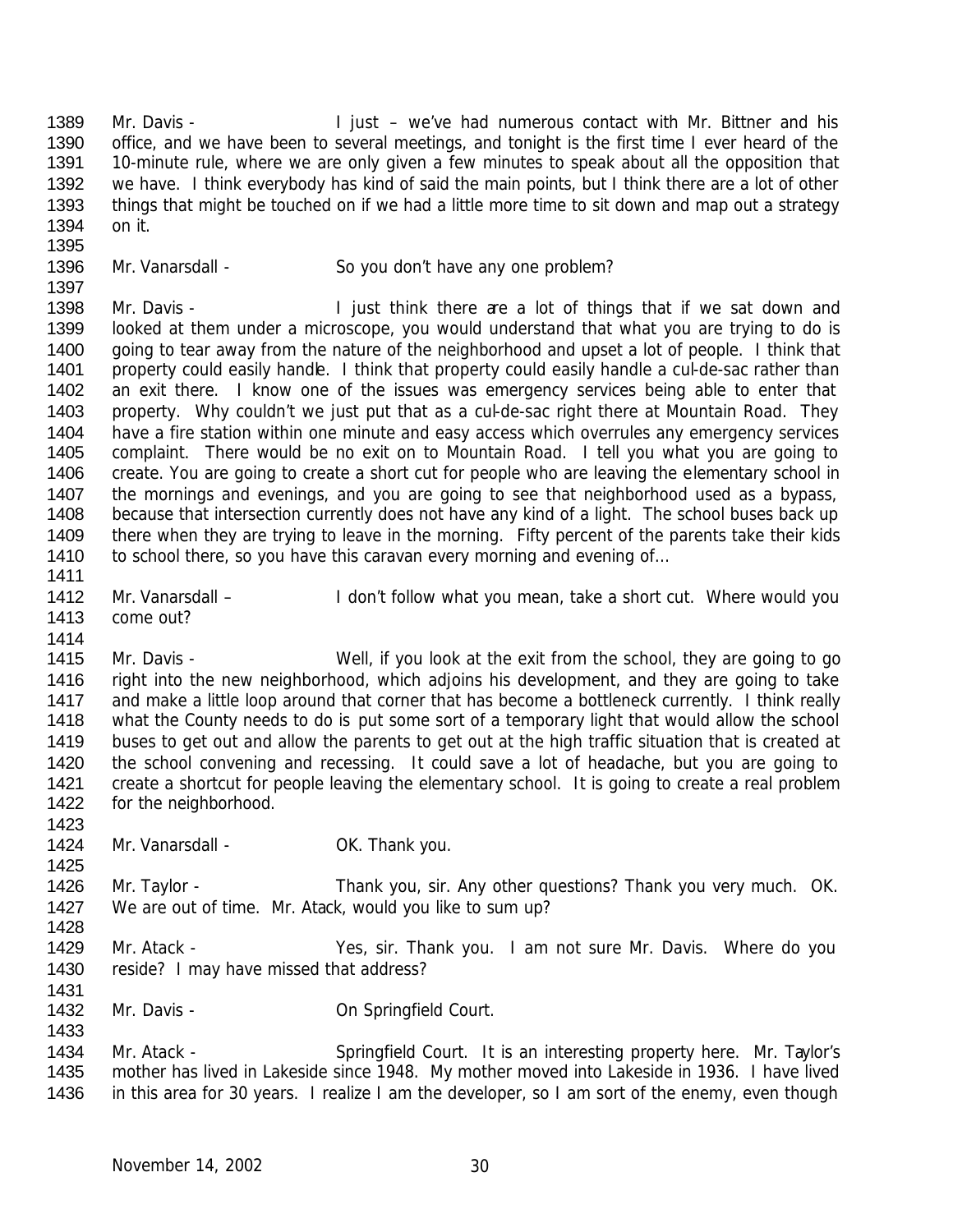1437 we could be neighbors. The folks who spoke tonight were all interested in densities of one unit, 1438 one lot per acre, and those people are impacted tremendously. Those people who spoke all live, Mr. Taylor lives just south of the subject property, and the other people all live in the Old Springfield Road or Old Mountain Road to the west of the site. To the east of the site is the adjoining subdivision, which we sent 32 letters to, which is sort of the new residents in Glen 1442 Allen, and none of those people spoke tonight, because they were very pleased with what we were proposing because they felt that the quality of development that we were providing would add to the value of their home, No. 1, and No. 2, which is kind of interesting, those residents which usually we don't see in the planning end of our business, actually want this property to connect with theirs. Most people don't subdivisions to connect, but they wanted to connect to 1447 Mill Place West because they would like to have their community and this property be one continuous community, for synergism, for Boy Scouts, for neighborhood parties. They actually have requested that we put the homeowner's association under one umbrella. So, it is kind of an interesting dichotomy as to what is going on in the Glen Allen area, and it is a unique area, Mr. Taylor. I appreciate that. Thomas Jefferson, that was his route to Charlottesville, Old Mountain Road, and as you said, Mr. Vanarsdall, there is an attempt to maintain the historical significance of this route. I will be glad to answer any other questions. 

- 1455 Mr. Taylor Do we have any questions from the Commission for Mr. Atack?
- 1457 Mr. Vanarsdall Mr. Atack, we touched on a lot of things yesterday morning, and we didn't get them all. I just feel like this could be a much better case if we could get everything all together. For example, we talked yesterday about deleting the word Dryvit. You all didn't address that. I asked you to, if you wanted to, to finish the proffer, 2,000 square feet of finished floor, and we have got a lot of things. I just think that with a little more work we could make this an excellent case. Would you object to deferring it and we will work on it again, or have another meeting?
- Mr. Atack Mr. Vanarsdall, I certainly wouldn't object to the County's request 1466 to deferral of the case. That is your prerogative.
- Mr. Vanarsdall Do you think it would do any good to sit down again and talk about the things that we talked about before?
- 1471 Mr. Atack Absolutely.

- 1473 Mr. Vanarsdall And you know I have always, from Day 1, been interested in the density. I have always thought it was too much density. I don't necessarily agree to the one acre lots, but, do you object if we defer it to December 12?
- 1477 Mr. Atack That would certainly be your prerogative, sir, and I think it is 1478 always healthy to further discuss these items.
- 1480 Mr. Vanarsdall CK. All right. Well, thank you.
- 1482 Mr. Atack Thank you.
- 1484 Mr. Taylor Thank you, Mr. Atack.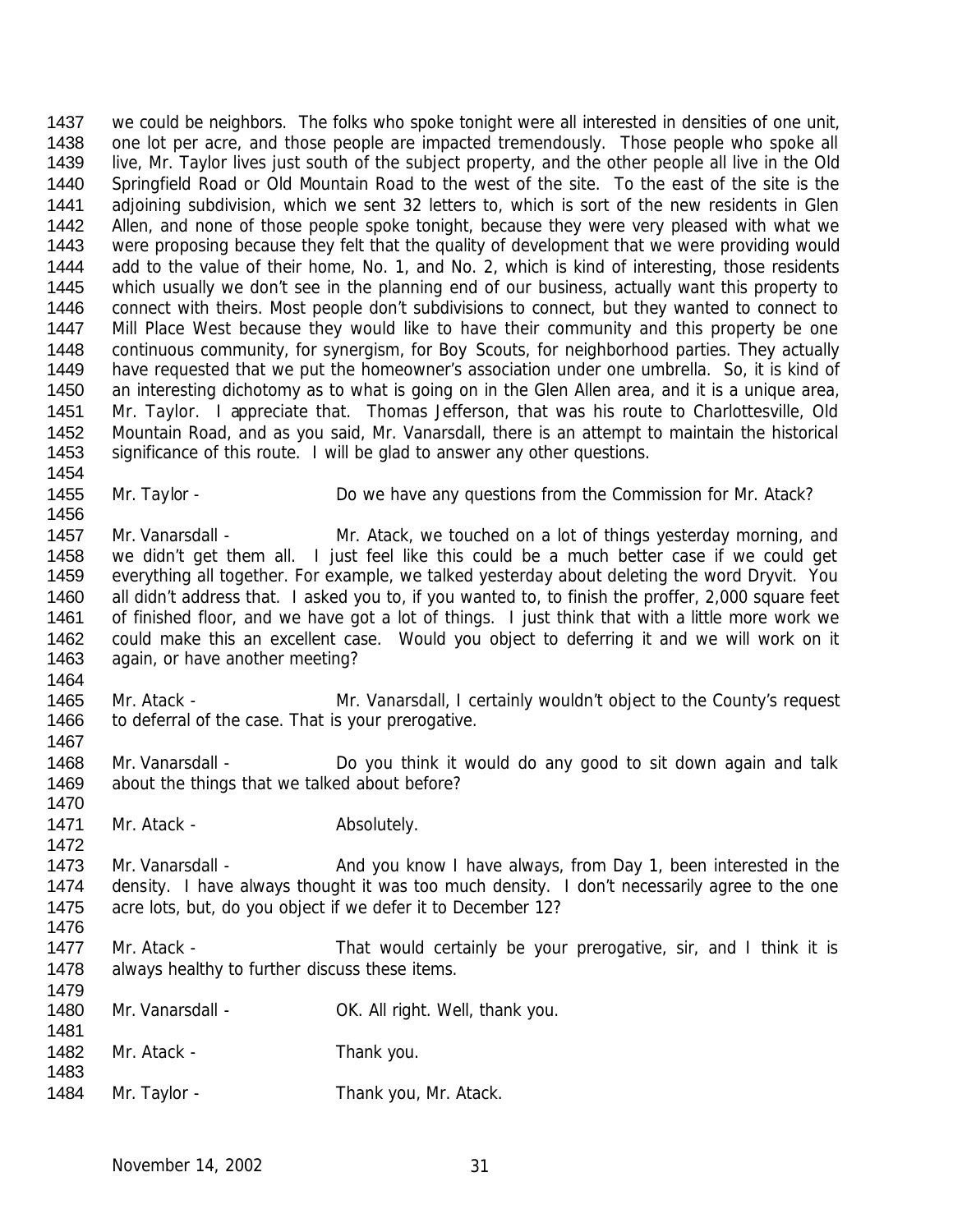Mr. Vanarsdall - I want to defer this to December 12 and between now and then we will have another meeting, and we will try to tie all of these things together. Mr. Bittner has worked on it very diligently, and Mr. Emerson. Is that all right with you all? OK. Mr. Taylor - Motion made by Mr. Vanarsdall to defer Case C-60C-02 to December 12 at the request of the Commission. 1493 Mr. Jernigan - Second. 1495 Mr. Vanarsdall - Did you say the  $12^{th}$ ? Mr. Taylor - Motion made by Mr. Vanarsdall and seconded by Mr. Jernigan. All in favor say aye. All opposed say no. The motion passes. The Planning Commission deferred Case C-60C-02, at the request of the Commissioner, to December 12, 2002. Mr. Taylor - Thank you very much, Mr. Atack. Thank you very much to all of 1504 the neighbors. **C-67C-02 Robert B. Smith, III for Asbury Automotive North Carolina Real Estate Holdings L.L.C.:** Request to conditionally rezone from A-1 Agricultural District to C-1C Conservation District (Conditional), part of Parcel 760-756-7631 (2510 Darnell Road), containing 0.84 acre, located on the west line of Darnell Road approximately 235 feet north of the western terminus of Lynn Avenue. A conservation area for stormwater retention/treatment is proposed. The Land Use Plan recommends Semi-Public. Mr. Marlles - The staff report will be given by Mr. Paul Gidley. Mr. Taylor - Is there anybody in the audience who is opposed to Case C-67C- 02? No opposition. Mr. Gidley. Mr. Gidley - Thank you Mr. Secretary, Mr. Chairman, members of the Planning Commission and especially Mr. Vanarsdall. You should have revised proffers before you right now. The case before you is C-67C-02, a request to rezone 0.84 acres of land that is located behind Crown BMW on West Broad Street. This would be from A-1 Agricultural District to C-1C Conservation District. The Land Use Plan calls Semi-Public. This case is an offshoot of case C-40C-02, which was approved Tuesday night by the Board of Supervisors. It rezoned land at the Parham Hills Christian Church from A-1 Agricultural District to O-2C Office District. Proffer #9 of this case requires the applicant to rezone the northernmost portion of this site, which is 0.84 acres of this site to C-1 Conservation in order to be used for stormwater detention. Thus, the proposal you now have before you.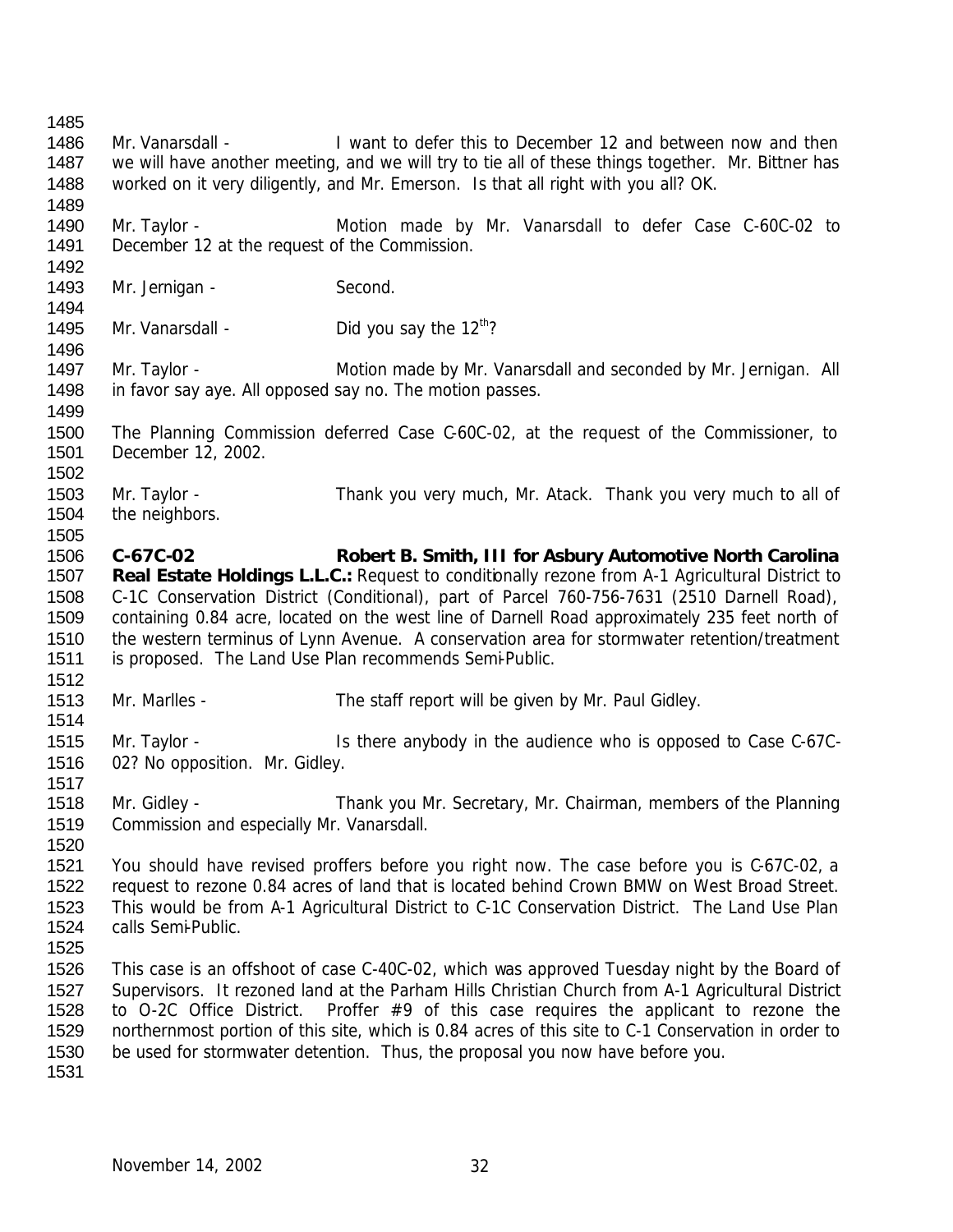As you can see on the site plan here, (referring to rendering), this area up to the north here is what is covered by this rezoning case. To the south is the site of C-40C-02, which is zoned 0- 2C as of the Board action Tuesday night. To the west and to the north here is the Virginia Home for Boys which is zoned A-1, whereas to the east here is the Mount Vernon Heights neighborhood, which is zoned R-3. As part of the proffers, the applicant has proffered a 25-foot transitional buffer against the Virginia Home for Boys property again to the west and to the north, and a 50-foot transitional buffer to the east where the Mount Vernon Heights neighborhood is. Please note also on this site plan through here you have clearing limits shown, and so this will provide an additional measure of protection beyond the transitional buffers for these adjacent property owners in here. Since submittal is required by case C-40C-02, and since the applicant has proffered substantial buffers, with limited clearing on the site, staff feels this is a good case and can recommend approval of it. Are there any questions that I can answer for you? Mr. Vanarsdall - I don't have a question, but for the benefit of the Commission, there is a letter from Sam Amos, who is the Chief Design Engineer, and we were concerned about what the West Nile Mosquito would do, and so he wrote that the design that they are going to have for the BMP, that is all that this is, a BMP, would be sufficient, and you might want to explain what he said. So, in other words, it is not going to be a pond, so to speak. It is not going to be a BMP, a big mud puddle. It is going to be, come in and go out, right? Mr. Gidley - Yes, sir. That is correct. 1560 Mr. Vanarsdall - All right. That is it. I don't need to hear from the applicant if nobody else does. Mr. Taylor - Do any of the Commissioners feel they need to hear the applicant? None of the Commissioners feel that we need to hear from the applicant. Mr. Vanarsdall - You remember that, Mr. Smith. 1568 Mr. Smith - I am very grateful. Mr. Vanarsdall - I had to read that letter twice that he sent to you, Monte, to see what he was talking about and then it sunk in. You know, can you think about how nice it would be when we had the Chesapeake Bay Act if they would have required immediately that everything had to be underground. It was expensive. All right, I recommend C-67C-02 to be 1574 approved by the Board of Supervisors. 1576 Mr. Taylor - Second. I second that motion. Motion made by Mr. Vanarsdall 1577 and seconded by Mr. Taylor. All in favor say aye. All opposed say no. The motion passes.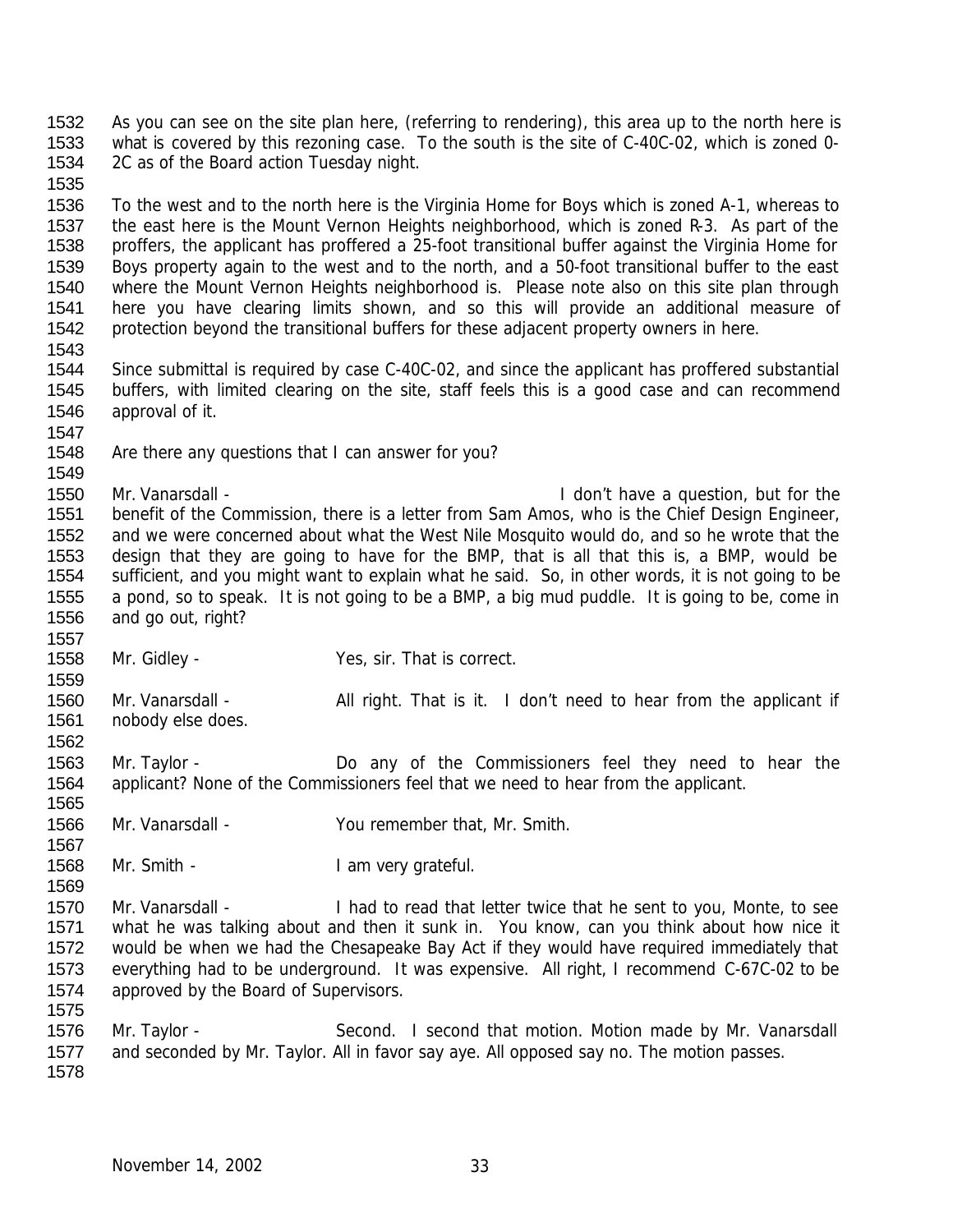REASON: Acting on a motion by Mr. Vanarsdall, seconded by Mr. Taylor, the Planning Commission voted 5-0 (one abstention) to recommend that the Board of Supervisors **grant** the request because it would assist in achieving the appropriate development of adjoining property by providing for stormwater detention and preserving the remaining area in a natural state.

 **C-73-02 Michael Kelly:** Request to rezone from A-1 Agricultural District to R-2 One Family Residence District, Parcel 814-726-5543, containing 0.981 acre, located at the southwest intersection of Bayard and Biloxi Roads (22 Bayard Road). A single-family subdivision is proposed. The R-2 District allows a minimum lot size of 18, 000 square feet. The Land Use Plan recommends Suburban Residential 2, 2.4 to 3.4 units net density per acre. The site is also in the Airport Safety Overlay District.

Mr. Marlles - The staff report will be given by Mr. Gidley.

 Mr. Taylor - Before Mr. Gidley speaks, is there anyone who is opposed to Case C-73-02 that is currently in the audience? I see no opposition. Mr. Gidley, please proceed. 

 Mr. Gidley - Thank you again, Mr. Chairman, Mr. Secretary, and members of the Planning Commission.

- This case is C-73-02, which is a proposal to rezone 0.981 acres from A-1 Agricultural District to R-2 Residential.
- The subject property is located at the southwest corner of the intersection of Bayard and Biloxi Roads. It presently contains a single-family dwelling. There is also an old well on the site, which the applicant has given us written assurances will be capped.
- The 2010 Land Use Plan calls for this area to be Suburban Residential 2, which is 2.4 to 3.4 units net density per acre. The site is also in the Airport Safety Overlay District.
- To the north and to the west are single-family residences, which are zoned A-1. To the east are additional residences, which are zoned R-2, while to the southern side of the property is the Fairmont Avenue Methodist Church, which is zoned A-1.
- The purpose of this request is to allow the existing parcel of just under one acre to be divided into a total of two lots, one for the existing dwelling that would remain and another for a future dwelling to be built on the site in the future. The applicant originally proposed R-3 zoning with a total of three lots. However, due to staff concerns over the density, along with the inability of 1617 the applicant to make the three lots fit with the setbacks, the applicant changed his request to the R-2 zoning that you have before you right now, and also agreed to a total of just two lots.
- This request is in compliance with the 2010 Land Use Plan. The present request also continues 1621 the pattern of R2 zoning in much of the area and given that fact, staff can recommend approval of this case.
- Are there any questions that I can answer?
-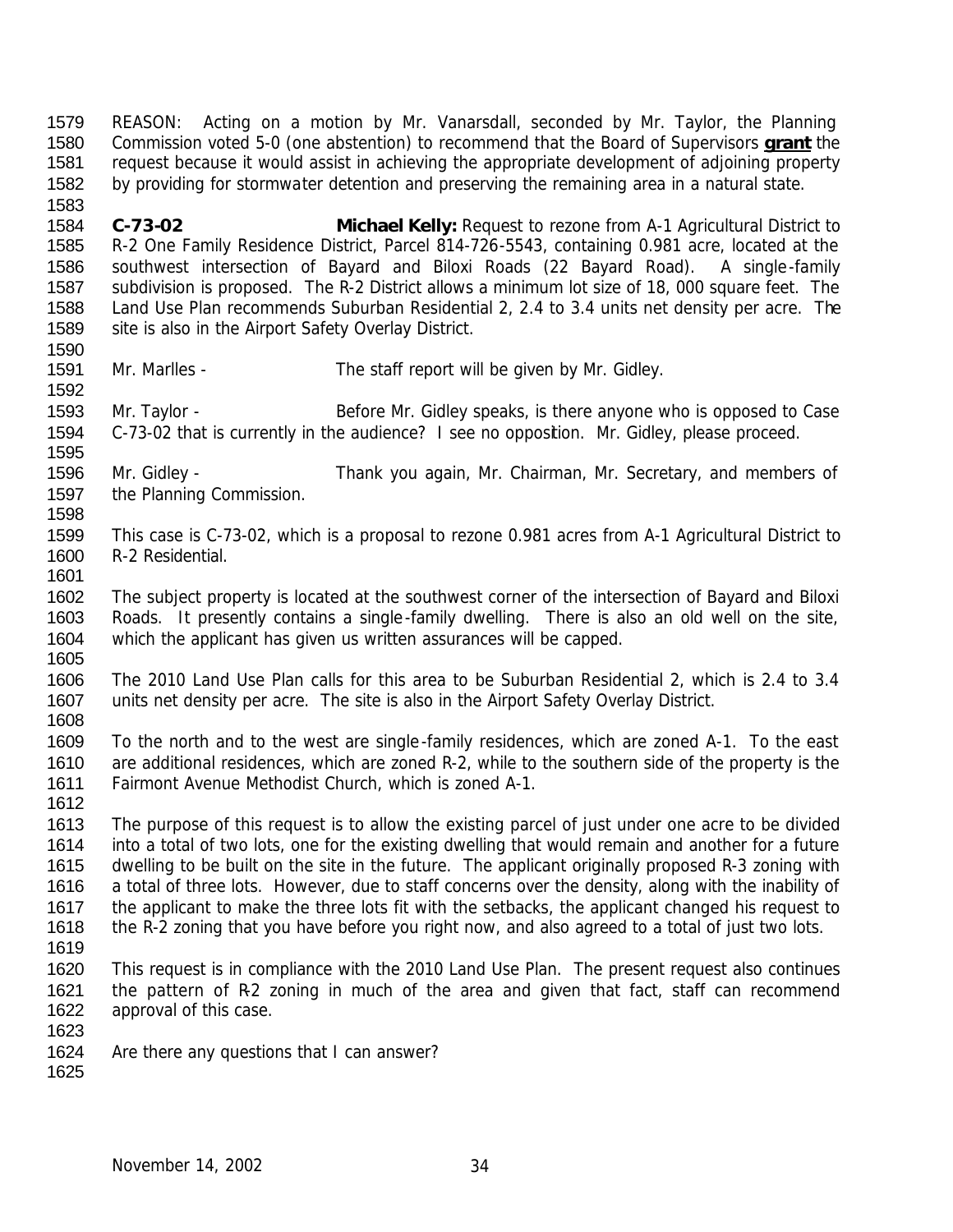Mr. Taylor - Thank you. Are there any questions for Mr. Gidley on behalf of the Commission? Mr. Archer? No. 1629 Mr. Archer - Is the applicant here? How are you, sir? I am not going to call you up. Mr. Chairman, I don't have any questions. 1632 Mr. Taylor - Any questions on behalf of the Commission? 1634 Mr. Archer - CK. I move to recommend approval to the Board of C-73-02. Mr. Vanarsdall - Second. Mr. Taylor - Motion made by Mr. Archer and seconded by Mr. Vanarsdall. All in favor say aye. All opposed say no. The motion passes. REASON: Acting on a motion by Mr. Archer, seconded by Mr. Vanarsdall, the Planning Commission voted 5-0 (one abstention) to recommend that the Board of Supervisors **grant** the request because it reflects the type of residential growth increasingly found in the area and complies with the objectives and intent of the County's Comprehensive Plan. Mr. Marlles - We have approval of minutes, Mr. Chairman, for October 10. Mr. Taylor - Has everybody had the opportunity to look over the minutes of October 10? Do you have any changes? Mr. Vanarsdall - I have a correction. Page 70, Line 2228, does Mary Whitfield work for you, not Woodfield. But I can understand how you would think that would be Woodfield because I talk kind of mush mouth. It is Whitfield. And somewhere in here, I didn't mark it, but it says that I said "I haven't got together" in a sentence. I never use have and got together, as I know of, but if you all find that out, let me know and I will go back to school. I learned in the first grade never to say have got together or haven't gotten and I hear it all of the time. 1658 Mr. Archer - He also never says off of. 1660 Mr. Taylor - Are there any other corrections? I believe Mr. Vanarsdall is finished. Mr. Jernigan - On Page 61, Line 1915, Mr. Prezioso was speaking, and then you said, "Thank you, Mr. President." 1666 Mr. Taylor - My goodness. That was an instant promotion, so I think if you would change that to Mr. Prezioso, and I am quite sure that President Bush will be relieved. 1669 Mr. Vanarsdall -  $October 10<sup>th</sup>$ , that was the day the President made a speech and somebody, one of the reporters that "Thank you, Mr. President" and you were watching it. 1672 Mr. Taylor - I must have. Our apologies to President Bush. Are there any other questions from the Commission? Mr. Secretary, I see no more.